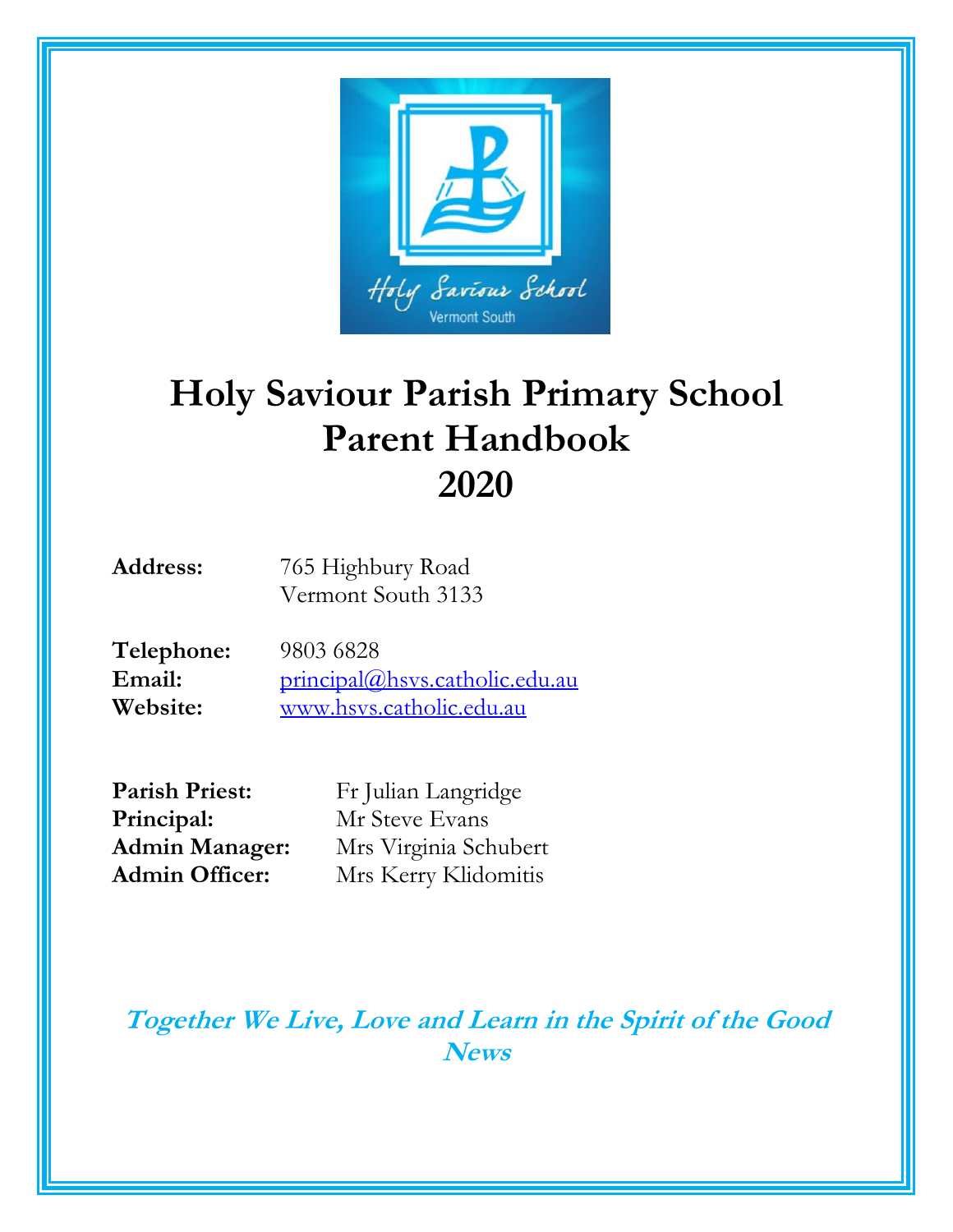#### <span id="page-1-0"></span>Dear Parents,

On behalf of the school community, I extend to you a warm welcome and sincerely hope that your association with Holy Saviour will be both happy and rewarding for you and your child.

Holy Saviour is a welcoming community in which all aspects of a child's development are catered for, in partnership with parents and the broader community. It is important for teachers and parents to work together, and if this can be achieved then it is the children who benefit. Too often the school is spoken of as the provider of education and the important role and contributions of other institutions are minimised in the process. The three main contexts in which students learn and grow are the family, the school and the community. We encourage you to join us as a faith community, working together to create a climate of respect, unity and excellence providing an environment in which your children will achieve their full potential.

We are proud of the academic standards achieved by our students and the well-rounded children who leave our community approaching their secondary schooling with established academic skills, self-confidence and a pride in their self-development. Our focus on values and restorative practices enhances the academic learning of our children. They learn the importance of their input into various social settings as well as what can be achieved through cooperation and collaboration.

Our theme for 2020 is **Growing Towards God**. The love and joy of the gospel is expressed through Prayer, Learning, Celebrations, Belonging, and Reaching Out. Teachers, non-teachers and leaders invite students into learning that enriches, challenges and transforms – allowing the love and joy of the Gospel to shape their lives.

*At the very heart of each Catholic school is a desire for the full flourishing of each student, across religious, physical, cognitive, emotional and social domains. Here we support students to grow in virtue and to embrace a view of themselves and the world that leads to peace, justice, and the prospering of the whole of creation. (Horizons of Hope, CEM, 2016)*

God invites us to make sure our lives matter. God encourages us to live justly, love tenderly and to walk humbly with our God. It is through working together that our community; children, parents

and staff; will continue to build a school which reflects our constant encounters with God, in the Spirit of love, as the Gospel teaches.

I would like to welcome all parents into a long and happy relationship with Holy Saviour Primary School and Parish Community.

Uphatus

**Steve Evans Principal**

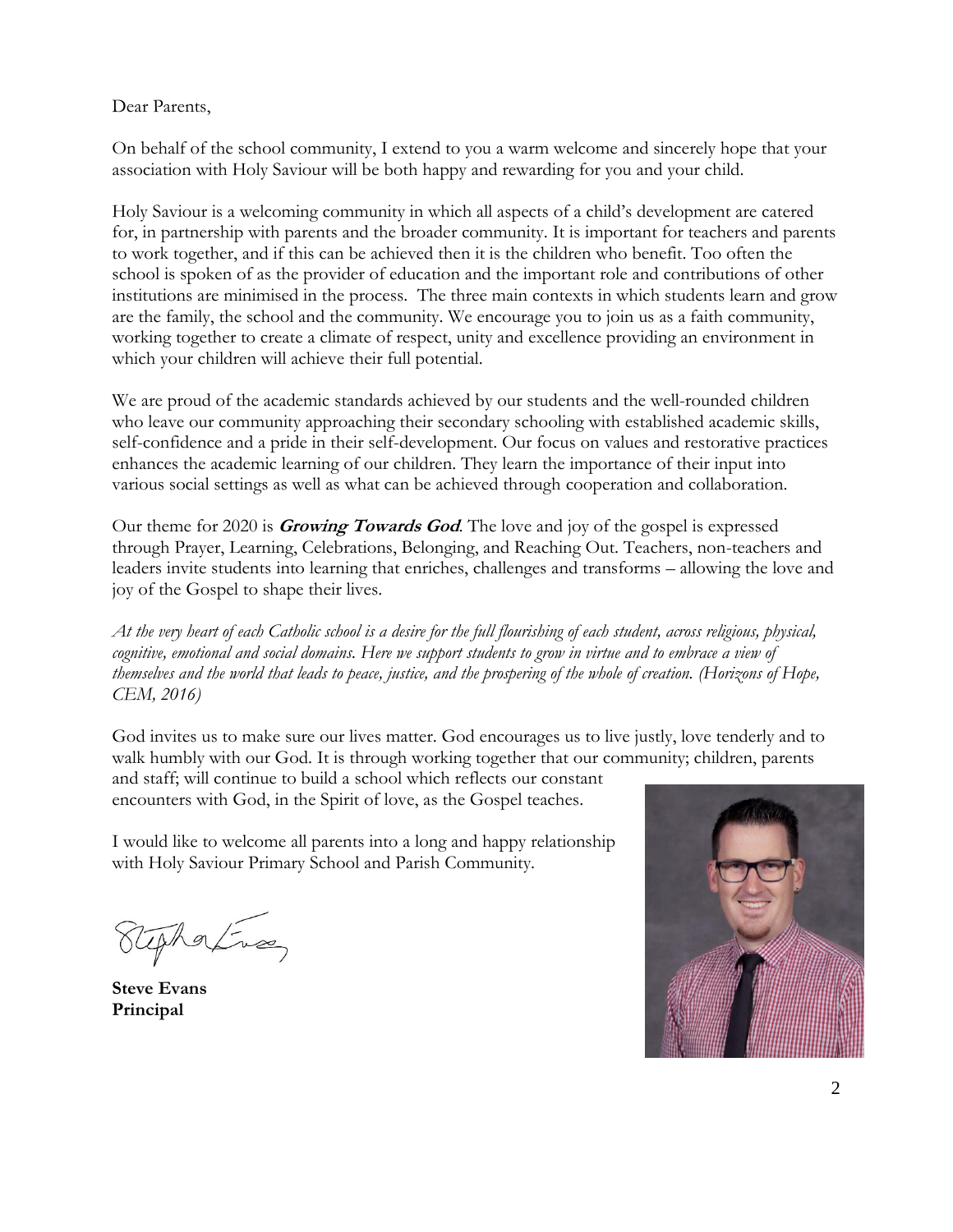### **A Creed to live by…**

**Always value your own self worth by the standards you set yourself. It is because we are different that each of us is special. Set your goals by what you yourself deem important. Only you know what is best for you. Always respect and treasure the things closest to your heart. Cling to them as you would your life, For without them, life is meaningless. Make the most out of everything in life. Live life today! Always give your best in everything you do. Nothing is really over… until the moment you stop trying. Be brave enough to admit that you are less than perfect. It is the fragile thread that binds us to each other. Remember, that we are all connected in this universe. Be courageous when faced with having to take risks. It is by taking chances that we learn how to be brave. Always be open to love and look for it in every corner. The quickest way to receive love is to give love: The fastest way to lose love is to hold onto it too tightly. Remember, you are never out of God's circle of love. And the best way to keep love is to give it wings. Listen… to what people of wisdom have to say to you. Be compassionate, especially to those who are less fortunate than you are. Always treasure your dreams. To be without dreams is to be without hope: To be without hope is to be without purpose. Take a steady, slow pace in life so that you always remember where you've been and where you are going. Life is not a race, but a journey. It is to be savoured each step of the way.**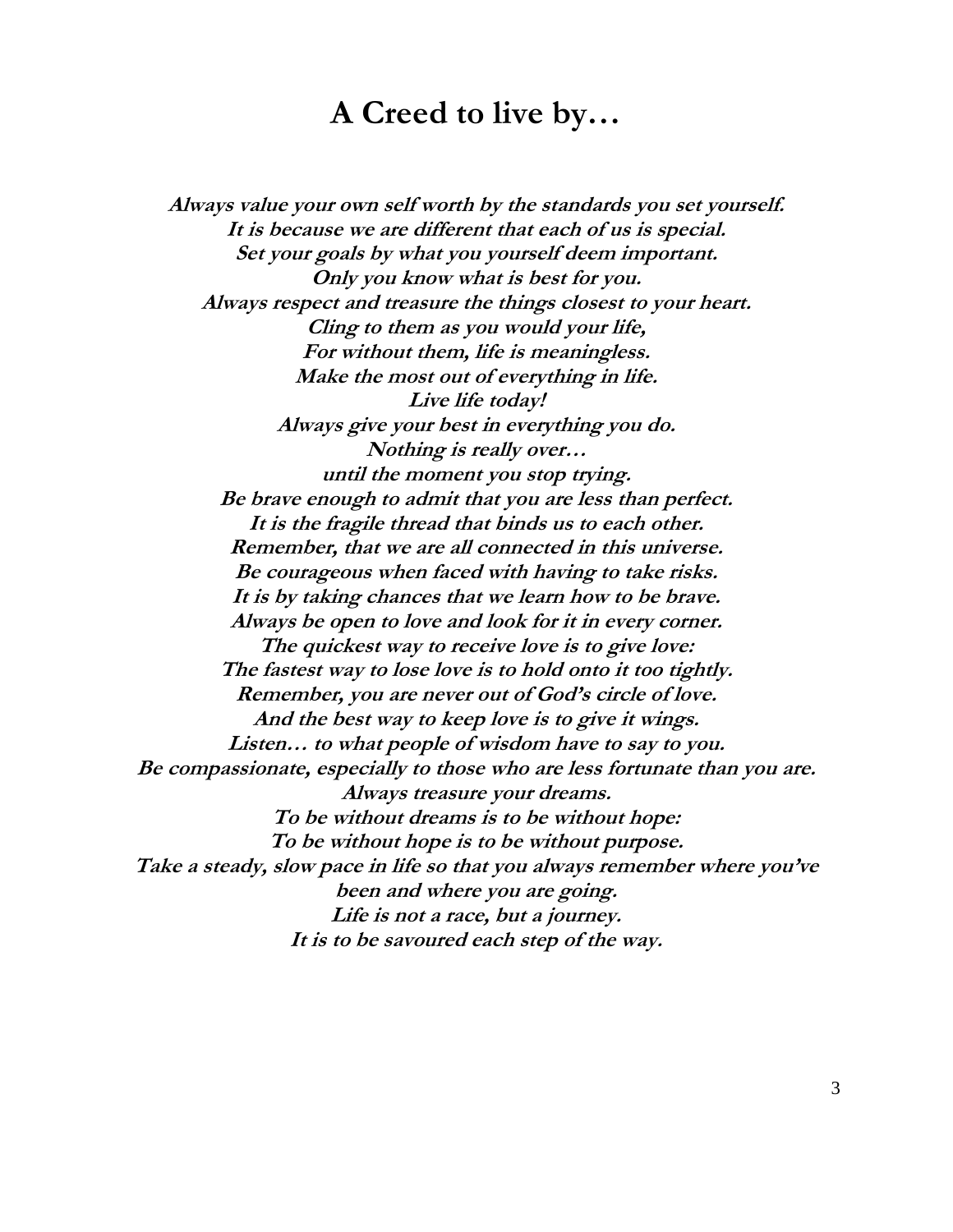## **Holy Saviour Parish Prayer**

<span id="page-3-0"></span>God of all creation, may your Spirit inspire us to do your will. Bless us in your service, strengthen us in our support of each other.

Unite us as we grow in faith and love, to be a welcoming, caring community, enabling all to flourish, especially our children and the most vulnerable.

This we pray in the name of our Holy Saviour, Jesus Christ, the Lord.

Amen.

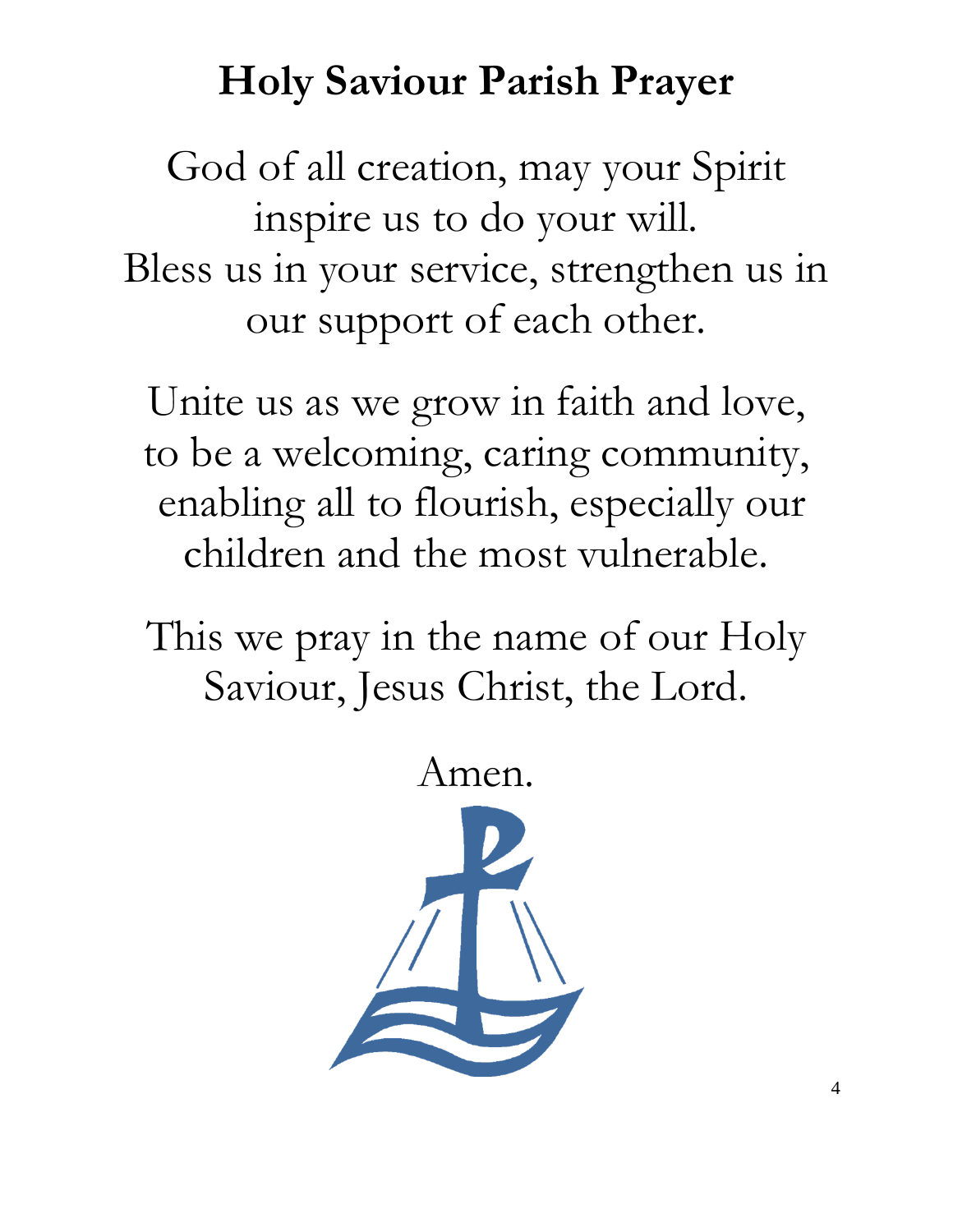## **Vision Statement**

<span id="page-4-0"></span>Together we will live, love and learn in the spirit of the Good News

## **Mission Statement**

As a parish community we gather and joyfully celebrate our faith, culture and individuality.

In a nurturing atmosphere we work as a cooperative team towards the individual's spiritual, social and academic growth.

Our school is a place where acceptance, respect and compassion for others are reflected in thought and practice.

We promote self-esteem, confidence and skills to face challenges, changes and responsibilities individually and as part of a group.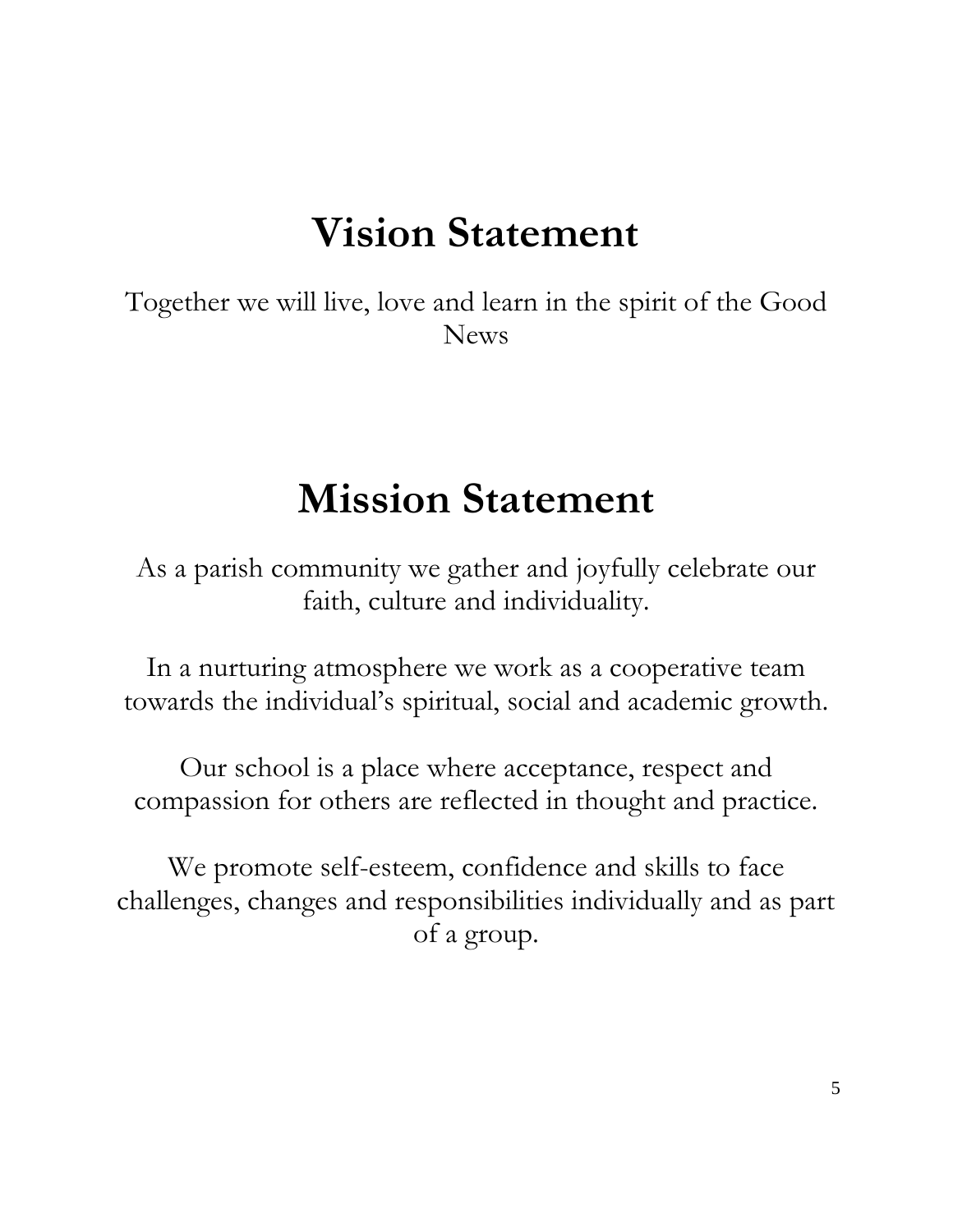| Principal's Welcome                           | $\overline{2}$ |
|-----------------------------------------------|----------------|
| <u>Parish Prayer</u>                          | 4              |
| <u>Vision &amp; Mission Statements</u>        | 5              |
| Table of Contents                             | 6              |
| 2020 Staffing Arrangements                    | 8              |
| <u>Holy Saviour Emblem</u>                    | 9              |
| <b>Child Safety Standards</b>                 | 10             |
| <b>General Directory</b>                      | 11             |
| <b>Preparatory Class Special Arrangements</b> | 12             |
| <b>Staff Professional Development</b>         | 13             |
|                                               |                |
| <b><u>School Fees &amp; Other Costs</u></b>   | 14             |
| Appointments                                  | 16             |
| Communication                                 | 17             |
| <b>Change of Details</b>                      | 17             |
| <u>Attendance</u>                             | 17             |
| <u>Emergency Information</u>                  | 17             |
| <b>Privacy Policy</b>                         | 18             |
| <b>Positive Behaviour Support Policy</b>      | 24             |
| <u>Anti-Bullying Plan</u>                     | 31             |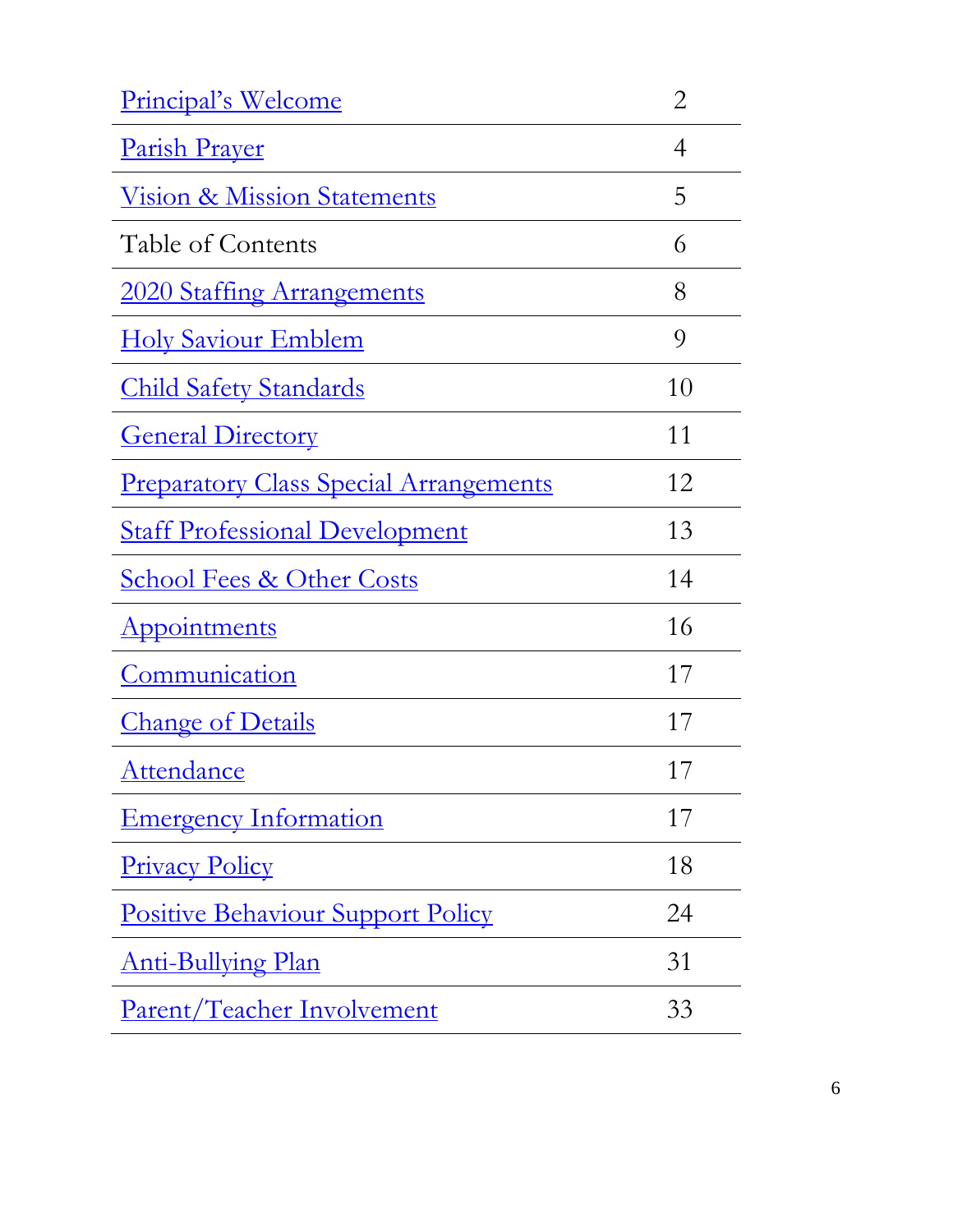| <u>Reporting &amp; Parent/Teacher Conferences</u> | 33 |
|---------------------------------------------------|----|
| <u>Parent Code of Conduct</u>                     | 36 |
| <b>School Structure</b>                           | 36 |
| <b>Religious Education</b>                        | 37 |
| <b>School Programs</b>                            | 39 |
| <b><u>School Improvement</u></b>                  | 41 |
| <u>Out of School Hours Care</u>                   | 43 |
| School Uniform                                    | 43 |
| Health                                            | 44 |
| <u>Other Regulations &amp; Information</u>        | 45 |
| <u>Parish Education Board</u>                     | 46 |
| <b>Food Sharing Policy</b>                        | 46 |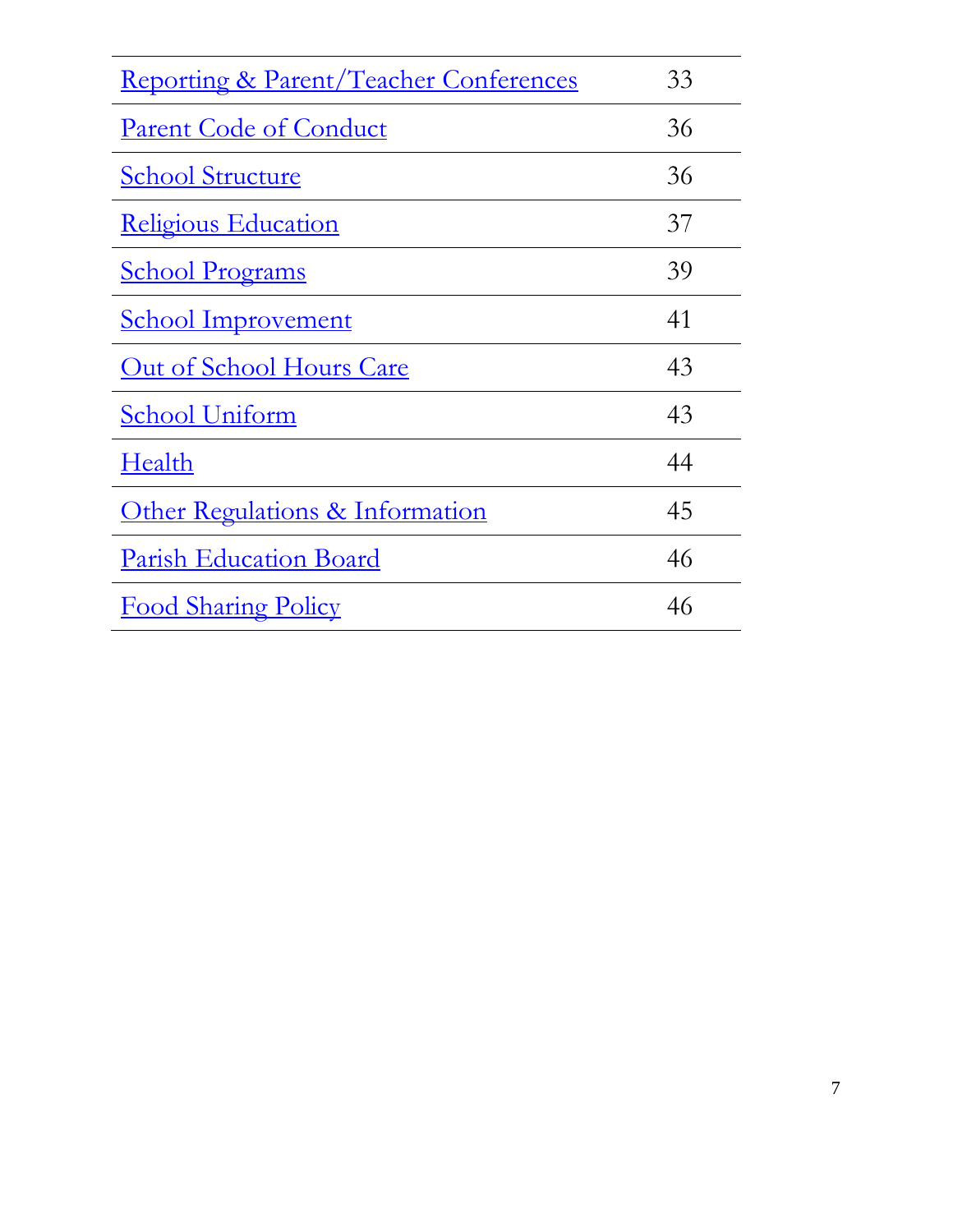## **Holy Saviour Parish**

<span id="page-7-0"></span>

| Parish Priest:    | Rev Julian Langridge | 9401 6340 |
|-------------------|----------------------|-----------|
| Parish Secretary: | Anne Abersteiner     | 9401 6340 |

### **Holy Saviour School**

| Principal                                                               | Mr Steve Evans                                                  |  |
|-------------------------------------------------------------------------|-----------------------------------------------------------------|--|
| Learning Leader - Curriculum                                            | Mrs Jenny Willmott                                              |  |
| <b>Education in Faith Leader</b>                                        | Mrs Jenni Kilkenny                                              |  |
| Learning Leader - Literacy                                              | Mrs Cathy O'Brien                                               |  |
| Reading Recovery/Levelled Literacy                                      |                                                                 |  |
| Intervention                                                            |                                                                 |  |
| Learning Diversity/Student Wellbeing Leader                             | Mrs Carly Corcoran (Monday, Tuesday and                         |  |
|                                                                         | Wednesday)                                                      |  |
| Administration                                                          | Mrs Virginia Schubert (Mon-Thur)                                |  |
|                                                                         | Mrs Kerry Klidomitis (Fr)                                       |  |
|                                                                         |                                                                 |  |
| Mrs Jenni Kilkenny (Mon-Thur) Mrs Olivia Turner<br><b>Grade Prep KT</b> |                                                                 |  |
|                                                                         | (Fri)                                                           |  |
| Grade 1/2 EW                                                            | Ms Toni Edwards (Mon-Wed), Mrs Rose Wray-                       |  |
| Grade 2/3 CV                                                            | McCann (Thurs/Fri)                                              |  |
|                                                                         | Mrs Kathy Cauley (Mon-Thurs), Mrs Kelly van                     |  |
|                                                                         | Veen (Fri)                                                      |  |
| Grade 4 RW                                                              |                                                                 |  |
|                                                                         | Ms Lucy Reincke (Tues-Thurs), Mrs Jenny Willmott<br>(Mon & Fri) |  |
| Grade 5/6 C                                                             | Mrs Tina Currie                                                 |  |
| Grade 5/6 T                                                             | Mrs Rebecca Taylor                                              |  |
|                                                                         |                                                                 |  |
| LOTE - Mandarin                                                         | Ms Hui Lin Xu (Tuesday)                                         |  |
| <b>Performing Arts</b>                                                  | Mrs Rose Wray-McCann (Tuesday)                                  |  |
| <b>Physical Education</b>                                               | Mrs Kelly van Veen (Tuesday)                                    |  |
| Digital Technologies Specialist                                         | Ms Lucy Reincke (Friday)                                        |  |
| <b>Learning Support Assistants</b>                                      | Mrs Kim Marrone (Mon-Wed)                                       |  |
|                                                                         | Mrs Mary Gordon (Mon-Tue)                                       |  |
|                                                                         | Mrs Teresa Leask (Tues-Thur)                                    |  |
|                                                                         | Mrs Elissa Choy-Thadanabath (Thur-Fri)                          |  |
|                                                                         | Mr Justin Buttigieg (Mon-Fri)                                   |  |
|                                                                         |                                                                 |  |
| <b>Arts Leader</b>                                                      | Mrs Kim Marrone                                                 |  |
| <b>Resource Centre/Librarian</b>                                        | Mrs Wendy Roussety (Tuesday and Wednesday)                      |  |
| Caretaker                                                               | Mr Scott Cunningham                                             |  |
| <b>Information Technology Technician</b>                                | Mr Vu Dinh (Monday)                                             |  |
|                                                                         |                                                                 |  |
|                                                                         |                                                                 |  |
| Out of Hours School Care Coordinator                                    | ZuBees $P/L$                                                    |  |
| <b>OnPsych Counselling</b>                                              | Daphne Sng                                                      |  |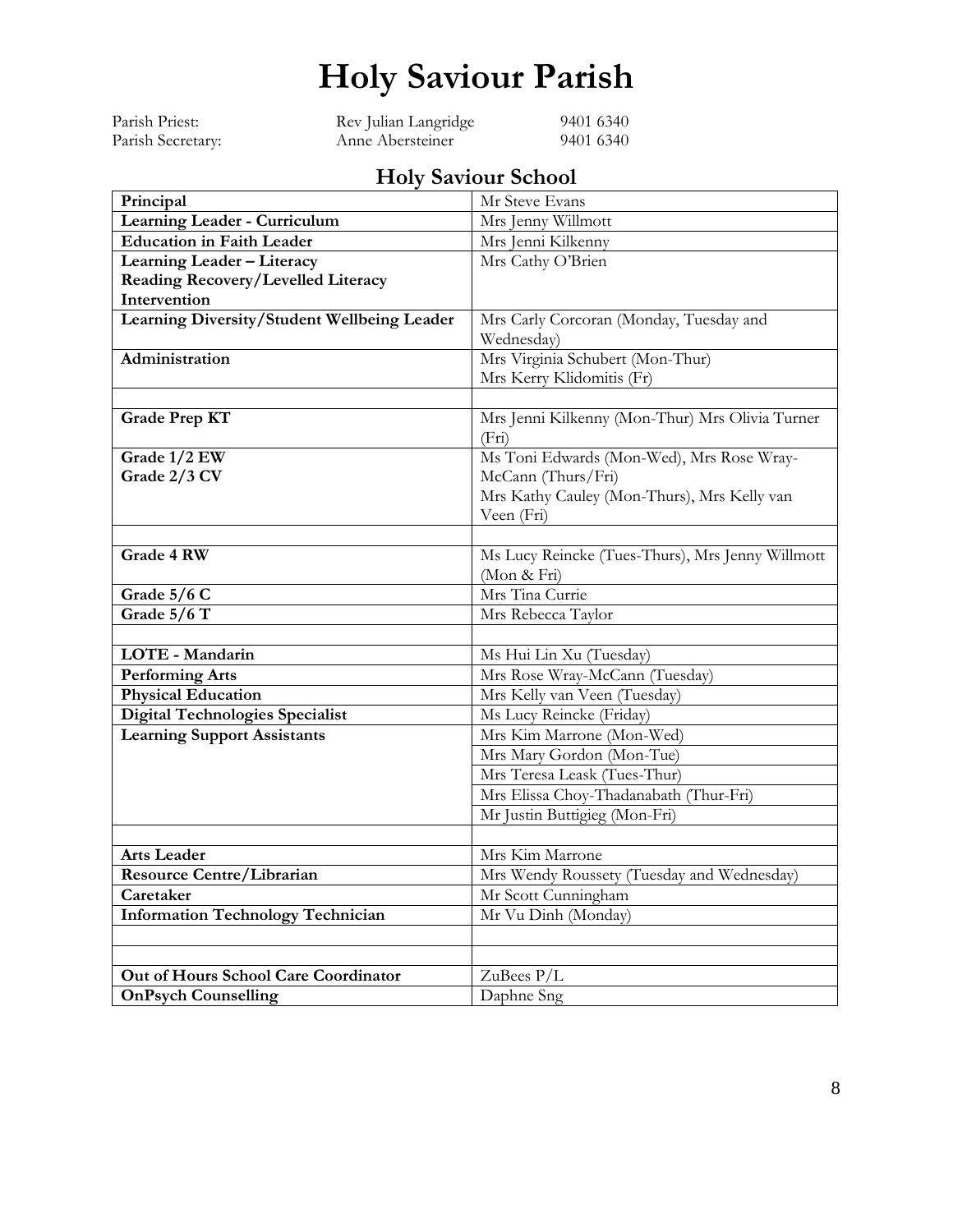# <span id="page-8-0"></span>**Holy Saviour**



**The Parish emblem is the Chi-rho symbol rising up out of the waters. The Greek letters "chi" and "rho" are the first two letters of Christos – Greek for Christ. In our emblem the artist has twisted the chi to the shape of a cross. The figure rises from the waters to recall Christ's resurrection and to remind us that we too rise with Christ from the waters of Baptism. The rays suggest the glory of the risen Christ – the glory we share by being Christened.**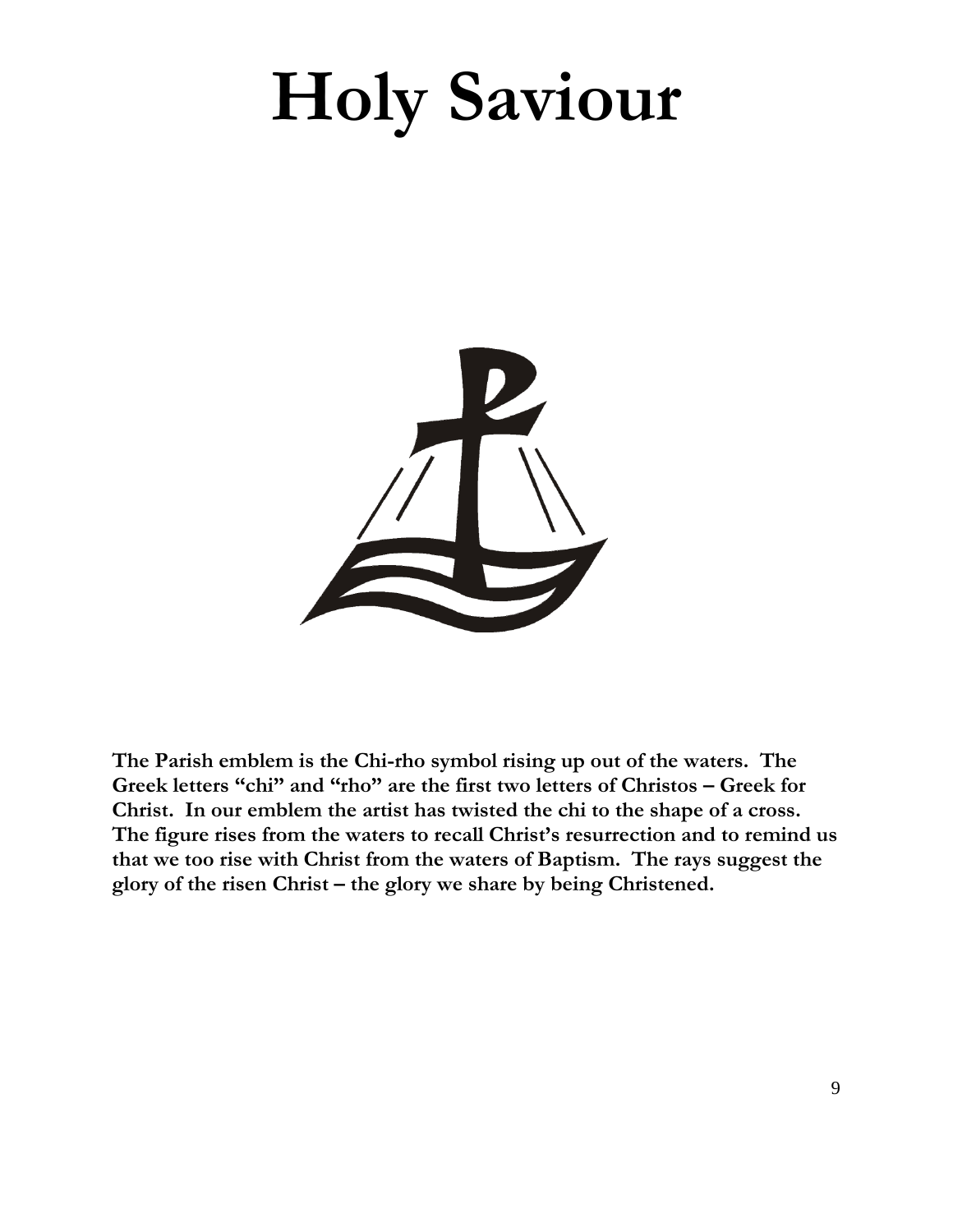## **Child Safety Standards**

<span id="page-9-0"></span>*Holy Saviour Parish School Community is committed to the safety, wellbeing and protection of all children in our care.*

Copies of our Child Safety Policy and Code of Conduct can be found on the school website under the "policies" section. <http://www.hsvs.catholic.edu.au/policies>

## **Quality Teaching and Learning Statement**

*At Holy Saviour School we aim to:*

- provide an effective learning environment where educational opportunities positively address the individual needs of all children
- enhance self esteem through our appreciation of cultural background, gender equality and recognition of the talents of all children
- cater for children's different learning styles
- encourage risk taking, responsibility and independence
- foster a nurturing atmosphere in which staff, parents and children work as a team to develop in the children the skills to meet life's challenges with confidence, resilience and enthusiasm.
- provide opportunities for all children to experience success

## **Together We Live Love and Learn In the Spirit of the Good News**

At Holy Saviour school we adhere to the principles and practices of Australian Democracy, including a commitment to: elected government; the rule of law; equal rights before the law; freedom of religion; freedom of speech and association; the values of openness and tolerance.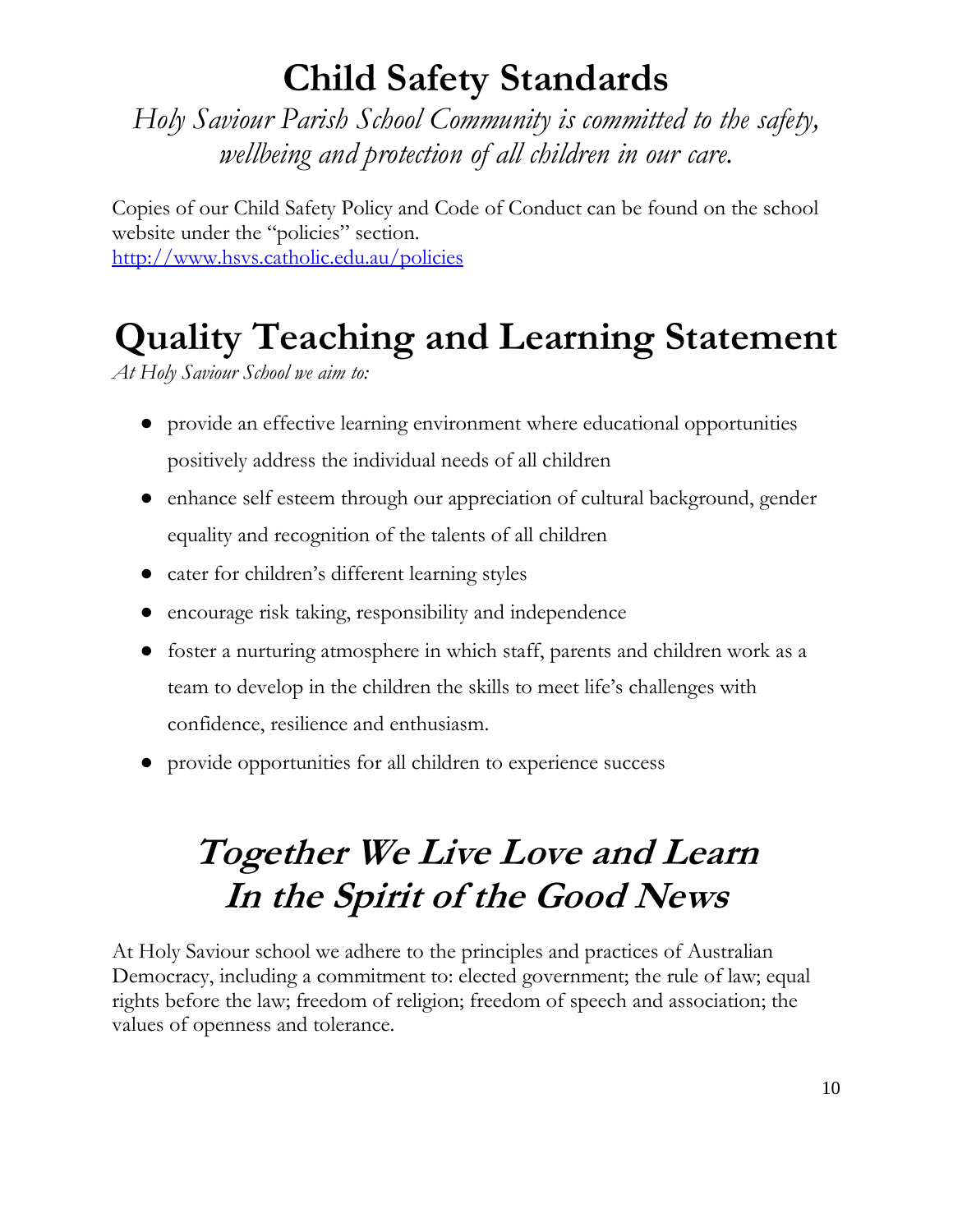## General Directory

#### <span id="page-10-0"></span>**School Hours: 8.55 am – 3.30 pm (Wednesday 3.15pm)**

Children will be dismissed each Wednesday afternoon at 3.15 pm. This is to enable the teachers to attend staff meetings. Teachers assume responsibility for children between 8.40 am and 3.45 pm. We would discourage parents from leaving children in the school grounds outside these hours. Children are not permitted to leave school grounds without the written consent of a parent. **Children MUST be signed in at the office if arriving late and signed out if being collected early.**

#### **Attendance:**

When a child returns to school after being away, we ask that parents please complete the absence form on the Holy Saviour Skoolbag app.

#### **Public Holidays 2020-**

| Labour Day:        | Monday, 9 March                       |
|--------------------|---------------------------------------|
| Good Friday:       | Friday, 10 April (in Term 1 holidays) |
| Easter Monday:     | Monday, 13 April (in Term 1 holidays) |
| ANZAC day:         | Saturday, 25 April                    |
| Queen's Birthday:  | Monday, 8 June                        |
| Melbourne Cup Day: | Tuesday, 3 November                   |

#### **Term dates 2020:**

| Term 1                 | Tuesday, January 28 2020                                                                                                                                                                               | Friday, 27 March 2020                                                         | 9 weeks  |
|------------------------|--------------------------------------------------------------------------------------------------------------------------------------------------------------------------------------------------------|-------------------------------------------------------------------------------|----------|
|                        | Tues 28 - Staff professional development day<br>Wed 29 Jan - Years 1-6 testing day / Prep home visits<br>Thurs 30 Jan - Years 1-6 commence classes / Prep home visits<br>Fri 31st Jan - Preps commence |                                                                               |          |
| <b>School Holidays</b> | Saturday 28 March 2020                                                                                                                                                                                 | Monday 13 April 2020                                                          |          |
| Term 2                 | Tuesday, 14 April 2020                                                                                                                                                                                 | Friday 26 June 2020                                                           | 11 weeks |
| <b>School Holidays</b> | Saturday, 27 June 2020                                                                                                                                                                                 | <b>Sunday, 12 July 2020</b>                                                   |          |
| Term 3                 | Monday, 13 July 2020                                                                                                                                                                                   | Friday, 18 September 2020                                                     | 10 weeks |
| <b>School Holidays</b> | Saturday, 19 September 2020                                                                                                                                                                            | Sunday, 4 October 2020                                                        |          |
| Term 4                 | Monday, 5 October 2020                                                                                                                                                                                 | Wednesday, 16 December 2020<br>(students)<br>Friday, 18 December 2020 (staff) | 11 weeks |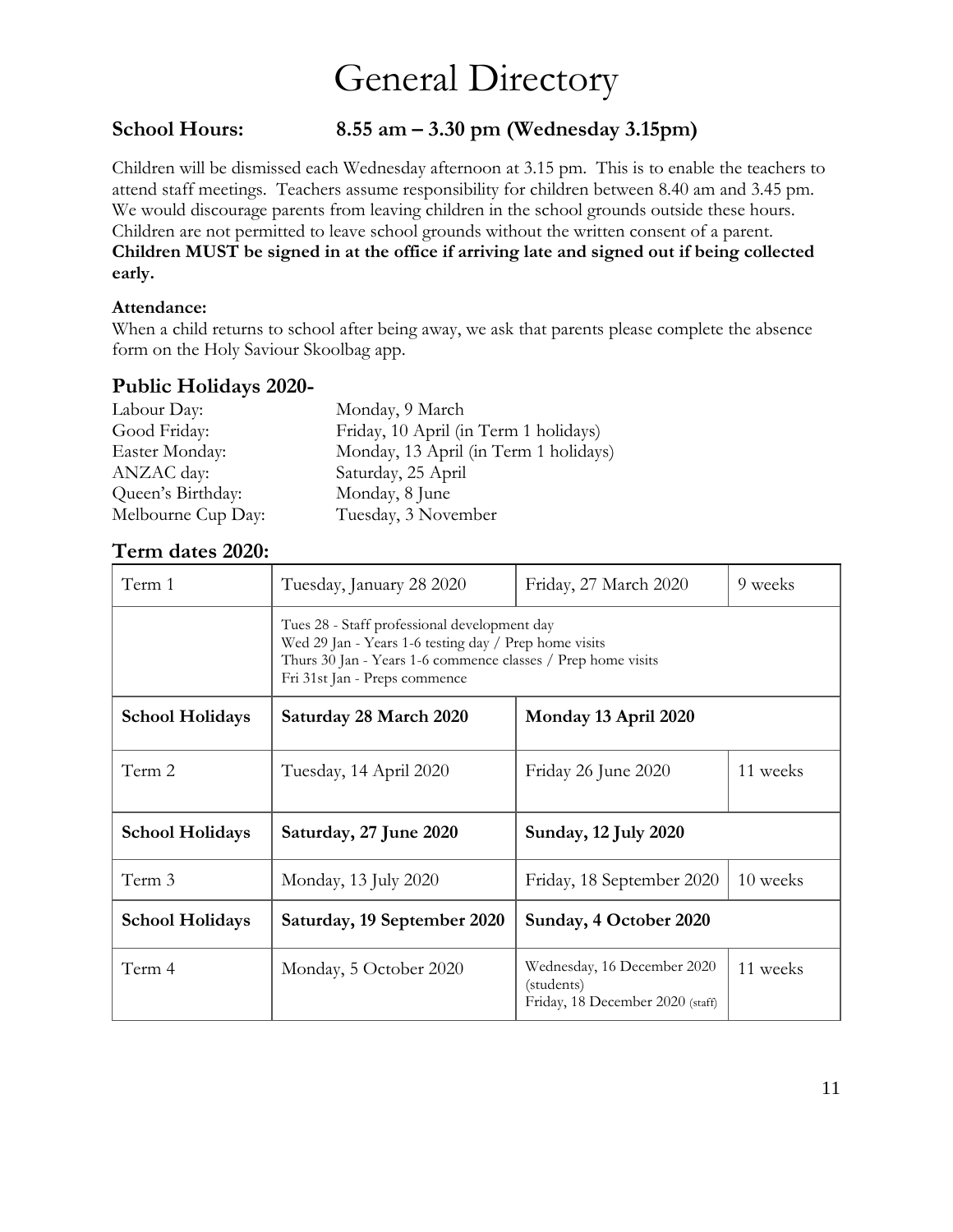### **Preparatory Class Special Arrangements**

#### **A very special welcome to the parents of the children in Preparatory 2020**

<span id="page-11-0"></span>When school commences we would like you to note the following points: **Please note the special dates for the beginning of the new year in the above timetable and in information given to you at Prep Transition sessions.**

#### **School Hours for Preps**

#### **Term 1, 2020**

**Wednesday 5, 12, 19, 26 February will be rest days for Prep in Term 1.**

For the rest of the year Preps will be Full Time

\* Parents should use their own discretion to keep children at home for an afternoon or day of rest if deemed necessary. Parents are encouraged to speak with their child's class teacher to regulate the smoothest transition to school for their child.

N.B. All belongings must be clearly marked with your child's name and grade. Please bring the complete pack of books on the first day of school. (Coloured pencils, grey lead pencils, glue sticks and plastic pockets **do not need labelling** as they are used communally among the children.)

In order to prepare your child for school, the following points are relevant:

- ♦ that your child knows his name and address;
- ♦ that all clothes and belongings are marked clearly;
- ♦ that your child is completely toilet trained and boys are familiar with the boys' urinal;
- ♦ that your child has had practice in eating a packed lunch;
- ♦ that he/she is familiar with simple road rules;
- ♦ that the layout of the school playground etc is familiar to him.

For more information on a smooth transition into school, please refer to the Prep Parent Handbook given out at Prep Orientation.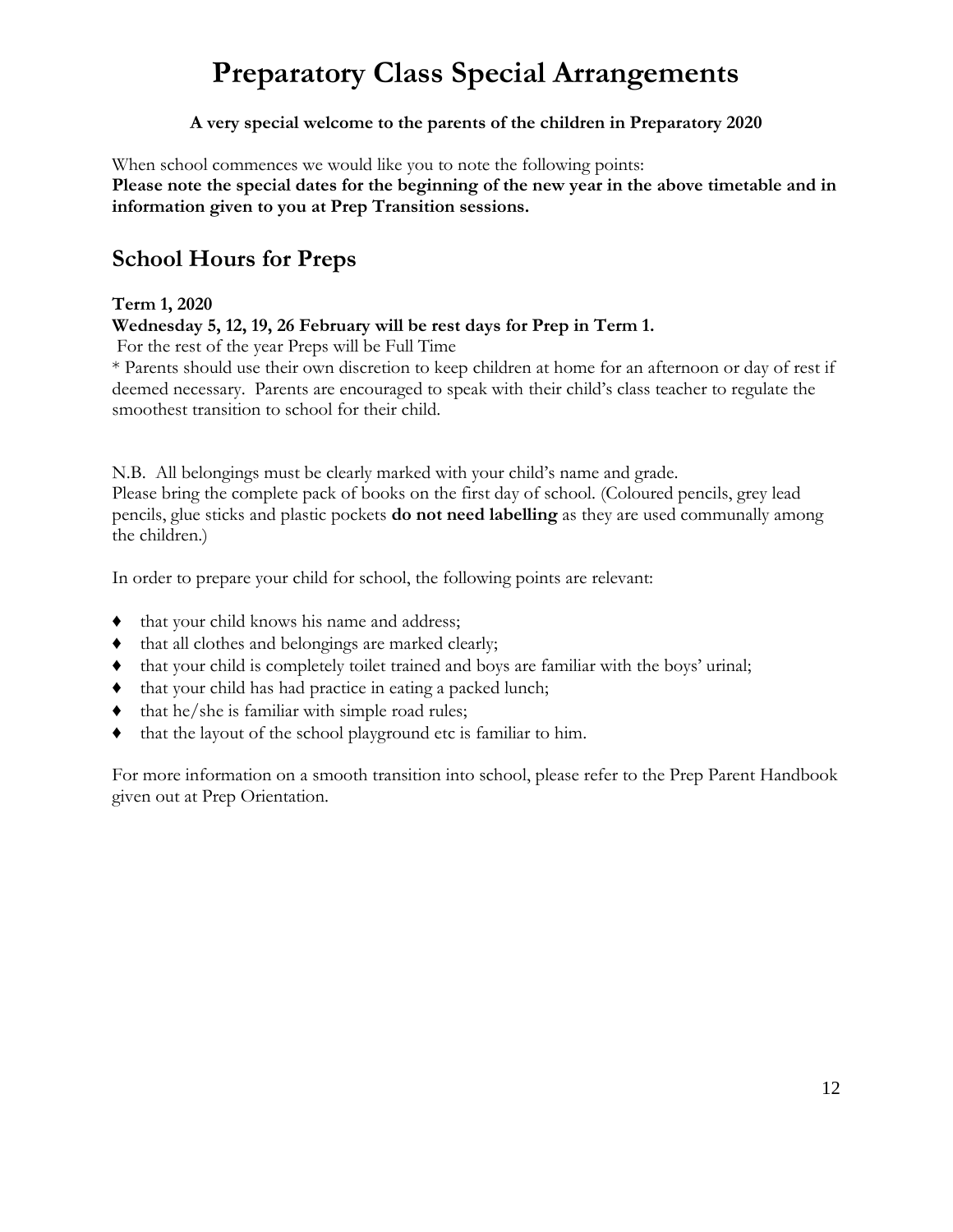### **Staff Professional Development**

<span id="page-12-0"></span>The Catholic Education Office encourages all teachers to continue to keep abreast of new ideas in the educational field through a wide variety of professional learning programs. The Victorian Institute of Teaching (VIT) now requires that a minimum amount of professional development is undertaken in order that teacher registration is validated. Members of staff are involved in professional learning programs outside school hours, but it is necessary that all staff attend professional learning on school days to enable them to take advantage of visiting lecturers and researchers and having time for team planning and curriculum development. Teacher professional development is the means by which we enrich the quality of education we offer your children. For this purpose then, you will be asked to keep your child home on professional learning days during the year to enable us to pursue our school improvement plan. The focus of professional learning days in 2020 will be on the goals that have been set through the Annual Action Plan.

Effective schools ensure that management and staff have time to develop and monitor constructive educational practice. Therefore, throughout 2020, as a school, we will have pupil free days. These will consist of interacting at a local level, interschool level and zone level. Teachers also participate in many in-services out of school hours at night/weekends.

The general aims being:

- regular evaluation and redesign of curriculum and programs;
- ongoing review of policies that safeguard student learning;
- coordination of information flow between teachers about the success of programs and students;
- acquisition of materials that match the requirements of students;
- systematic support for professional development;

The following dates have been set aside as pupil free days in 2020 for in servicing of staff at a zone level, school level and inter-school level –

| Tuesday | $19th$ May               | <b>School Closure day</b> |
|---------|--------------------------|---------------------------|
| Tuesday | $18th$ August            | <b>School Closure Day</b> |
| Monday  | $2nd$ November           | <b>School Closure Day</b> |
| Tuesday | 1 <sup>st</sup> December | <b>School Closure Day</b> |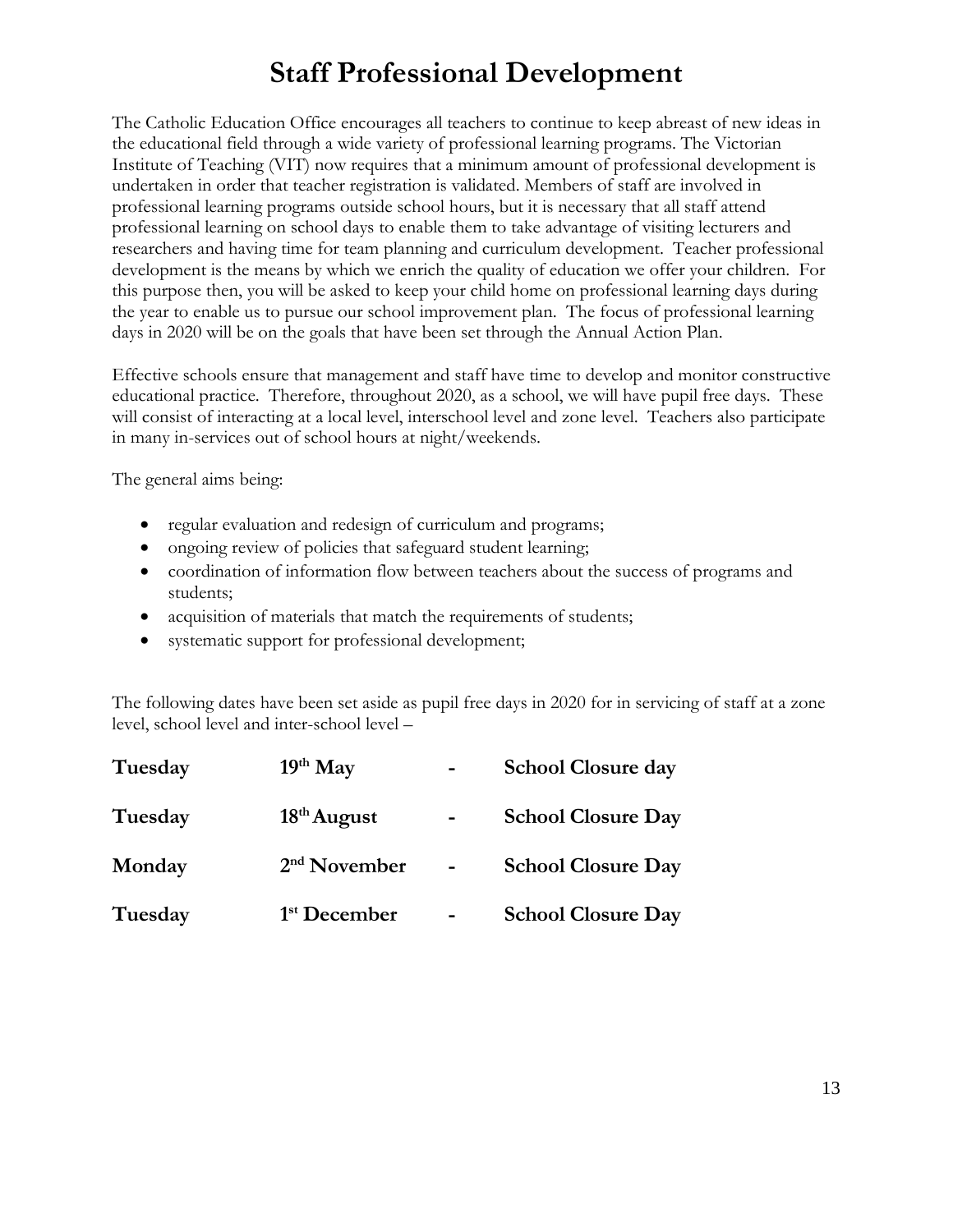## **School Fees & Other Costs**

#### <span id="page-13-0"></span>**2020 SCHOOL FEES AND OTHER RELATED COSTS**

By enrolling at Holy Saviour Parish School parents undertake to pay:

- School Fees,
- Composite Fees,
- Maintenance Fee,
- Information Technology Fee,
- Capital Fee

#### **Your commitment:**

Parents/Guardians of children attending Holy Saviour undertake to pay:

|                                              |                                                                                                 |                                                                             | 2020    |
|----------------------------------------------|-------------------------------------------------------------------------------------------------|-----------------------------------------------------------------------------|---------|
| <b>School Fees:</b>                          | Charged per <i>family</i><br>payable in Terms 1, 2, 3 &<br>4 or as an annual fee per<br>family. |                                                                             | \$2,160 |
| <b>Maintenance Fee:</b>                      | Charged per <i>family</i>                                                                       |                                                                             | \$100   |
| <b>Information</b><br><b>Technology Fee:</b> | Charged per <i>family</i>                                                                       |                                                                             | \$150   |
| <b>Capital Fee</b>                           | Charged per <i>family</i>                                                                       |                                                                             | \$400   |
|                                              | <b>Sub Total</b>                                                                                |                                                                             | \$2,810 |
| <b>Composite Fee:</b>                        | Charged per <i>child</i>                                                                        | \$240<br>\$65 (excursions)<br>\$80 (interschool sport 5/6)<br>$$340$ (camp) |         |
|                                              | Sub total                                                                                       | \$305 (Prep-4)<br>\$725(5/6)                                                |         |
|                                              | Total                                                                                           | \$3115 (Prep-4)<br>\$3535(5/6)                                              |         |

#### **A. School Fees**

School fees pay for the running costs of the School. They meet the difference between the actual running costs\* and the amount granted by the Commonwealth and State Governments. School fees are charged per family. So the fees are the same no matter how many children from the family are at the school. School fees only pay for running costs and do not meet any of the repayments on the school building.

(\*Running costs include: staff salaries, printing, phones, electricity, maintenance, insurance)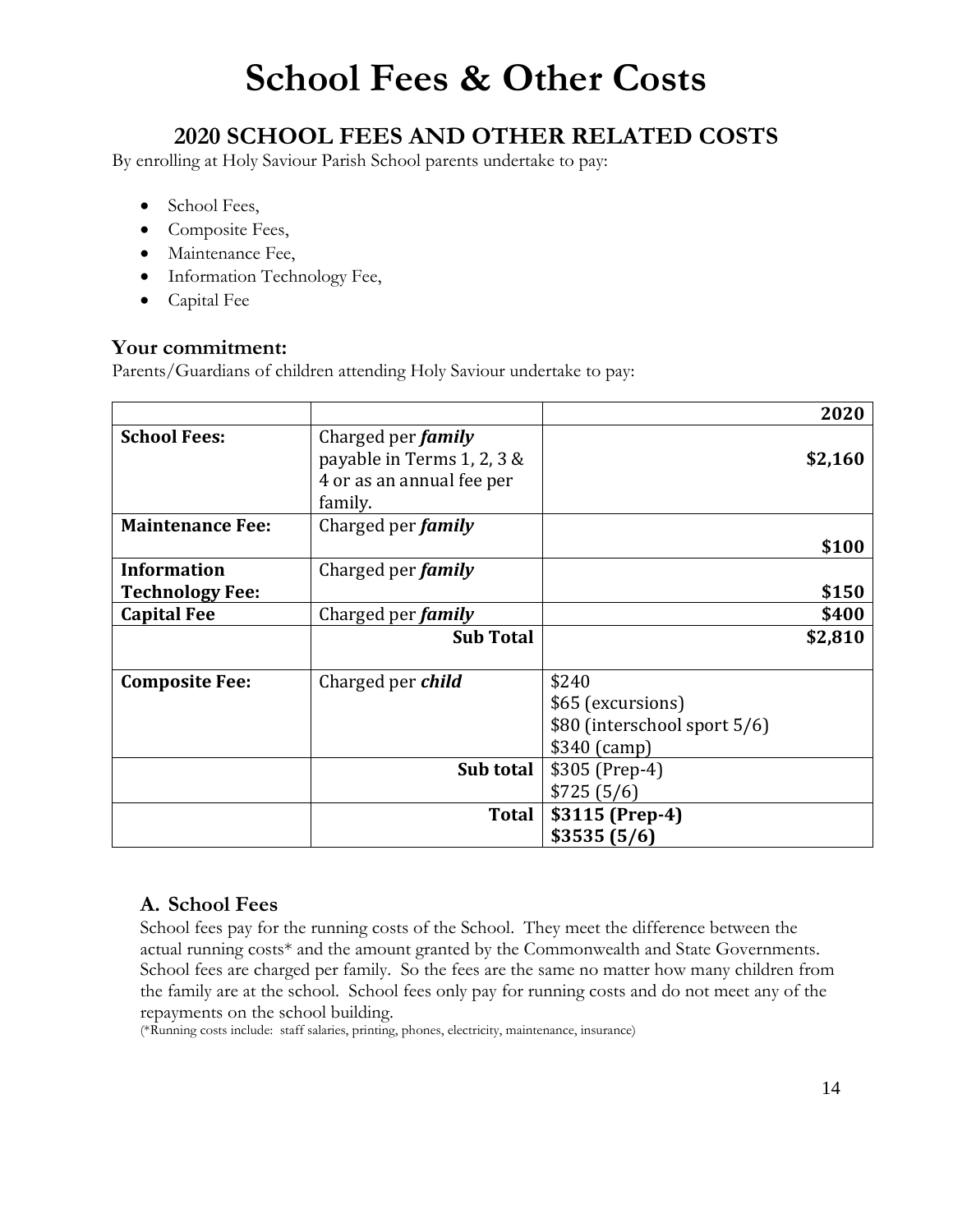#### **B. Maintenance Fee**

A working bee levy of \$100 per family will be payable at the commencement of the school year, payable with the Term 1 school fees. The levy is redeemable at the completion of the same school year if the following conditions are met:

- 1. Attendance of two adult family members at the one working bee constitutes two working bees attended OR attendance at two separate working bees by an individual adult family member.
- 2. For health and safety reasons, participants must sign in to the Working Bee Register on arrival and sign out when they leave. Also, wear appropriate clothing/safety gear.

A minimum of three working bees per year will be scheduled throughout the year. Working Bees will be coordinated and led by members of the Parish Education Board. Notification of working bee dates and tasks will be published through the school newsletter.

#### **C. Information Technology Fee**

The Information Technology Fee covers the costs associated with maintaining and updating the school's bank of computers, laptops and ipads.

#### **D. Capital Fee**

In 2008 Holy Saviour School embarked upon a grand building project which enabled our community to have:

- a new library
- a new, fully fitted Digital Technologies classroom
- upgrades to the shared area and classrooms,
- a wonderful Parish meeting room
- a fully refurbished café
- new reception, offices and meeting rooms

For the past nine years, the loan for these extensive facilities has been paid through Holy Saviour Parish using contributions made to the Parish Thanksgiving Program, for which \$600 per family per year has been requested. Whilst the school has now paid off a large proportion of this loan, there is still more to be paid and although school families continue to make use of our wonderful facilities every day, many families are not paying the much needed annual \$600 contribution.

Thus, there is an urgent need for the school to introduce this Capital Fee to cover loan repayments and ongoing upkeep of the school. This type of fee is common place in most Catholic School.

Items which will be covered in this Capital Fee are the following:

• Repayment of buildings constructed in 2008; current annual loan repayments are \$135,000 for these building works.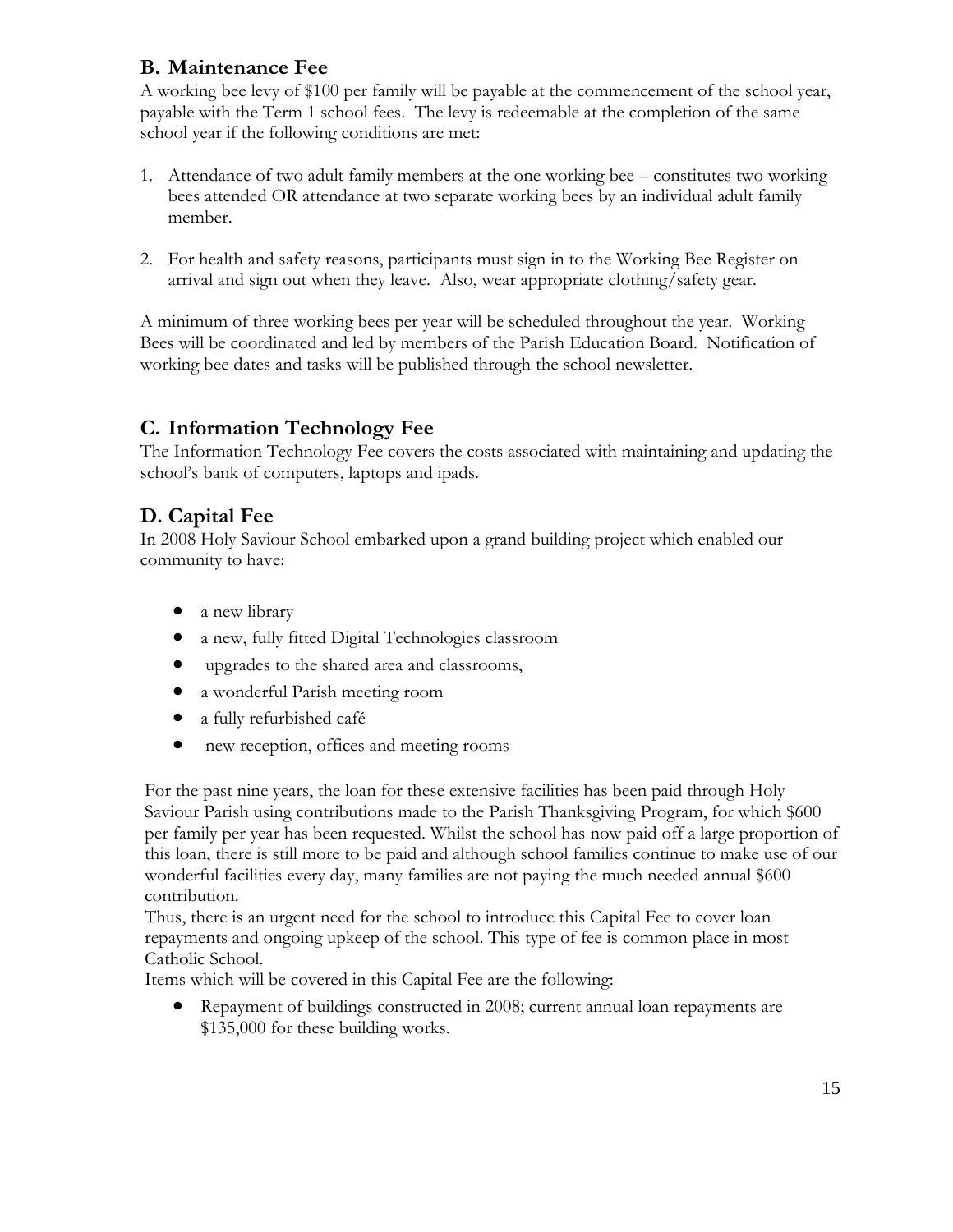• Repairs and upkeep of... Fences, Roof, Windows, School buildings, retaining walls, Air conditioning, heating, Bin collection

#### **E. Composite Fee**

The Government Grant does not cover the total cost of books and materials, so it is necessary to charge a composite fee to all families to cover costs. An annual composite levy will be charged **per child**. Please refer to the separate Composite Fees document which details the composite fees payable for each year level.

#### **How to Pay your School Fees**

School fees are due and payable **monthly (over 10 months Feb -Nov) or per term (over 4 terms).**  You can pay directly into the school bank account. **This is the Schools preferred method of payment**

| Account    |                      | Catholic Development Fund |
|------------|----------------------|---------------------------|
| <b>BSB</b> | $\ddot{\phantom{a}}$ | 083 347                   |
| Account    |                      | 667805755                 |

**Or** if you would like to have automatic deductions you can fill out the credit card slip at the bottom of your statement. **(This needs to be completed each year)** Please indicate how you wish your fees to be deducted - **monthly or per term.** 

**Monthly fees** will be deducted on the **15th of each month,** if the 15th falls on a weekend fees will be deducted on the Monday after.

#### **Bank/Visa Card/Eftpos**

Bank/Visa Card/Eftpos Facilities are available at the school office to pay for composite and school fees.

## **Appointments**

<span id="page-15-0"></span>When making an appointment, please arrange with the school office for a suitable time. When an issue arises the preferred procedure is to meet with the class teacher first, then the Learning Diversity Leader, Deputy Principal, Principal as necessary.

Children's appointments (doctor, dentist, etc.) should, whenever possible, be made out of school hours. However, where this is unavoidable, please send a note to the class teacher. Children are not to be removed from the school grounds until an exit form has been completed at the office and handed to the classroom teacher.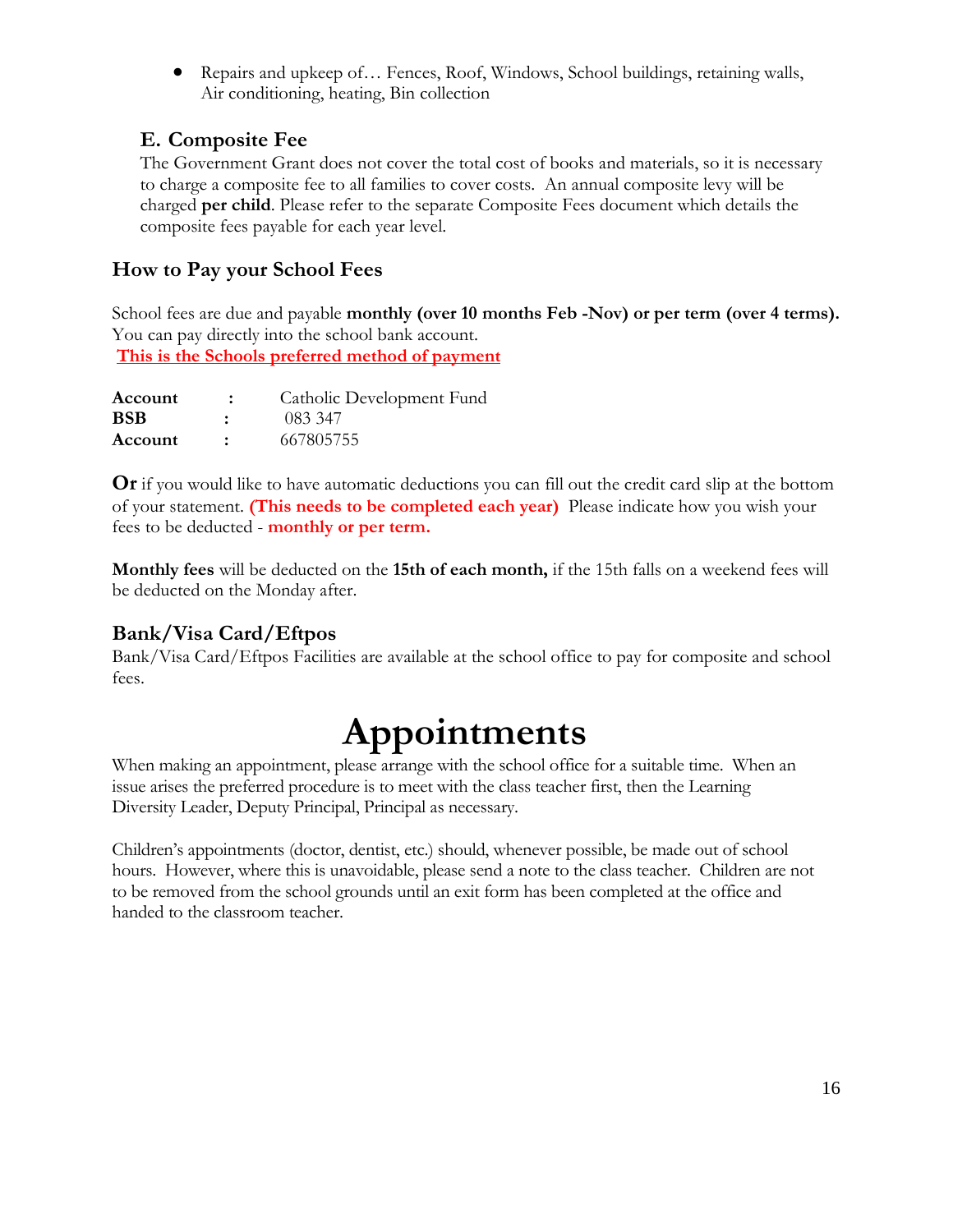## <span id="page-16-0"></span>**Staff Communication**

In an effort to assist the wellbeing of all staff, staff are not to answer emails from anyone after 6pm and before 8am. Staff will endeavour to respond to you within 48 hours, if it is an urgent matter, you are encouraged to phone and leave a message with the office. Please support our changed practices and speak to the Principal if you have any concerns regarding this change. Naturally if there is an emergency, please contact the Principal.

## **Change of Address/Telephone**

<span id="page-16-1"></span>If, at any time, you should change your address, email address, contact telephone numbers, jobs, etc, would you kindly notify the office, IN WRITING, IMMEDIATELY so that we can alter our records. It is particularly important to have current emergency contacts and telephone numbers.

## **Attendance**

<span id="page-16-2"></span>Attendance at school is compulsory for all children over the age of six years. If your child is unable to attend school at any time during the year, you are asked to phone or email the school by 9.30am on the day of your child's absence. A note is also required on his/her return explaining the reason for your child's absence. This is a legal requirement.

If your child needs to leave the School for any reason, a note granting permission, signed by parent or guardian must be sent to the school in advance.

The School will always give clear notice of any alteration to the published school hours, which may arise for particular reasons, e.g. Staff In-service. This notification will appear in the Parent Newsletter, on CareMonkey, or via the Skoolbag app.

Punctuality is encouraged at all times. Repeated lateness interferes with the child's progress in School and causes bad habits to develop. Parents should explain the reason for their child's lateness.

### **Emergency Information**

<span id="page-16-3"></span>It is most important that all details on the school emergency records are kept up to date. It would be appreciated if parents would notify the school office promptly of any changes, eg address, telephone number, parents' address and telephone number, name of friend or neighbour who would look after your child if too ill to remain at school or in the case of an accident. This information may be vital in case of emergency.

If your child is ill, he/she should be kept home. A child who is tired cannot work to the best of his/her ability at school. In the case of your Preps, you may find your child needs an extra sleep-in every now and again. **Please notify the school of absences through the Skoolbag app.** Please send a written note immediately after any absence.

The school should be informed of any emotional or physical problem your child has which may affect his/her progress at school. All children are expected to take part in physical education, sport activities, excursions and school camps unless the parents give a satisfactory reason.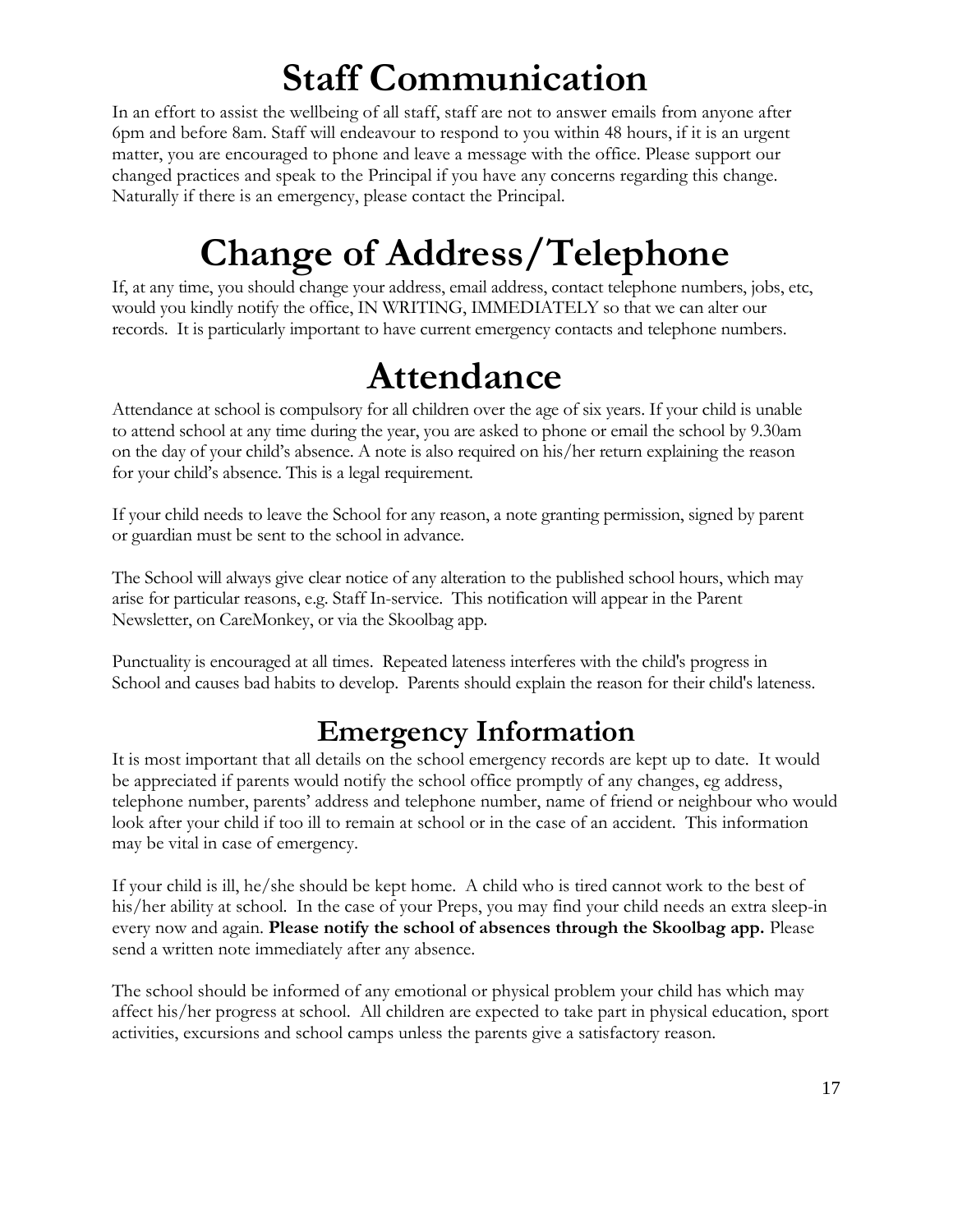<span id="page-17-0"></span>Please note that in the case of an accident/emergency, an ambulance will be called. Payment for ambulance service is the responsibility of the parent. Therefore, it is imperative that every family subscribe to the ambulance service.

## **Holy Saviour School Privacy Policy**

This Privacy Policy sets out how the School manages personal information provided to or collected by it.

The School is bound by the Australian Privacy Principles (APPs) contained in the Commonwealth *Privacy Act 1988*. In relation to health records, the School is also bound by the *Health Records Act 2001* (Vic.) and the Health Privacy Principles in that Act.

The School may, from time to time, review and update this Privacy Policy to take account of new laws and technology, changes to the School's operations and practices and to make sure it remains appropriate to the changing school environment.

#### **What kinds of personal information does the School collect and how does the School collect it?**

The School collects and holds personal information, including health and other sensitive information, about:

- students and parents and/or guardians before, during and after the course of a student's enrolment at the School including:
- name, contact details (including next of kin), date of birth, gender, language background, previous school and religion
- Parents' education, occupation and language background
- medical information (e.g. details of disability and/or allergies, and details of any assistance the student receives in relation to those disabilities, medical reports, names of doctors)
- conduct and complaint records, or other behaviour notes, school attendance and school reports
- information about referrals to government welfare agencies
- counselling reports
- health fund details and Medicare number
- any court orders
- volunteering information (including Working With Children Checks)
- photos and videos at school events.
- job applicants, staff members, volunteers and contractors, including:
	- name, contact details (including next of kin), date of birth and religion
	- information on job application
	- professional development history
	- salary and payment information, including superannuation details
	- medical information (eg details of disability and/or allergies and medical certificates)
	- complaint records and investigation reports
	- leave details
	- photos and videos at school events
	- work emails and private emails (when using work email address) and internet browsing history
- other people who come into contact with the School, including name and contact details and any other information necessary for the particular contact with the School.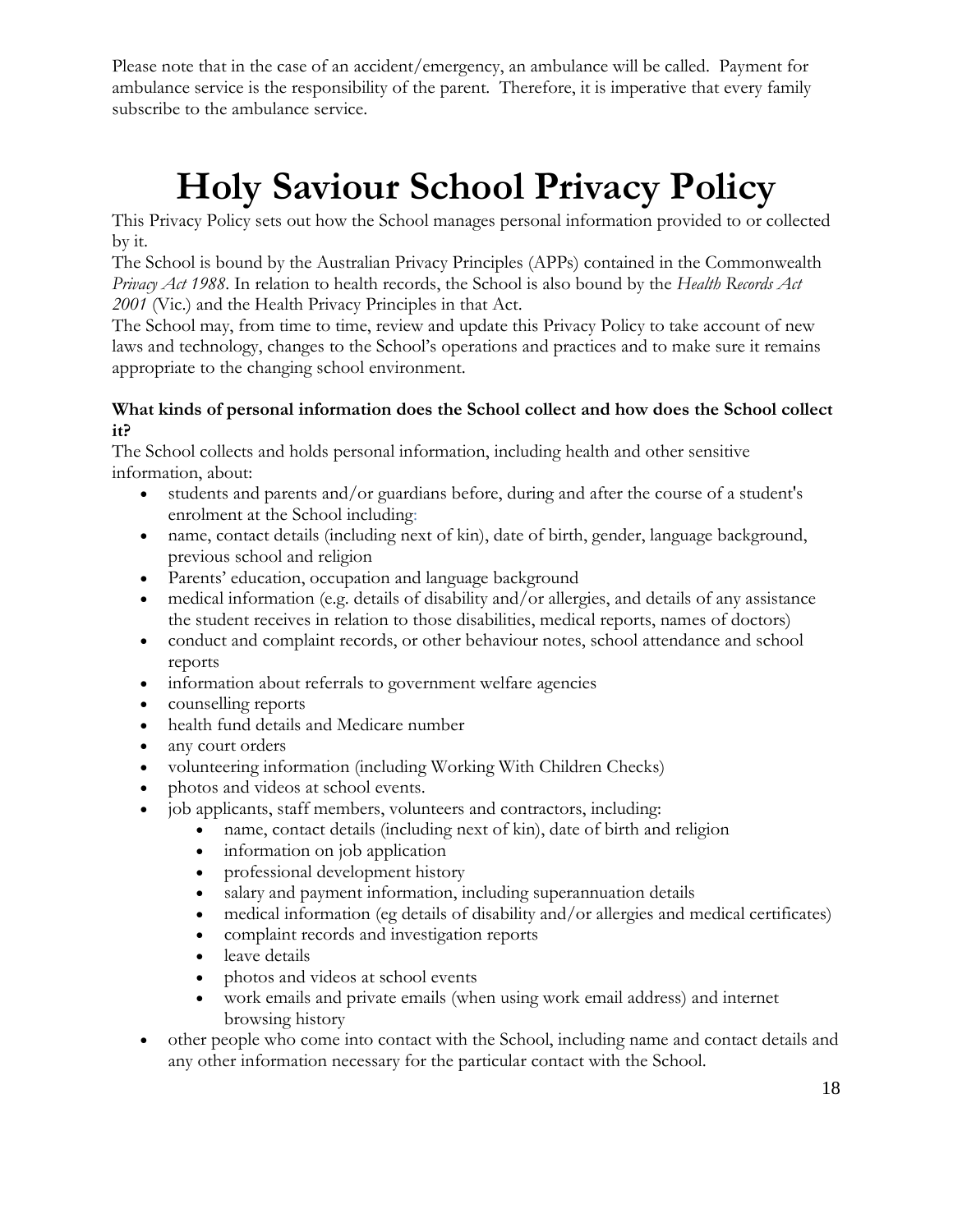**Personal Information you provide**: The School will generally collect personal information held about an individual by way of forms filled out by Parents or students, face-to-face meetings and interviews, emails and telephone calls. On occasions people other than Parents and students (such as job applicants and contractors) provide personal information to the School.

**Personal Information provided by other people**: In some circumstances the School may be provided with personal information about an individual from a third party, for example a report provided by a medical professional or a reference from another school The type of information the School may collect from another school may include:

- academic records and/or achievement levels
- information that may be relevant to assisting the new school meet the needs of the student including any adjustments

**Exception in relation to employee records**: Under the *Privacy Act*, the Australian Privacy Principles do not apply to an employee record. As a result, this Privacy Policy does not apply to the School's treatment of an employee record where the treatment is directly related to a current or former employment relationship between the School and employee. The School handles staff health records in accordance with the Health Privacy Principles in the *Health Records Act 2001 (Vic.).*

**Anonymity***:* The School needs to be able to identify individuals with whom it interacts and to collect identifiable information about them to facilitate the delivery of schooling to its students and its educational and support services, conduct the job application process and fulfil other obligations and processes. However, in some limited circumstances some activities and interactions with the School may be done anonymously where practicable, which may include making an inquiry, complaint or providing feedback.

How will the School use the personal information you provide?

The School will use personal information it collects from you for the primary purpose of collection, and for such other secondary purposes that are related to the primary purpose of collection and reasonably expected by you, or to which you have consented.

**Students and Parents:** In relation to personal information of students and Parents, the School's primary purpose of collection is to enable the School to provide schooling to students enrolled at the School (including educational and support services for the student), exercise its duty of care and perform necessary associated administrative activities which will enable students to take part in all the activities of the School. This includes satisfying the needs of Parents, the needs of the student and the needs of the School throughout the whole period the student is enrolled at the School. The purposes for which the School uses personal information of students and Parents include:

- to keep Parents informed about matters related to their child's schooling, through correspondence, newsletters and magazines
- day-to-day administration of the School
- looking after students' educational, social and medical wellbeing
- seeking donations and marketing for the School
- to satisfy the School's legal obligations and allow the School to discharge its duty of care
- to satisfy the School service providers' legal obligations, including the Catholic Education Commission of Victoria Ltd (CECV) and the Catholic Education Offices.

In some cases where the School requests personal information about a student or Parent, if the information requested is not provided, the School may not be able to enrol or continue the enrolment of the student or permit the student to take part in a particular activity.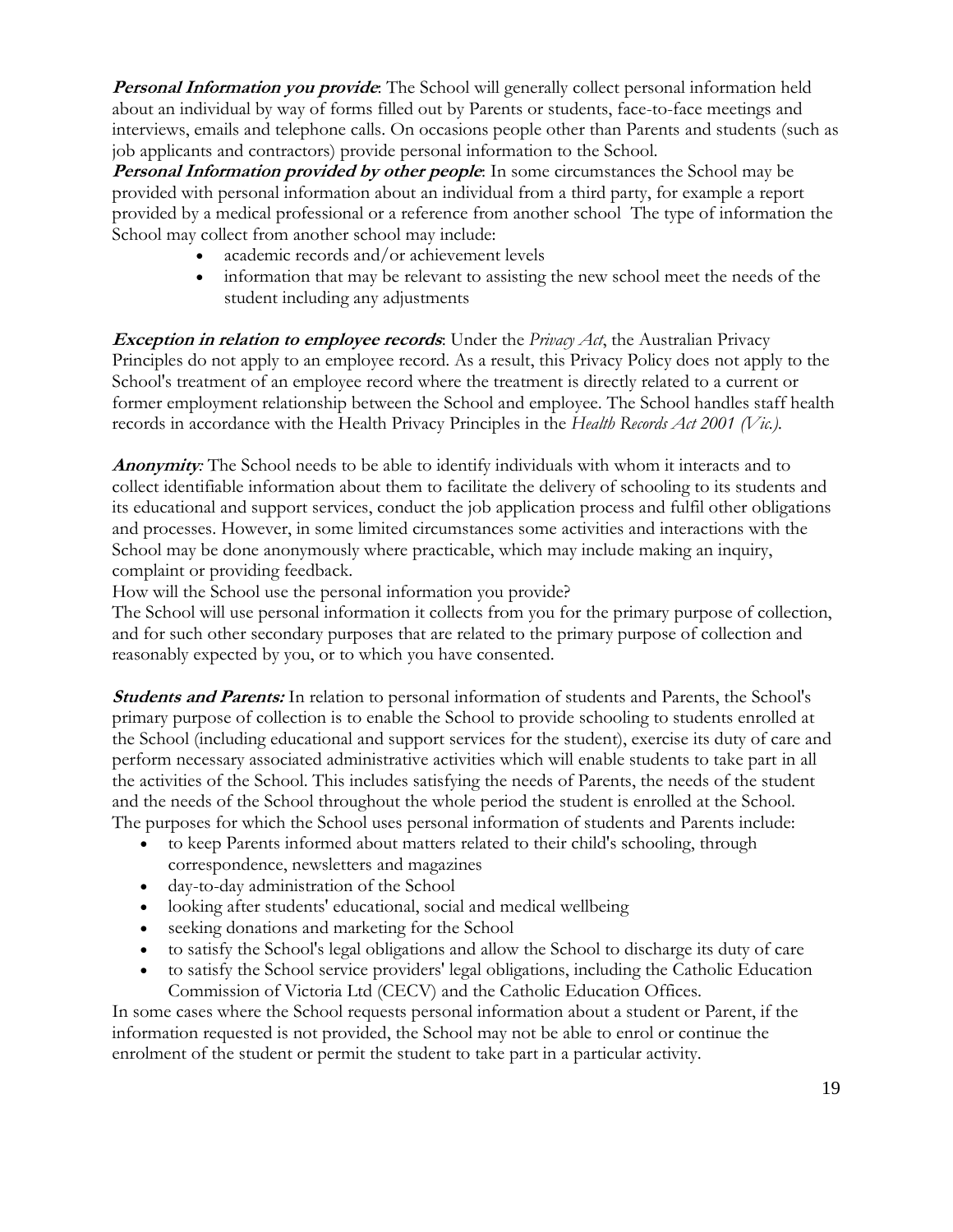**Job applicants and contractors**: In relation to personal information of job applicants and contractors, the School's primary purpose of collection is to assess and (if successful) to engage the applicant, or contractor, as the case may be.

The purposes for which the School uses personal information of job applicants and contractors include:

- administering the individual's employment or contract, as the case may be
- for insurance purposes
- seeking donations and marketing for the School
- satisfying the School's legal obligations, for example, in relation to child protection legislation.

**Volunteers:** The School also obtains personal information about volunteers who assist the School in its functions or conduct associated activities, such as, to enable the School and the volunteers to work together, to confirm their suitability and to manage their visits.

**Counsellors:** The School contracts with external providers to provide counselling services for some students. The principal may require the Counsellor to inform him or her or other teachers of any issues the principal and the Counsellor believe may be necessary for the School to know for the well-being or development of the student who is counselled or other students at the School.

**Parish:** The School may disclose limited personal information to the school parish to facilitate religious and sacramental programs, and other activities such as fundraising.

**Marketing and fundraising:** The School treats marketing and seeking donations for the future growth and development of the School as an important part of ensuring that the School continues to provide a quality learning environment in which both students and staff thrive. Personal information held by the School may be disclosed to organisations that assist in the School's fundraising, for example, the School's Foundation or alumni organisation [or, on occasions, external fundraising organisations].

Parents, staff, contractors and other members of the wider School community may from time to time receive fundraising information. School publications, like newsletters and magazines, which include personal information and sometimes people's images, may be used for marketing purposes. Who might the School disclose personal information to and store your information with? The School may disclose personal information, including sensitive information, held about an individual for **educational, administrative** and **support purposes**. This may include to:

- School service providers which provide educational, support and health services to the School, including the Catholic Education Commission of Victoria Ltd (CECV), Catholic Education Offices, specialist visiting teachers, volunteers, counsellors, sports coaches and providers of learning and assessment tools
- third party service providers that provide online educational and assessment support services, or applications to schools and school systems including the Integrated Catholic Online Network (ICON) and Google's G Suite, including Gmail and, where necessary, to support the training of selected staff in the use of these services
- CECV and Catholic Education offices to discharge its responsibilities under the *Australian Education Regulation 2013* (Regulation) and the *Australian Education Act 2013* (Cth) (AE Act) relating to students with a disability.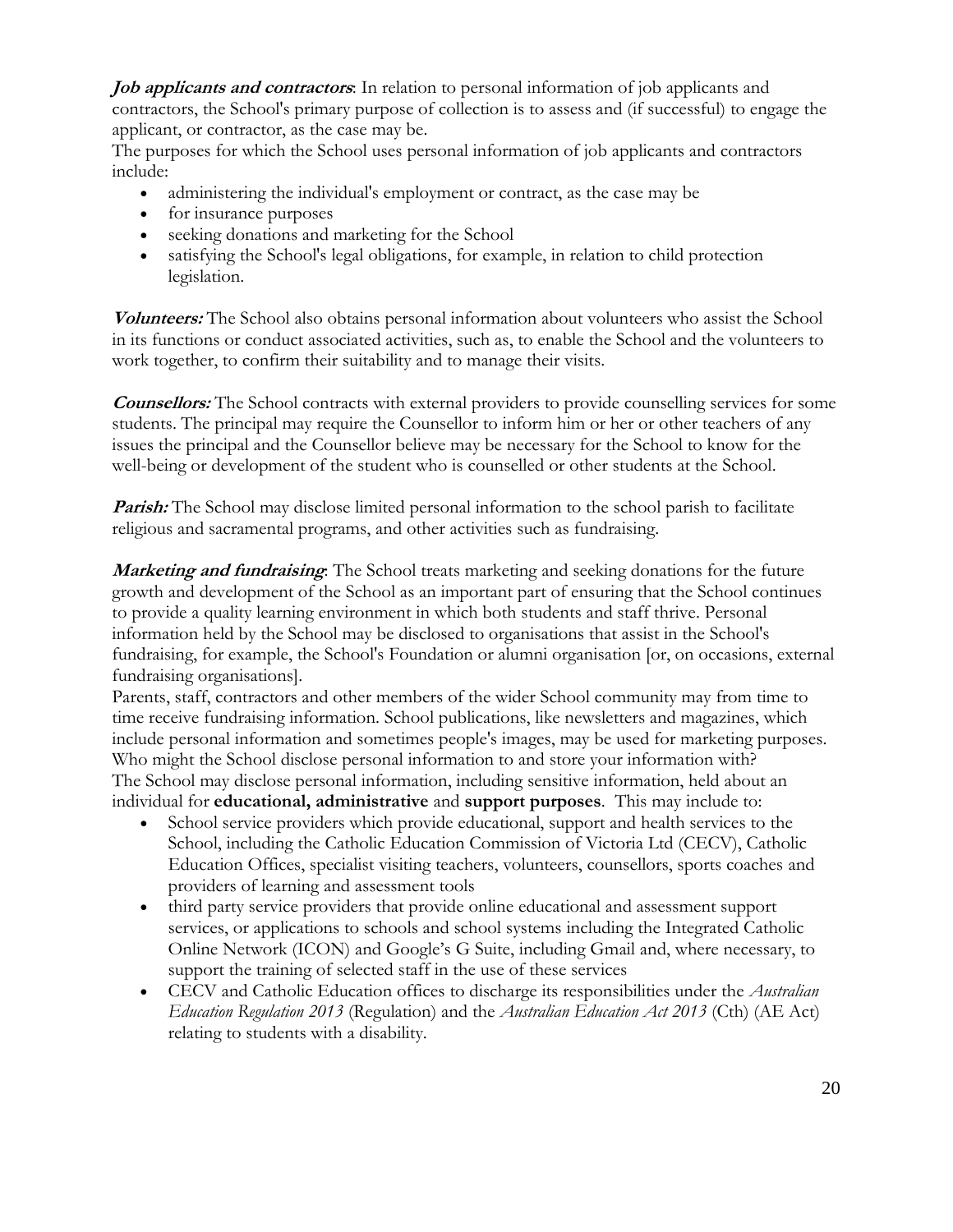- other third parties which the school uses to support or enhance the educational or pastoral care services for its students or to facilitate communications with Parents
- another school including to its teachers to facilitate the transfer of a student
- Federal and State government departments and agencies
- health service providers
- recipients of School publications, such as newsletters and magazines
- student's parents or guardians and their emergency contacts
- assessment and educational authorities including the Australian Curriculum, Assessment and Reporting Authority
- anyone you authorise the School to disclose information to
- anyone who we are required or authorised to disclose the information to by law, including child protection laws.

#### **Nationally Consistent Collection of Data on School Students with Disability**

The school is required by the Federal *Australian Education Regulation (2013)* and *Australian Education Act 2013* (Cth) (AE Act) to collect and disclose certain information under the *Nationally Consistent Collection of Data* (NCCD) on students with a disability. The school provides the required information at an individual student level to the Catholic Education Offices and the CECV, as an approved authority. Approved authorities must comply with reporting, record keeping and data quality assurance obligations under the NCCD. Student information provided to the federal government for the purpose of the NCCD does not explicitly identify any student.

**Sending and storing information overseas**: The School may disclose personal information about an individual to overseas recipients, for instance, to facilitate a school exchange. However, the School will not send personal information about an individual outside Australia without:

- obtaining the consent of the individual; or
- otherwise complying with the Australian Privacy Principles or other applicable privacy legislation.

The School may from time to time use the services of third party online service providers (including for the delivery of services and third party online applications, or Apps relating to email, instant messaging and education and assessment, such as Google's G Suite, including Gmail) which may be accessible by you. Some personal information [including sensitive information] may be collected and processed or stored by these providers in connection with these services. These online service providers may be located in or outside Australia.

School personnel and the school's service providers, and the CECV and its service providers, may have the ability to access, monitor, use or disclose emails, communications (e.g. instant messaging), documents and associated administrative data for the purposes of administering the system and services ensuring their proper use.

The school makes reasonable efforts to be satisfied about the security of any personal information that may be collected, processed and stored outside Australia, in connection with any cloud and third party services and will endeavour to ensure the cloud is located in countries with substantially similar protections as the APPs.

Where personal and sensitive information is retained by a cloud service provider on behalf of CECV to facilitate Human Resources and staff administrative support, this information may be stored on servers located in or outside Australia.

#### **How does the School treat sensitive information?**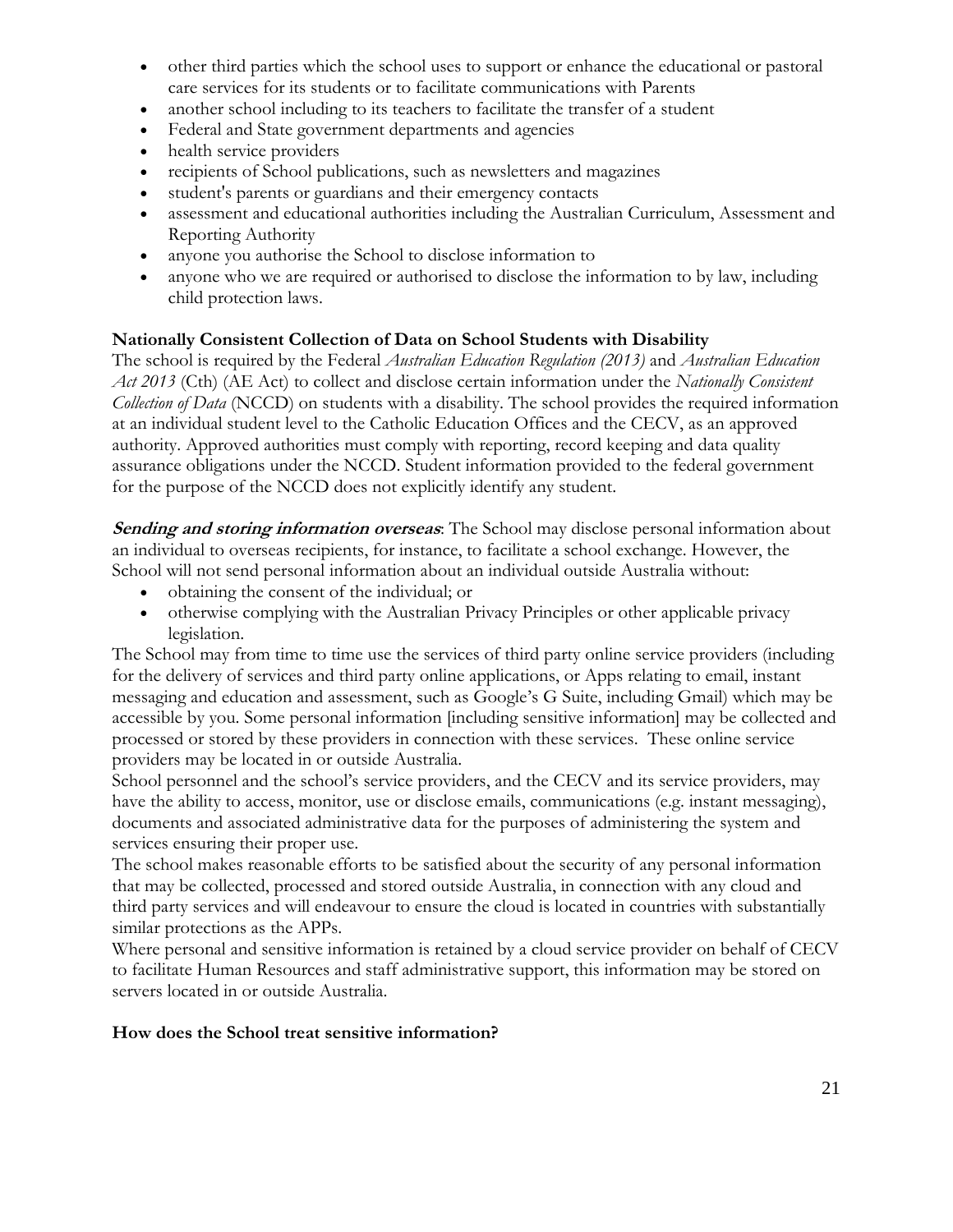In referring to 'sensitive information', the School means: information relating to a person's racial or ethnic origin, political opinions, religion, trade union or other professional or trade association membership, philosophical beliefs, sexual orientation or practices or criminal record, that is also personal information; health information and biometric information about an individual. Sensitive information will be used and disclosed only for the purpose for which it was provided or a directly related secondary purpose, unless you agree otherwise, or the use or disclosure of the sensitive information is allowed by law.

#### **Management and security of personal information**

The School's staff are required to respect the confidentiality of students' and Parents' personal information and the privacy of individuals.

The School has in place steps to protect the personal information the School holds from misuse, interference and loss, unauthorised access, modification or disclosure by use of various methods including locked storage of paper records and password access rights to computerised records. This includes responding to any incidents which may affect the security of the personal information it holds. If we assess that anyone whose information is affected by such a breach is likely to suffer serious harm as a result, we will notify them and the Office of the Australian Information Commissioner of the breach.

It is recommended that parents and the school community adopt secure practices to protect themselves. You should ensure that all passwords you use are strong and regularly updated and that your log in details are kept secure. Do not share your personal information with anyone without first verifying their identity and organisation. If you believe any of your personal information has been compromised, please let the School know immediately.

#### **Access and correction of personal information**

Under the Privacy Act and the Health Records Act, an individual has the right to seek and obtain access to any personal information and health records respectively which the School holds about them and to advise the School of any perceived inaccuracy. Students will generally be able to access and update their personal information through their Parents, but older students may seek access and correction themselves.

There are some exceptions to the access rights set out in the applicable legislation.

To make a request to access or to update any personal information the School holds about you or your child, please contact the [School Principal] or [School Administrator] by telephone or in writing. The School may require you to verify your identity and specify what information you require. The School may charge a fee to cover the cost of verifying your application and locating, retrieving, reviewing and copying any material requested. If the information sought is extensive, the School will advise the likely cost in advance. If we cannot provide you with access to that information, we will provide you with written notice explaining the reasons for refusal.

#### **Consent and rights of access to the personal information of students**

The School respects every Parent's right to make decisions concerning their child's education. Generally, the School will refer any requests for consent and notices in relation to the personal information of a student to the student's Parents. The School will treat consent given by Parents as consent given on behalf of the student, and notice to Parents will act as notice given to the student. Parents may seek access to personal information held by the School about them or their child by contacting the [School Principal] or [School Administrator] by telephone or in writing. However, there may be occasions when access is denied. Such occasions would include where release of the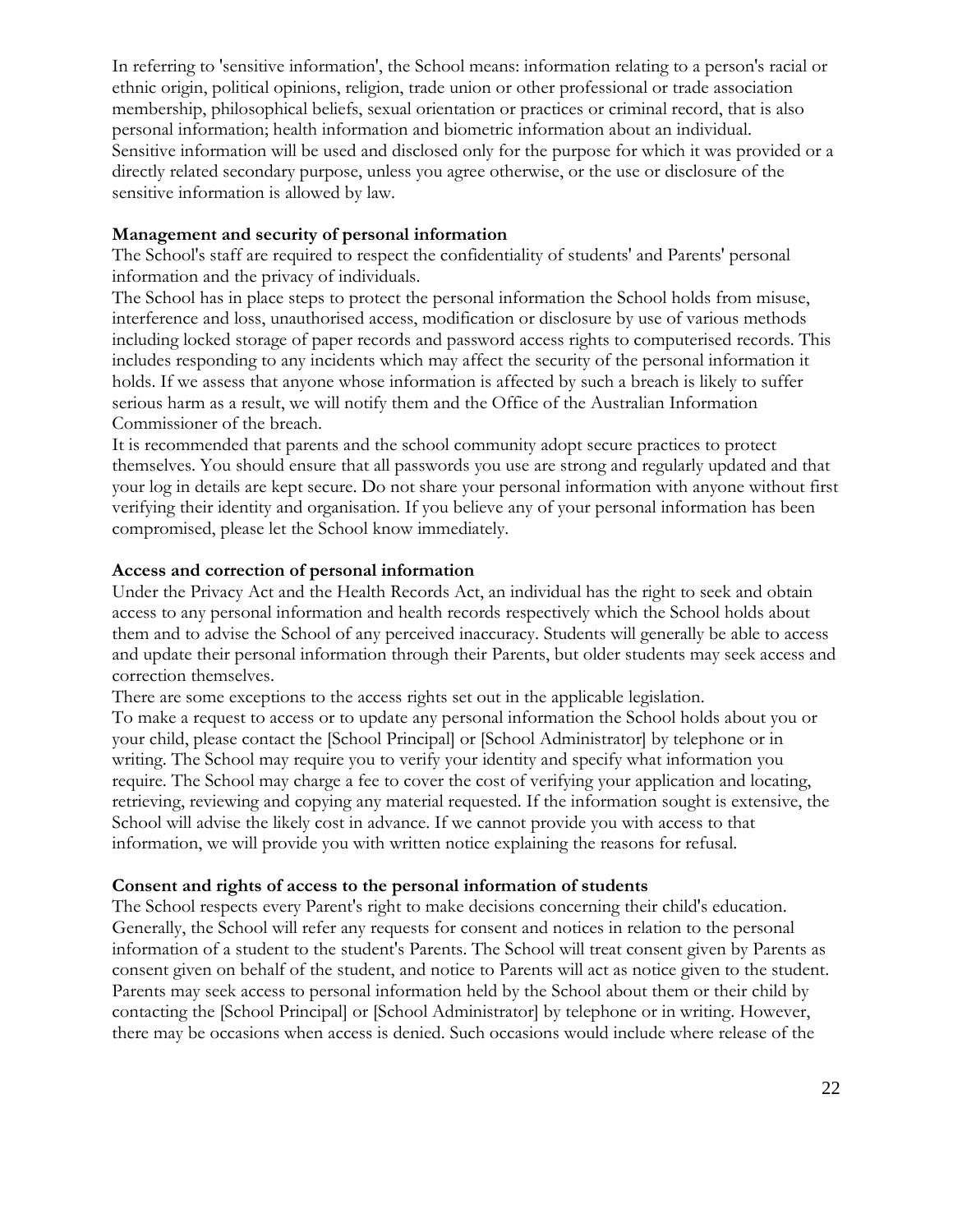information would have an unreasonable impact on the privacy of others, or where the release may result in a breach of the School's duty of care to the student.

The School may, at its discretion, on the request of a student grant that student access to information held by the School about them, or allow a student to give or withhold consent to the use of their personal information, independently of their Parents. This would normally be done only when the maturity of the student and/or the student's personal circumstances warrant it.

#### **Enquiries and complaints and contact details:**

If you would like further information about the way the School manages the personal information it holds about you, or wish to complain that you believe that the School has breached its privacy obligations, please contact the School Principal. The School will investigate your complaint and will notify you of the making of a decision in relation to your complaint as soon as is practicable after it has been made.

If you are not satisfied with the School's decision you may make a complaint to the Office of the Australian Information Commissioner (OAIC) whose contact details are: GPO Box 5218, Sydney, NSW 2001 Telephone: 1300 363 992 www.oaic.gov.au

Annie Herbison, April 2018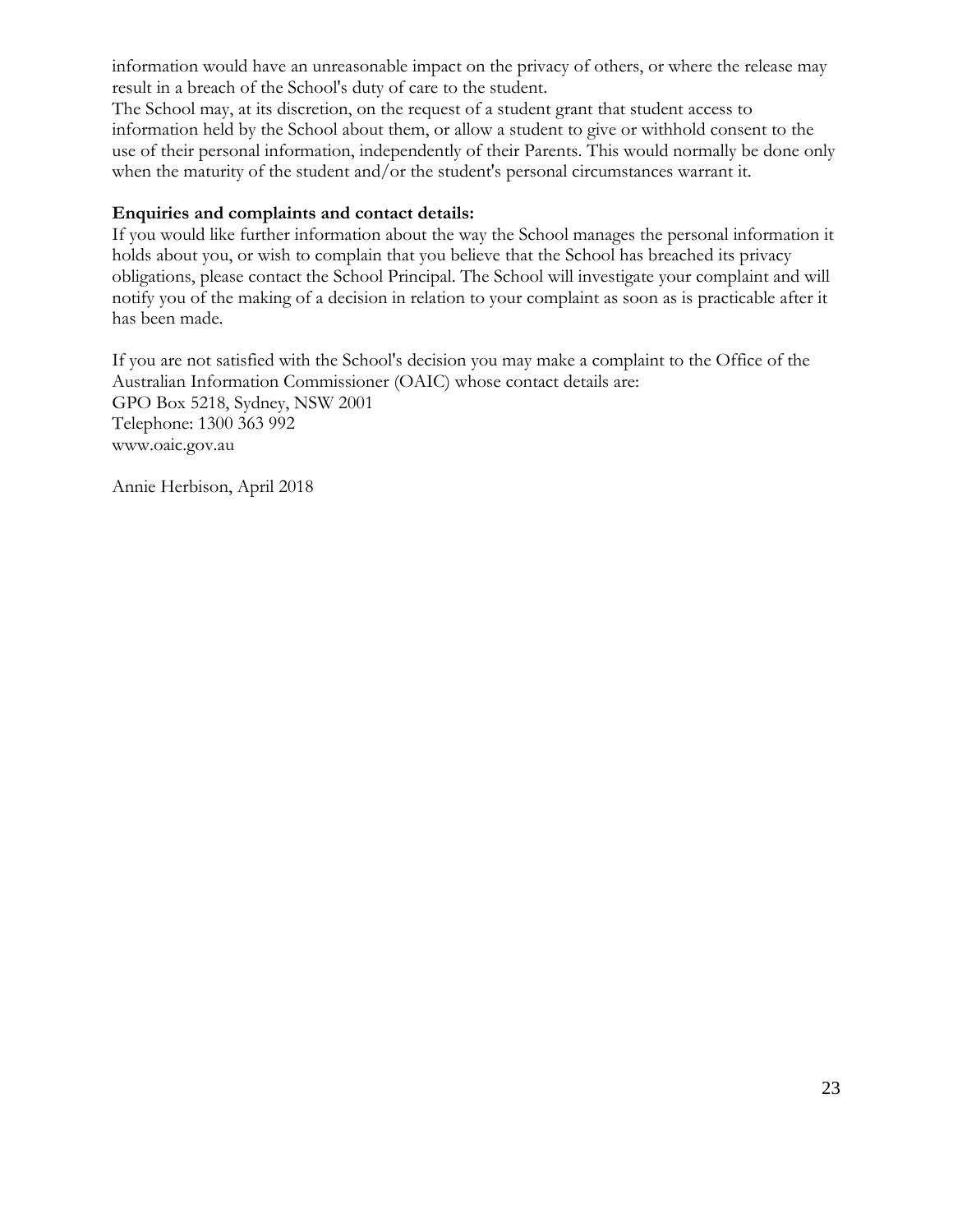## **Positive Behaviour Support Policy**

#### <span id="page-23-0"></span>**HOLY SAVIOUR PRIMARY SCHOOL RATIONALE**

**Holy Saviour is a Catholic Parish Primary School where we aim to nurture the development of all within our care to grow in the likeness of Christ and to "Live, Love and Learn in the Spirit of the Good News."**

**Our Behaviour Support Policy is developed to provide all members of the school community with a clear, consistent framework of relationships. It aims to provide a safe, harmonious, stimulating environment where we foster and recognise a responsibility for our own actions.**

At Holy Saviour School we believe …

- $\triangleright$  that our Behaviour Support Policy adheres to the Gospel values which we try to instil in our students.
- $\triangleright$  that students learn more effectively if they feel safe and have clearly stated and consistent expectations.
- $\triangleright$  that our Behaviour Support Policy aims to provide a supportive learning environment for all students.
- $\triangleright$  that expectations of all community members need to be clear and explicit and that all need to be made aware of their rights and responsibilities.
- $\triangleright$  a consistent approach to positive behaviour support encourages co-operative behaviour among students.

#### **Corporal punishment is not used at Holy Saviour school.**

#### **HOLY SAVIOUR PRIMARY SCHOOL GOALS**

At Holy Saviour School we aim to promote a safe, secure, effective whole school environment.

We aim to develop:

- respect for the rights of others and self respect
- responsibility for behaviour.
- self control and self discipline.
- self esteem.
- awareness of the consequences of one's behaviour.
- skills in problem solving and conflict resolution.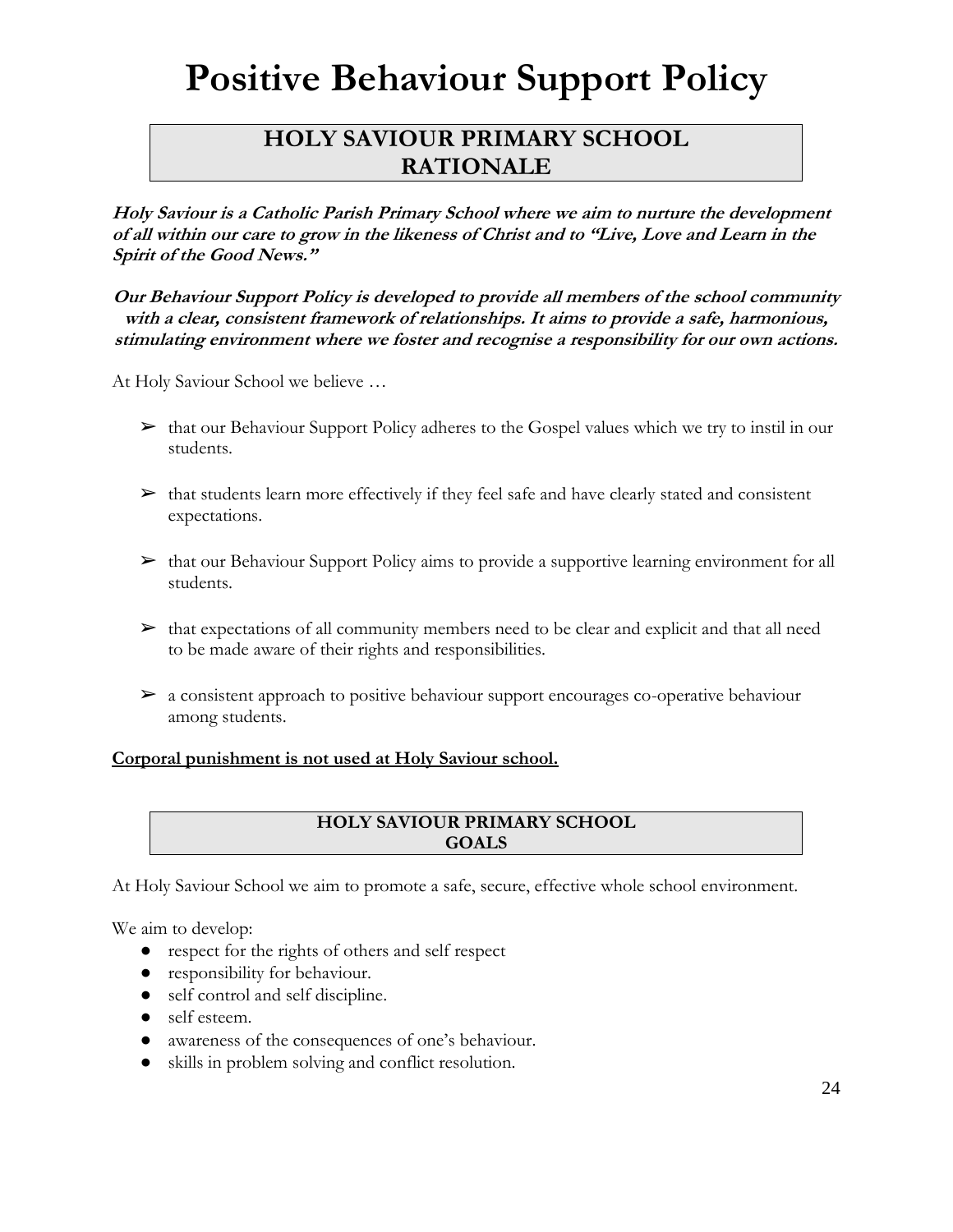#### **RIGHTS AND RESPONSIBILITIES**

Staff Responsibilities:

- To care for the children, staff, community, physically, spiritually, emotionally and academically.
- To provide a forum for others to express ideas and be listened to.
- Fulfill all duties as a staff member.
- Work professionally.
- Keep community members informed.

#### Staff Rights:

- To be treated with respect by community.
- To work in a safe environment.
- To be listened to.
- To develop ourselves personally, professionally and spiritually.
- To be supported and nurtured in a pastoral environment.

#### Student Responsibilities:

- To respect staff, community members, visitors and each other.
- To make the most of opportunities provided and not restrict the opportunities of others.
- To accept individual differences.
- To act in a manner which will ensure safety.
- To listen to others.
- To follow school rules.

#### Student Rights

- To be treated with respect
- To be given equal opportunities.
- Not to be discriminated against.
- To feel safe.
- To be listened to.
- To be provided with an optimum learning environment.
- To be catered for individually.
- To expect success (in their learning).

#### Community Members' and Visitors' Responsibilities:

- To treat staff/students/each other with respect.
- Maintain confidentialities.
- Go through appropriate channels.
- Respect and trust the role of the teacher.
- Follow school protocols/rules including signing in and out as well as signing permission forms to attend excursions
- Obey all road signs and rules within and around the immediate boundaries of the school.
- Read communications.
- Attend meetings/functions.
- To listen objectively to others.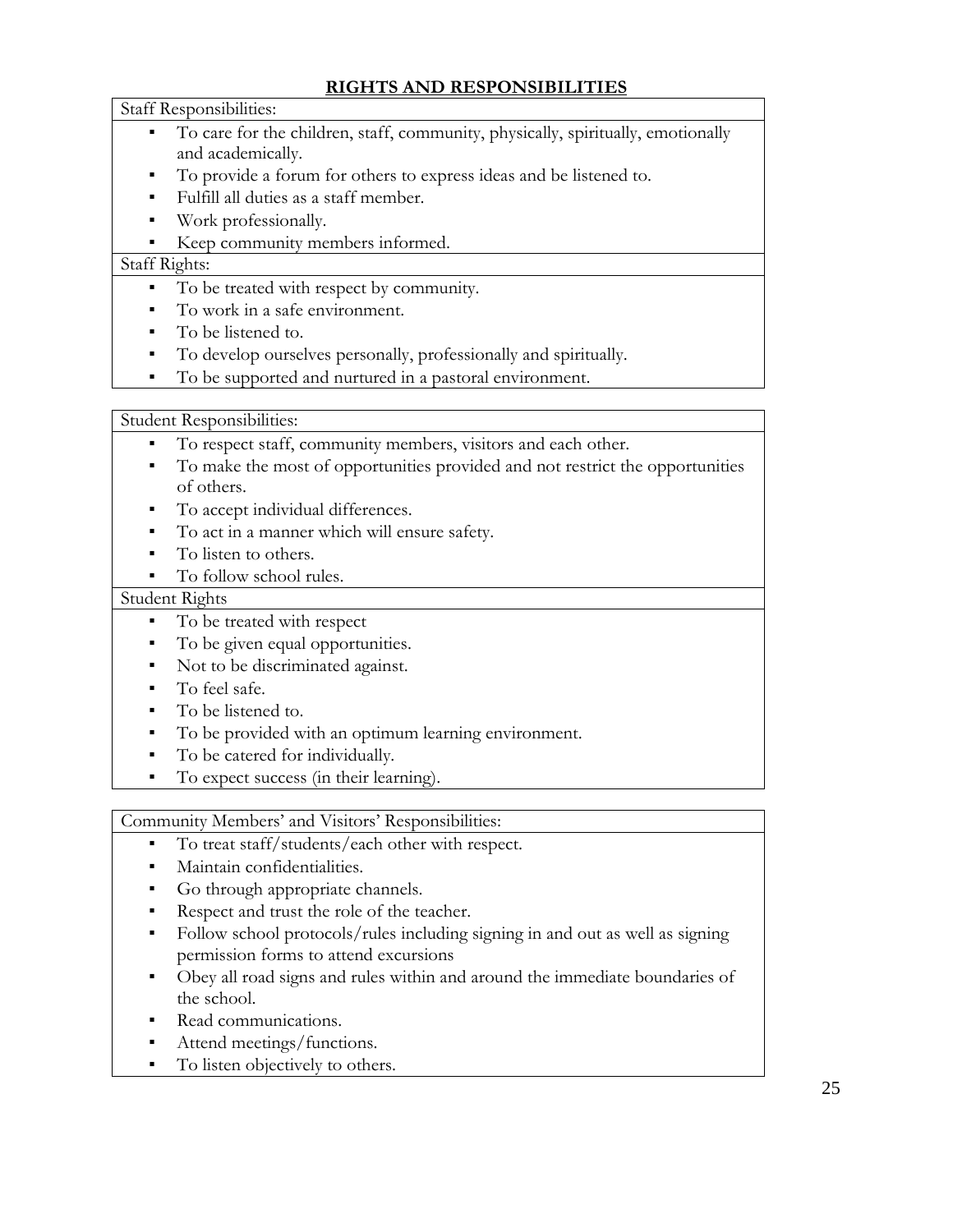- Support policies ie homework/discipline.
- To inform school of issues impacting on student behaviour.

#### **Community Members' and Visitors' Rights**

- To be treated with respect by staff, students and each other.
- To feel welcomed.
- To be confident in children's safety while in our care.
- To be informed.
- To feel safe in our grounds/buildings.
- To be heard.
- To expect a quality education for their child.

#### **HOLY SAVIOUR PRIMARY SCHOOL EXPECTATIONS**

**Devised by Holy Saviour school staff in consultation with Patrice Wiseman (Larmenier Child and Family Services, CEO) August 2009**

#### **Together we live love and learn in the Spirit of the Good News**

#### **Holy Saviour School Expectations**

#### **At Holy Saviour we are a welcoming, inclusive community. We believe that every person deserves to be treated with respect therefore we:**

- **1. Follow directions**
- **2. Listen to the speaker without interrupting**
- **3. Use friendly words**
- **4. Hands off (keep hands, feet and objects to yourself)**
- **5. Move Safely**
- **6. Take care of all property and the environment**

#### **Consequences**

- **1. Re-state rule and reminder**
- **2. Time away (within learning group)**
- **3. Formal time away in learning group (eg., work alone table)**
- **4. Exit from learning group (another classroom to complete work or reflection sheet)**
- **5. Office to principal/DP to complete a 4W sheet and parents will be contacted**

#### **BEHAVIOUR SUPPORT PROCESS**

- **Prompt**
- **Re-direct**
- **Re-teach**
- **Provide Choice**
- **Conference**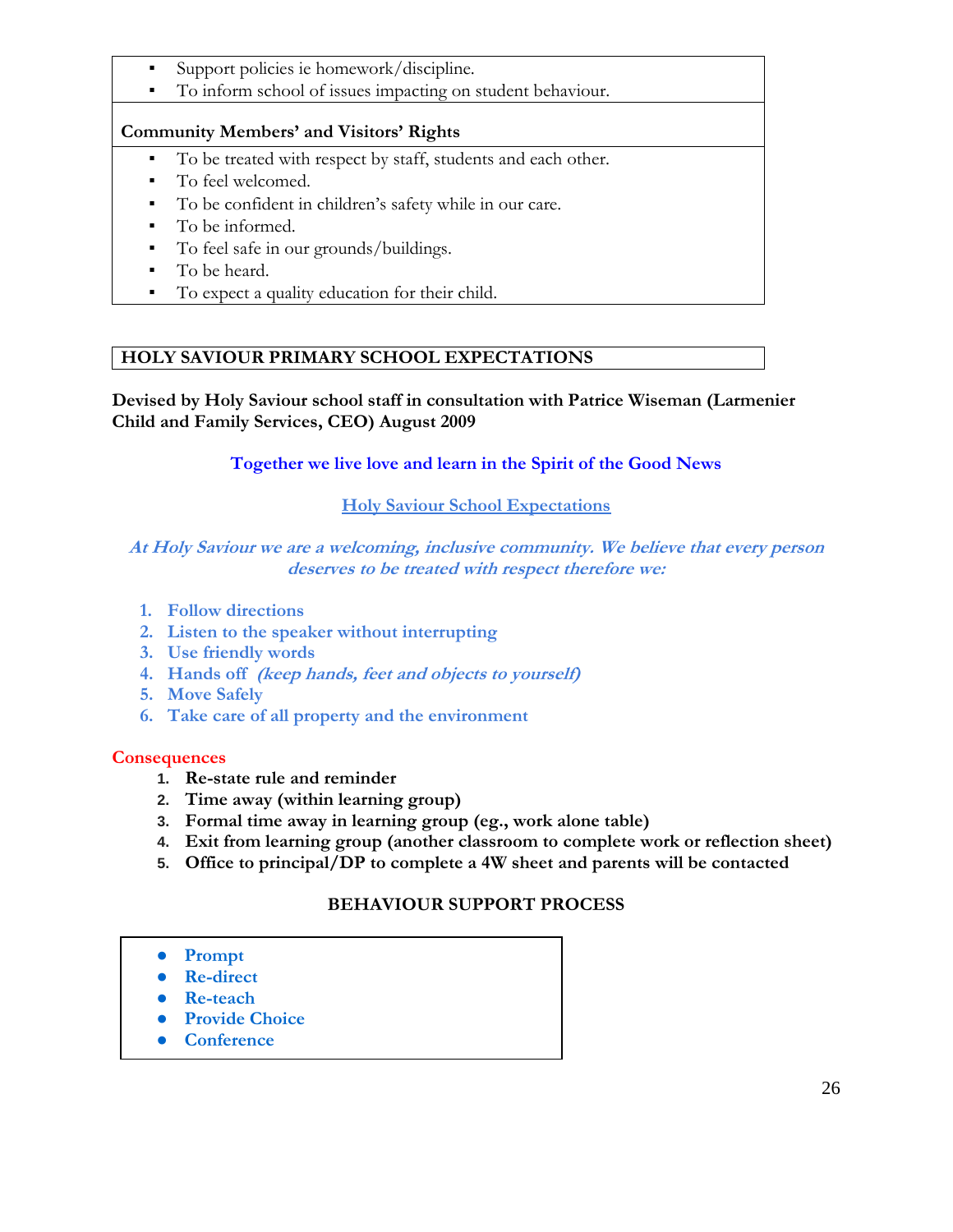| If Behaviour<br><u>Stops</u><br>Give positive<br>verbal / social<br>acknowledgemen | <b>If Behaviour Continues</b><br><b>Apply Behaviour</b><br><b>Consequences</b><br><b>Classroom</b><br>*Time alone In class<br>*Partner room<br>(5 min [nr])<br>$(10 \text{ min Snr})$<br>*Recess / lunchtime time out<br>(complete work not done in class)<br>*Notification to parents (if<br>required)<br>*Reflection sheet<br>4W form to be sent home<br>to parents (if required)<br>**Broken Record Technique may<br>be used to support a child in<br>redirecting behaviour.<br>Playground<br>*Sit out of play<br>*Walk with teacher<br>*Loss of privilege<br>*Conference<br>*Other | <b>Teacher Managed</b><br>Minor<br>*Answering back<br>*Not following<br>instructions<br>*Out of area / seat<br>*Rough play<br>*Minor physical contact<br>*Touching (hands off)<br>*Cheating / Integrity<br>*Disinterested<br>*Disruption<br>*Dress code<br>*Inappropriate<br>comments<br>*Inattentive<br>*Lateness eg; from line or<br>to specialist lessons<br>*Minor dishonesty<br>*Property misuse<br>*Technology misuse<br>*Throwing objects<br>*Unprepared<br>*Unsafe behaviour<br>*Work avoidance | Admin. Managed<br>Major<br>*Bullying<br>*Defiance / refusal<br>*Dishonesty / Integrity<br>*Intimidation<br>-Staff<br>-Students<br>-Visitors<br>*Physical assault<br>-Staff<br>-Students<br>-Visitors<br>*Property misuse / damage<br>*Repeated minors (3-5)<br>*Verbal Abuse<br>-Staff<br>-Students<br>-Visitors<br>(Discretion used by class teacher<br>here)<br>Student complete<br>Reflection Sheet |
|------------------------------------------------------------------------------------|----------------------------------------------------------------------------------------------------------------------------------------------------------------------------------------------------------------------------------------------------------------------------------------------------------------------------------------------------------------------------------------------------------------------------------------------------------------------------------------------------------------------------------------------------------------------------------------|---------------------------------------------------------------------------------------------------------------------------------------------------------------------------------------------------------------------------------------------------------------------------------------------------------------------------------------------------------------------------------------------------------------------------------------------------------------------------------------------------------|--------------------------------------------------------------------------------------------------------------------------------------------------------------------------------------------------------------------------------------------------------------------------------------------------------------------------------------------------------------------------------------------------------|
|------------------------------------------------------------------------------------|----------------------------------------------------------------------------------------------------------------------------------------------------------------------------------------------------------------------------------------------------------------------------------------------------------------------------------------------------------------------------------------------------------------------------------------------------------------------------------------------------------------------------------------------------------------------------------------|---------------------------------------------------------------------------------------------------------------------------------------------------------------------------------------------------------------------------------------------------------------------------------------------------------------------------------------------------------------------------------------------------------------------------------------------------------------------------------------------------------|--------------------------------------------------------------------------------------------------------------------------------------------------------------------------------------------------------------------------------------------------------------------------------------------------------------------------------------------------------------------------------------------------------|

#### **Teacher to document behaviours and what follow up occurred. All staff responding to minor problem behaviours**

*"For a child to unlearn an old behaviour and replace it with a new behaviour, you need to repeat the new behaviour, on the average, twenty-eight times. Twenty of those times are used to eliminate the old behaviour and eight of those times are used to learn the new behaviour."* **Harry Wong**

#### **Minor Behaviours - Continuum of Response**

#### **CALM \* CONSISTENT \* BRIEF \* IMMEDIATE \* RESPECTFUL \* PRIVATE**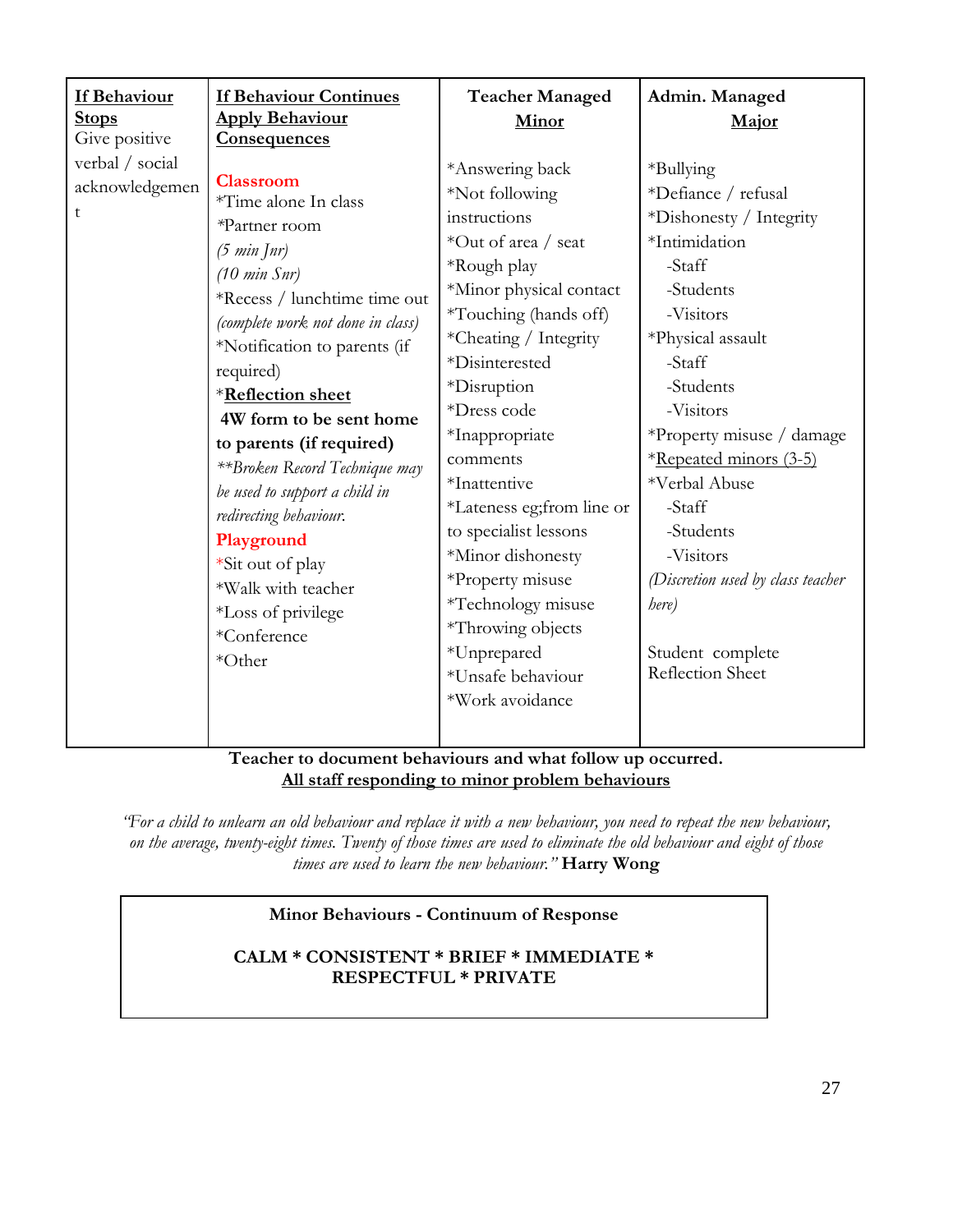| <b>PROMPT</b><br>(Use a low key response to signal the<br>occurrence of the behaviour) | eye contact; proximity; gesture; minimal<br>verbal; non-verbal; the pause; ignore;<br>private dialogue; responding to<br>appropriate behaviour; modelling<br>appropriate behaviour; behaviour not<br>student                                                      |
|----------------------------------------------------------------------------------------|-------------------------------------------------------------------------------------------------------------------------------------------------------------------------------------------------------------------------------------------------------------------|
| <b>RE-DIRECT</b>                                                                       | State the expected behaviour<br>(from school expectations)                                                                                                                                                                                                        |
| <b>RE-TEACH</b><br>(Tell, show, practise and acknowledge the<br>expected behaviour)    | State and demonstrate the expected<br>behaviour<br>Have student demonstrate the behaviour<br>Provide immediate feedback                                                                                                                                           |
|                                                                                        |                                                                                                                                                                                                                                                                   |
| <b>PROVIDE CHOICE</b><br>(Give the students options of behaviours<br>to do next)       | Give the student a choice:<br>*accomplish the task in another location<br>*in the order of task completion<br>*in using alternate materials to complete<br>the task<br>*for a different type of activity that<br>accomplishes the same instructional<br>objective |

● **Teacher to document if student does not respond to pre correction or redirection.**

- **Take action to correct behaviour**
- **Consequences need to relate to behaviour being corrected**

#### **Administration Managed**

\*Inform student of rule violation

- \*Discuss expected behaviour/s with restorative questions
- \*Student completes reflection sheet (if required)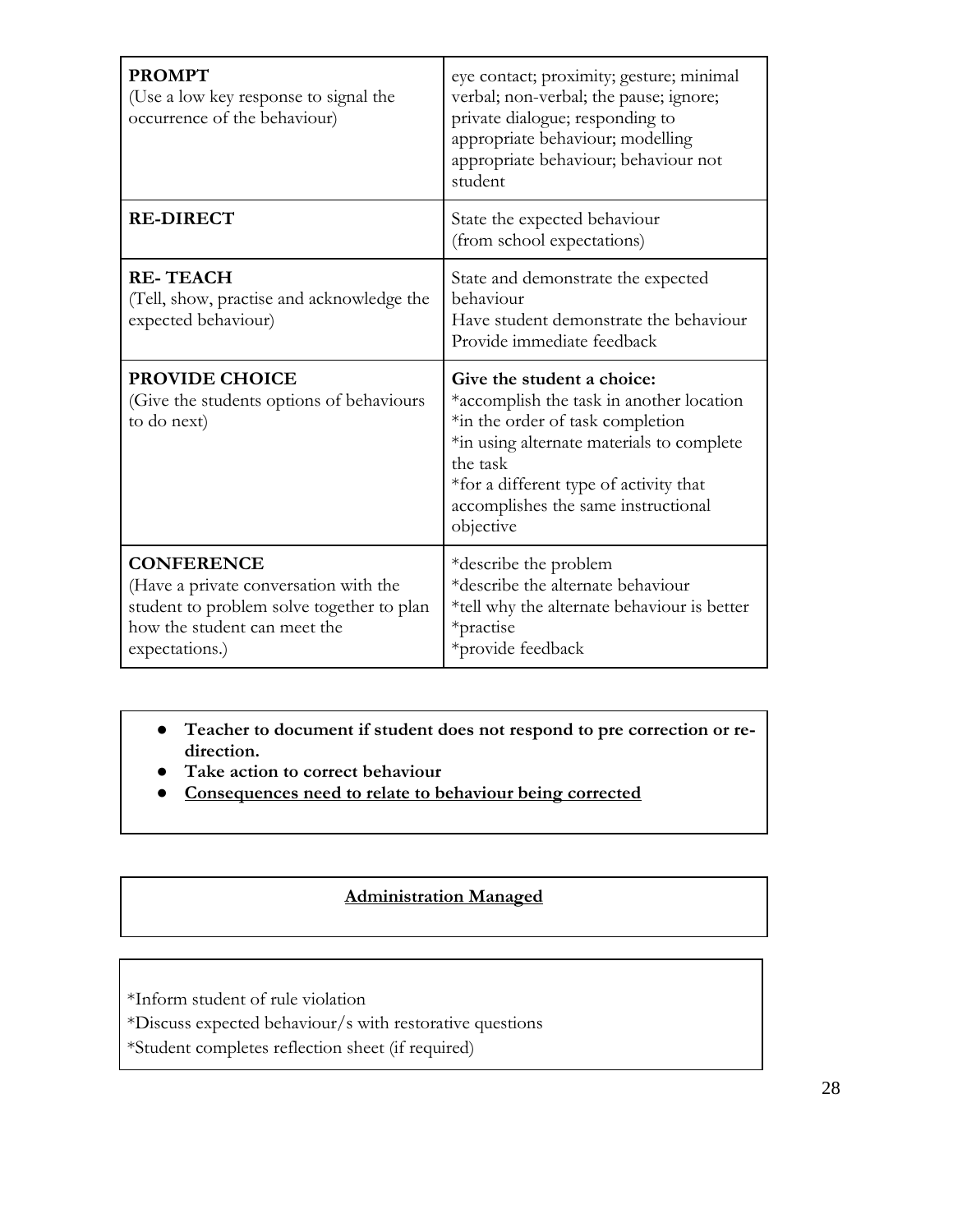\*Parents contacted (if required) \*Document the incident and follow up that occurred

\*If repeated offences occur (2-3 times) or behaviour escalated, parent interview or phone conference will be held.

\*With any serious breach of behaviour, Reflection sheets will be completed and parent interview / phone conference will be held.

#### **Discretion needs to be exercised at all times by the staff in the implementation of this process. Student Wellbeing will be of high priority with all decisions made as teachers attempt to understand the "meaning behind the behaviour".**

When behaviours are continually challenged, the **Broken record technique and choices are offered**. They may be used to support a child in redirecting behaviour as many times as is needed. Avoid statements that may further escalate the student.

1. I can see you're upset or angry or frustrated etc (name and acknowledge their struggle with the challenging emotions) you need to…….

2……..you need to

3. You need to… OR for as long as it takes you to …. you will be required to be with me in your play time ...

#### **SEVERE CLAUSE: IMMEDIATE REMOVAL WHEN A CHILD DISPLAYS: violence and aggression used towards a teacher, student, aide, parent helper, if a student destroys property or refuses to follow directions.**

Devised by Holy Saviour Staff and Patrice Wiseman (Larmenier) 2009

#### SAFETY PLANS

A safety plan is a pre -arranged deal between a student and teacher to provide a student with deescalating and self regulating strategies. It is very difficult for a student to think rationally when they are highly stressed or anxious. When the student is calm they need help to identify Safety Plan strategies they can apply as preventative measures and also to de-escalate from stressed states. Safety Plan strategies should be used repeatedly until these become an automatic response and revise as required *(Berry Street Childhood Institute Domain 1 Body)* It is the decision of the school staff, in consultation with parents of the student needing a safety plan, to decide if this is required.

*It is important to identify key triggers that escalate individual, class or whole of school behaviours and monitor the use of interventions to de - escalate individual, class or whole of school behaviours.* **[Safety Plan](https://docs.google.com/document/d/1jDZByApthswNxDVxsRuBnDtzjjfWlSEJGhWQAgsQE2g/edit)**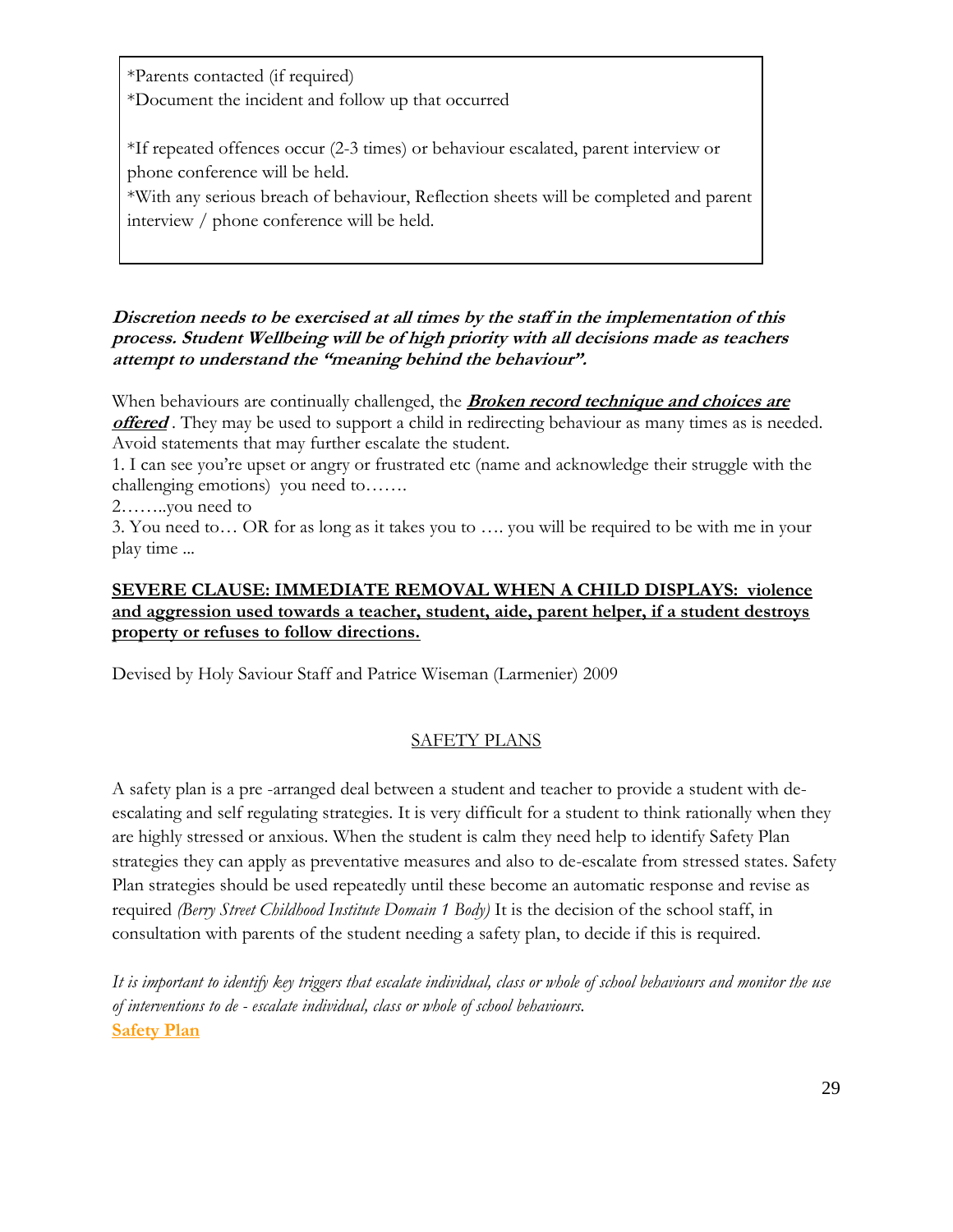#### **Helpful De-Escalations Strategies**

humour, games such as silent ball, meditation, breathing exercises, art activities, patterned sports games or activities such as walking

#### [THINKING/REFLECTION SHEET](https://docs.google.com/document/d/1mCZJUHiNWjtUW4PX_IibqmXrJv0qAVOSVXOhH94uOHI/edit) [4W Form](https://docs.google.com/document/d/1FCGqPt0GZd2AUHjnWVJ6eNmhHTv8BFjdBe6DAnXLqhA/edit)

#### **Positive Behaviour Support Management Strategies**

#### **Restorative Practices**

Circle Time - to support and build positive relationships Restorative Questions - if conflict occurs to help students reflect on their behaviours, how their behaviour can affect others and what they could do differently next time. Whole school Reconciliation program and participation in the Parish Sacrament

#### **Morning Circles**

Prayer, behaviour expectations,values, celebrations, meditation,

**Social and Emotional Learning** Bounce Back Resilience Program

**Values Education** Values and Aussie of the Month

#### **Examples of Classroom/Individual reward**

Marbles in jar, dojo points, stickers, house points

Reviewed and edited Rose Wray-McCann (Student Wellbeing Leader) and Annie Herbison (Principal) in consultation with the Parish Education Board 2018 This policy will be reviewed annually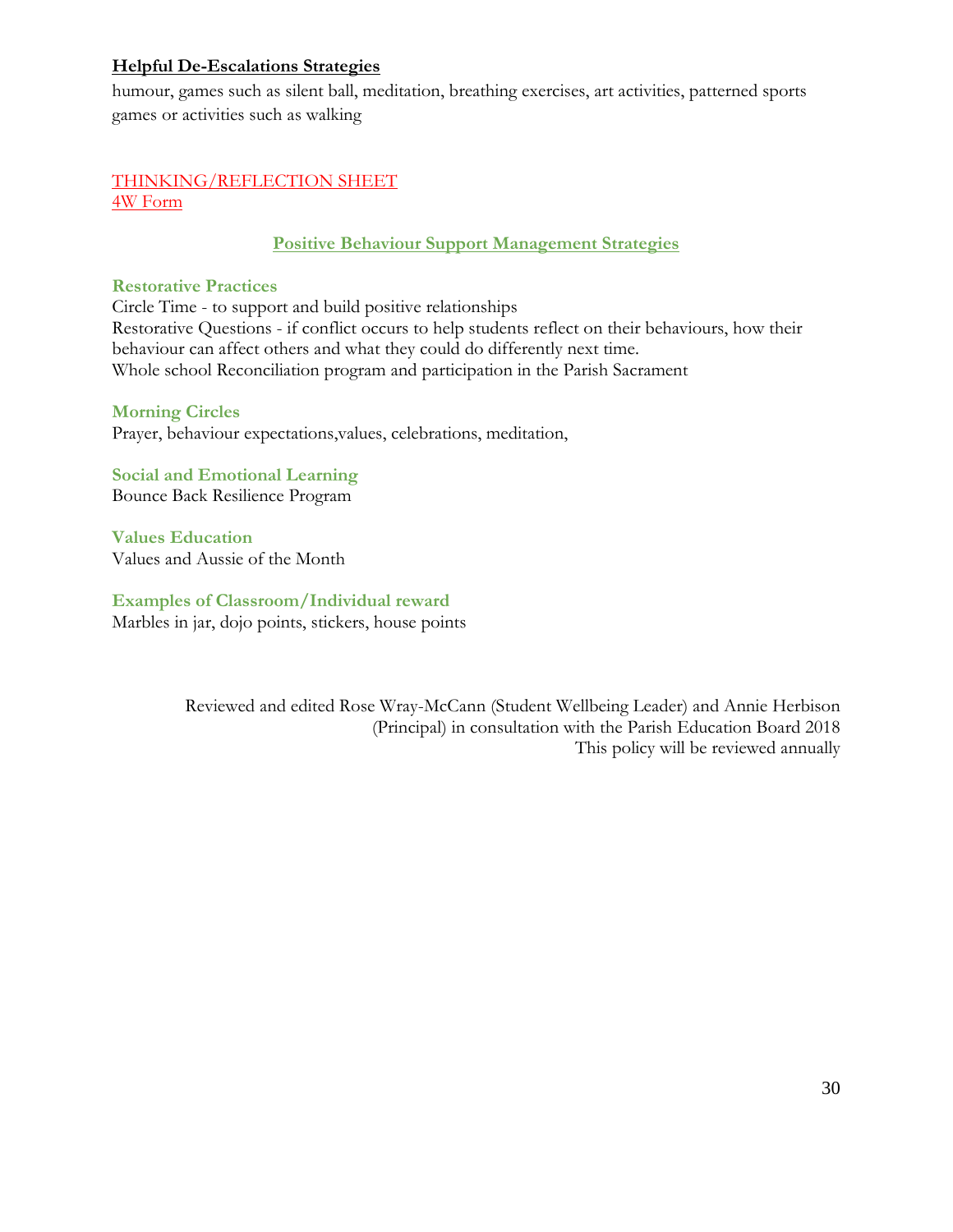### <span id="page-30-0"></span>**Anti-Bullying Plan ~ Holy Saviour School, Vermont South**

#### **Prevention and Early Intervention Strategies:**

At Holy Saviour School the following strategies and programs are implemented in order to prevent bullying occurring. A restorative approach is paramount in our approach: Implementation of

- Whole school behaviour management plan (input given from staff, students and parents)
- Social and Emotional learning programs such as Bounce Back across all grade levels
- Circle Time restorative strategy across all grade levels, promoting positive behaviours
- *Coming to Know Worship and Love* Melbourne Archdiocese Religious Education Program
- Focus on the Values for Australian Schools linked with Australian Curriculum across all year levels. Explicit teaching of these in class and recognition of values displayed in presentation of monthly Aussie of the Month awarded to students.
- Explicit teaching in bystander behaviour and responsibilities through *Friends for Life* and Bounce Back programs and in-school experiences provided for students to assist in education of this field, eg ACMA, *Project Rockitt, Martial Arts Therapy*
- Restorative questions used within classes across the school and on playground. Explicit training of staff in the use of these questions with students.
- Teachers and Learning Support officers are rostered onto yard duty every day. If there are any issues with behaviour on the playground at any given time, ALL staff are made aware of the child/ren involved as well as what has gone before and what to look out for. In times of serious concerns, more staff will be allocated to extra duty and the Principal and Deputy principal will spend time talking to and roving in and amongst the children so there is an awareness that children are safe on the playground.
- Strong focus on bystander behaviour and responsibilities taught through Social / Emotional classroom programs and playground discussions if situations arise.
- Regular communication of policies and procedures with parents through information nights and through the Parish Education Board.
- Biennial Student Wellbeing information evening specifically for parents.
- Provision of counselling services for students such as the OnPsych Counselling service.
- Links with community advice and programs, counselling for families and students as needed.
- Student Wellbeing Leader, along with Student Wellbeing Core Team, lead wellbeing programs through strategic planning.
- Parent library provided parents regularly encouraged to borrow a range of parenting materials purchased by the school.
- Regular Program and Support Group meetings (PSGs) for students with social / emotional needs, strategies planned and implemented with support of staff, Individual Differences leader, student and parents. Advice sourced from outside agencies and professionals as required with permission from parents.
- Provision of staff, student and parent information sessions about safe use of the internet by ACMA, Australian Government Cybersmart program
- ICT wikispaces / blogs at all levels with cybersafety links to support classroom teachers.

#### **Intervention**

The school will implement the following process:

● All incidents will be dealt with according to the Holy Saviour Behaviour Management Policy.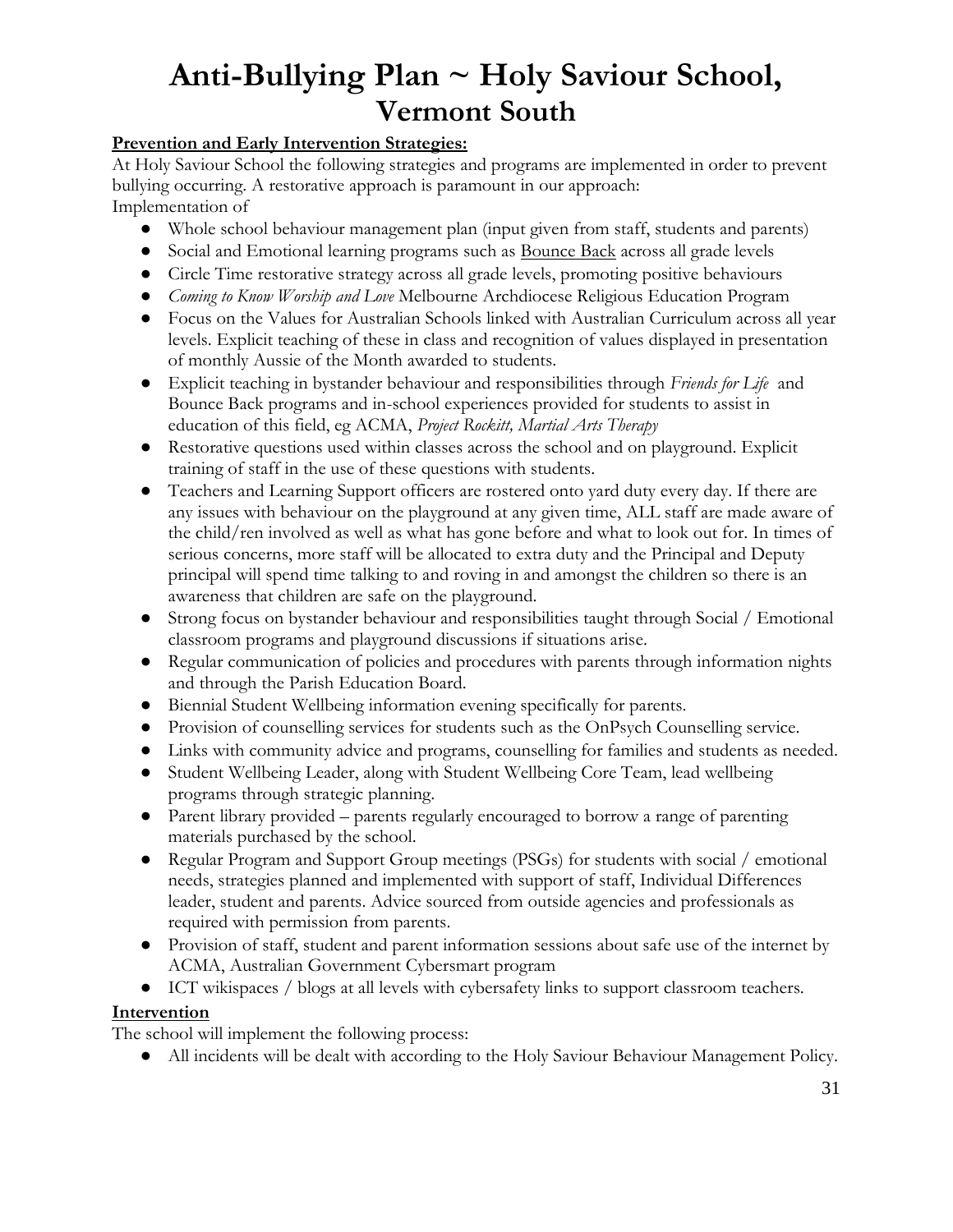- Once identified, all parties involved (ie bully, victim and witnesses) will be spoken with, and all incidents or allegations of bullying will be investigated. Students who are identified by others as bullies will be informed of allegations and given an opportunity to respond.
- Records will be kept of actions taken and conversations held with parents / students.
- Removal of cyber-bullies from access to the school's network and computers for a period of time, as per the Holy Saviour Cybersafety User Agreement / Policy.
- If bullying is persistent, parents will be contacted and consequences implemented consistent with the Holy Saviour Behaviour Management Policy. Support strategies and counselling recommendations will also be made for both parties.
- Strategies such as *Time Out, Removal from classroom or playground, Completion of 4W form, Detention,*  and *Suspension may* be used and will depend on the severity of the situation. The Principal, in consultation with relevant staff members, will determine when a *suspension* will be employed. "Discretion needs to be exercised at all times as to:

- the process with which the student works through the steps.

- when contact with the parent is made (Principal or Deputy Principal)
- when a detention is deemed necessary (Principal or Deputy Principal)"

(Page 5, Holy Saviour Behaviour Management Policy)

Parents will be required to:

- Cooperate with the school in mediation sessions with the victim to reconcile differences.
- Engage in a referral to external agencies that offer behaviour guidance programs (e.g. anger management, social skills programs).

#### **Post Violation**

Consequences for students who continue with bullying behaviour will be individually based and may involve:-

- exclusion from yard.
- school suspension.
- withdrawal of privileges.
- exclusion from class.
- ongoing counselling from appropriate agency for all parties.
- Playground observations of both parties and play behaviour will be made.
- Reinforcement of positive behaviours. Acknowledgement and rewards for positive behaviours.
- Classroom Meetings and Circle Time sessions. Appropriate social skills and strategies may be re-addressed in class lessons as per our Bounce Back wellbeing programs.

#### **Restorative (Affective) Questions**

What happened? What did you do?

What were you thinking?

Who has been affected and how?

How can we make things right so everyone feels okay? (consequences might be used)

A more comprehensive list of restorative questions has also been made available for staff use

#### **Evaluation**

This policy will be reviewed with whole staff, student, parent and community input as part of the school's four year School Improvement cycle.

*Policy last reviewed by Holy Saviour School Staff, September 2013, ratified by Holy Saviour Parish Education Board*

*Reference: [https://www.det.nsw.edu.au/policies/student\\_serv/discipline/bullying/PD20100415.shtml](https://www.det.nsw.edu.au/policies/student_serv/discipline/bullying/PD20100415.shtml)*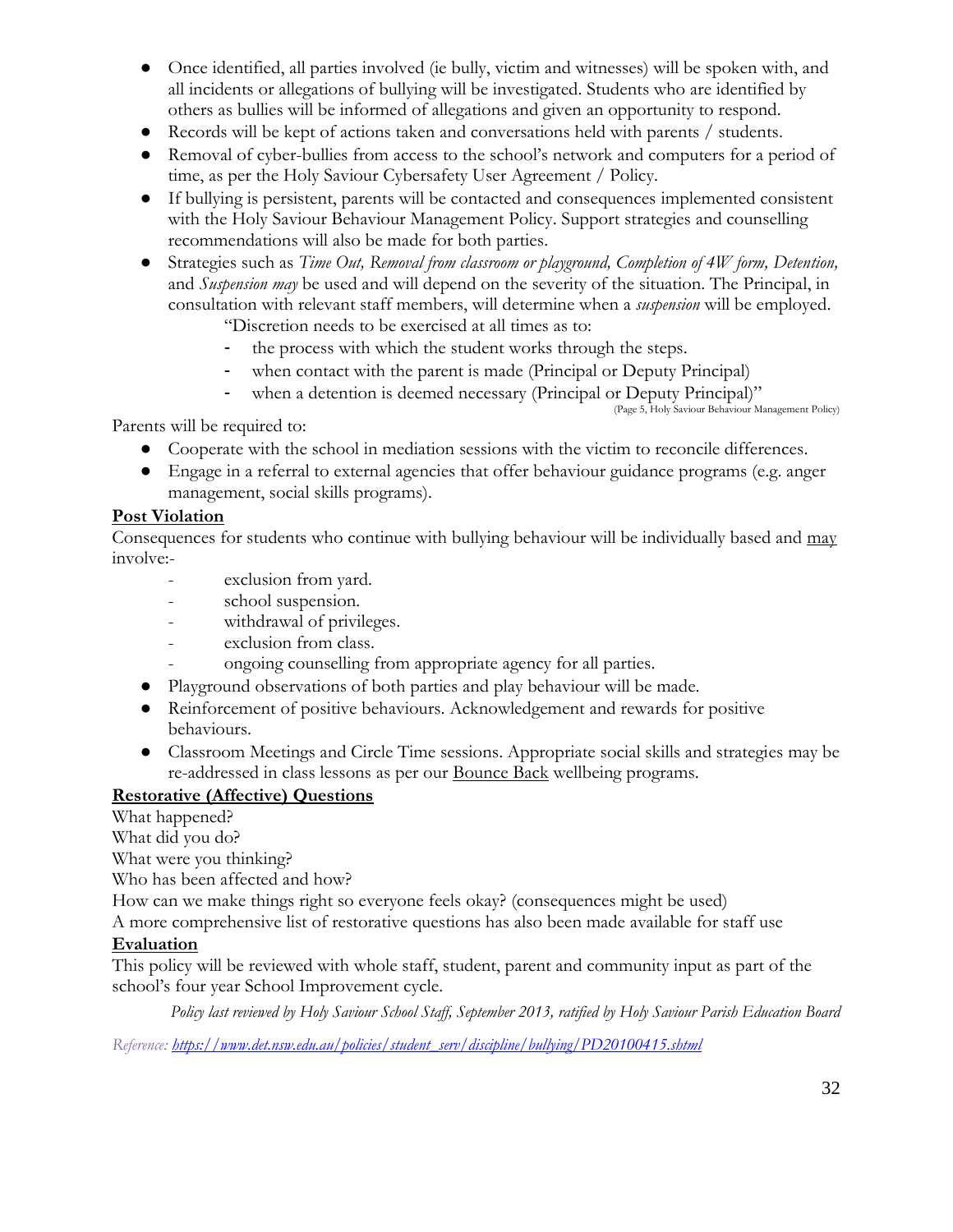## <span id="page-32-0"></span>**Parent/Teacher Involvement**

We see the close cooperation of parents and teachers as being of vital importance in the life of Holy Saviour School. If the school is to attempt to fulfil its aim of working towards total development of the child, then there is a need for us to pool our resources.

Fundamentally it is seen as a supportive role with parent and teacher working alike in partnership towards the best interests of the child. Parents can play very valuable roles assisting in the classroom, participating in language programs, physical education skills programs, art/craft, electives, excursions, library, working bees.

Parental involvement in the school program should be an extension of the work done by teachers and a reinforcement of the learning in the classroom. Academic support, social involvement in school activities and the Sacramental program are important parental roles.

### <span id="page-32-1"></span>**Reporting and Parent/Teacher Conferences**

Over the years it has been proven that the most satisfactory way of reporting to parents is for parents and teacher to sit down and discuss the child's progress in all its various aspects.

- **Two-Way Conversation:** The Parent / Teacher conference is an opportunity for parents to learn about their children's progress in school and for teachers to gain insights into their students' home and community lives. Parent perspectives on students' strengths and needs, learning styles, and non school learning opportunities can help the teacher shape their instructional methods.
- **Emphasis on Learning:** Research shows that family involvement is most effective when it is 'linked to learning'. The most important goal of the first parent teacher conference is to develop new strategies to support student learning at school and home.
- **• Opportunities and Challenges:** It is important that everyone understands what the student is doing well and what he/she can improve upon. Your child's strengths are important for us to know to assist his / her learning overall.

The school has the following reporting practices:

| Term 1: | Parent/Teacher Conferences |
|---------|----------------------------|
| Term 2: | Mid-Year Report            |
| Term 3: | Parent/Teacher Conferences |
| Term 4: | End of Year Report         |

Parents will be advised of dates for parent/teacher conferences and release of school reports through the parent calendar and school newsletter. **We would encourage parents to ring and make an appointment with either the Principal or class teacher during the year if you wish to discuss any aspect of your child's schooling.**

Other aspects of reporting include:

- ♦ Diaries
- ♦ Comments written on work and projects.
- <span id="page-32-2"></span>♦ SeeSaw and Learning Journeys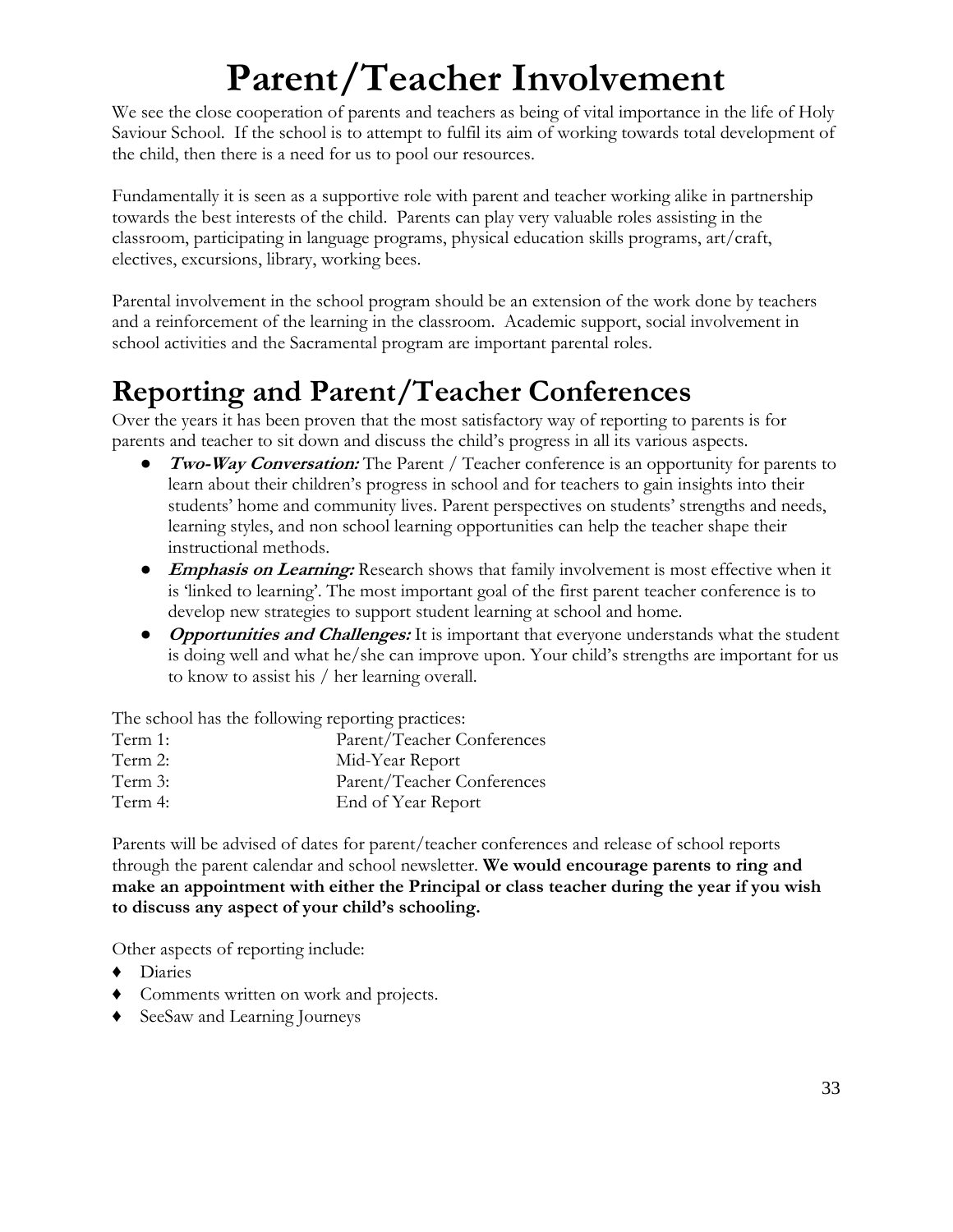## <span id="page-33-0"></span>**Holy Saviour School – Vermont South Parent Code of Conduct**

#### **Introduction**

At Holy Saviour School, we are committed to nurturing respectful relationships and active partnerships with you as parents. We believe that our students' learning journeys are enriched through positive and reciprocal home and school relationships. As parents, you act as one of the most influential role models in your child's life. We therefore seek your support in promoting and upholding the core values of the school community and its culture of respectful relationships.

This Code of Conduct is intended to guide you in your dealings with staff, other parents, students and the wider school community. It articulates the school's key expectations of both staff and parents with regard to respectful relationships and behaviours. It also specifies the school's position with regard to unacceptable behaviours that breach our culture of respect.

This Code of Conduct is to be read in conjunction with the school's:

- **Anti Bullying Policy**
- **Staff Social Media Policy**
- **Pastoral Care Policy**
- **Student Wellbeing Policy**
- **Complaints Handling Policy**
- **Occupational Health and Safety Policy**

#### **Our Culture of Respectful Relationships**

#### **Among students, staff and parents we strive to develop the following:**

- a respect for the innate dignity and worth of every person
- an ability to understand the situation of others
- a cooperative attitude in working with others
- open, positive and honest communication
- the ability to work respectfully with other people
- trusting relationships
- responsible actions.

#### **In promoting and upholding this culture, we expect that parents will:**

- support the school's Catholic ethos, traditions and practices
- support the school in its efforts to maintain a positive teaching and learning environment
- understand the importance of healthy parent/teacher/child relationships and strive to build the relationships
- adhere to the school's policies, as outlined on the school website
- treat staff and other parents with respect and courtesy.

#### **In promoting and upholding this culture, we expect that staff will:**

- communicate with you regularly regarding your child's learning, development and wellbeing
- provide opportunities for involvement in your child's learning
- maintain confidentiality over sensitive issues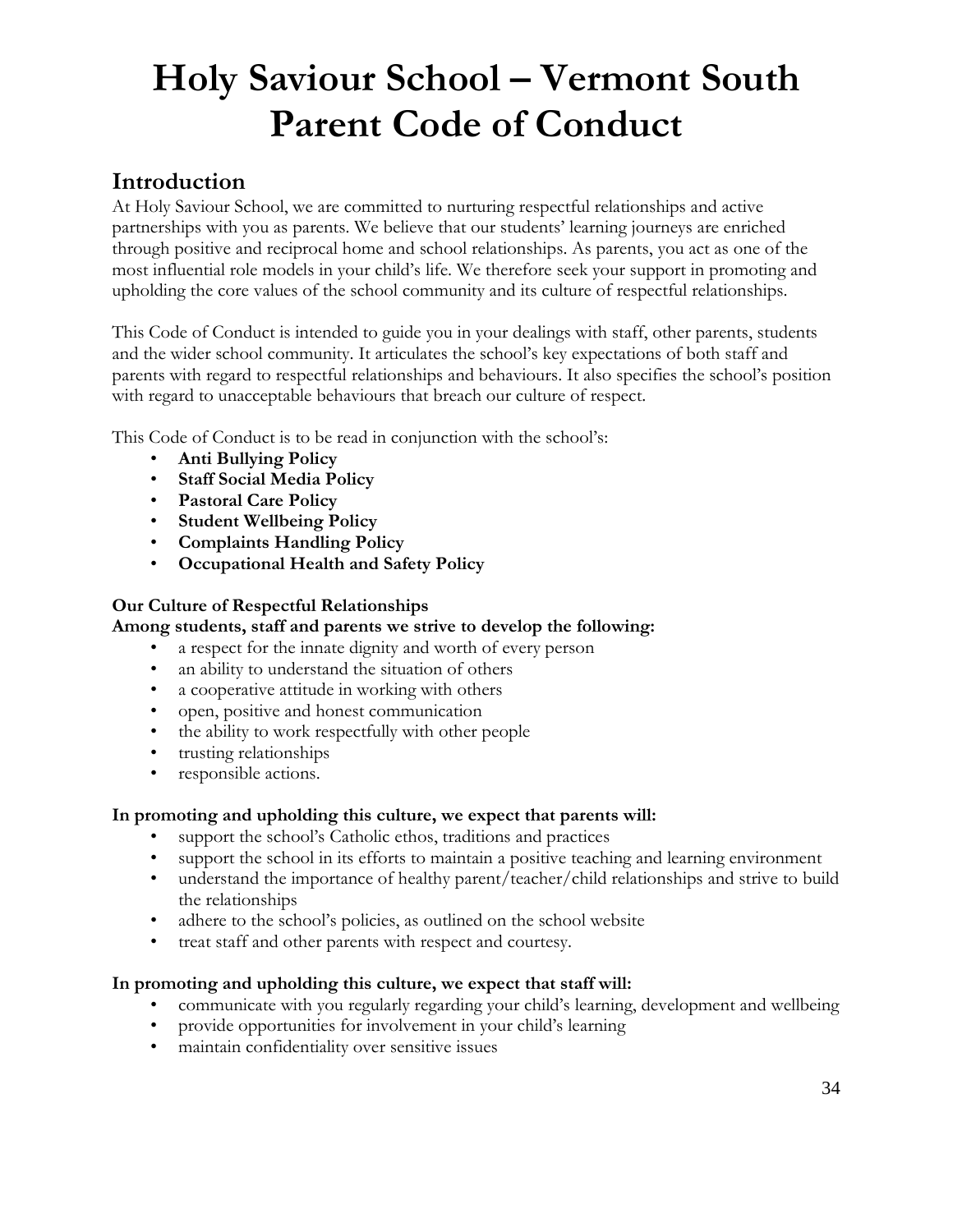- relate with and respond to you in a respectful and professional manner
- ensure a timely response to any concerns raised by you.

#### **Raising Concerns and Resolving Conflict (Refer also to our Communications Policy) In raising concerns on behalf of your child, or making a complaint about the school's practices or treatment of your child, we expect that you will:**

- listen to your child, but remember that a different 'reality' may exist elsewhere;
- observe the school's stated procedures for raising and resolving a grievance/complaint;
- follow specified protocol for communication with staff members, including making appointments at a mutually convenient time and communicating your concerns in a constructive manner;
- refrain from approaching another child while in the care of the school to discuss or chastise them because of actions towards your child. Refer the matter directly to your child's teacher for follow-up and investigation by the school.

#### **In responding to your concerns or a complaint, we expect that staff will:**

- observe confidentiality and a respect for sensitive issues
- ensure your views and opinions are heard and understood
- communicate and respond in ways that are constructive, fair and respectful
- ensure a timely response to your concerns/complaint
- strive for resolutions and outcomes that are satisfactory to all parties.

#### **Staff Safety and Wellbeing**

The school places high value and priority on maintaining a safe and respectful working environment for our staff. We regard certain behaviours as harmful and unacceptable insofar as they compromise the safety and professional wellbeing of our staff. These behaviours include, but are not limited to:

- shouting or swearing, either in person or on the telephone
- physical or verbal intimidation
- aggressive hand gestures
- writing rude, defamatory, aggressive or abusive comments to/about a staff member (emails/social media)
- racist or sexist comments
- damage or violation of possessions/property.

When a parent behaves in such unacceptable ways, the principal or a senior staff member will seek to resolve the situation and repair relationships through discussion and/or mediation. Where a parent's behaviour is deemed likely to cause ongoing harm, distress or danger to the staff member and others, we may exercise our legal right to impose a temporary or permanent ban from the parent entering the school premises. In an extreme act of violence that causes physical harm to the staff member and his/her property, the matter may be reported to the police for investigation.

This policy was devised by Annie Herbison 2018 This policy will be reviewed annually.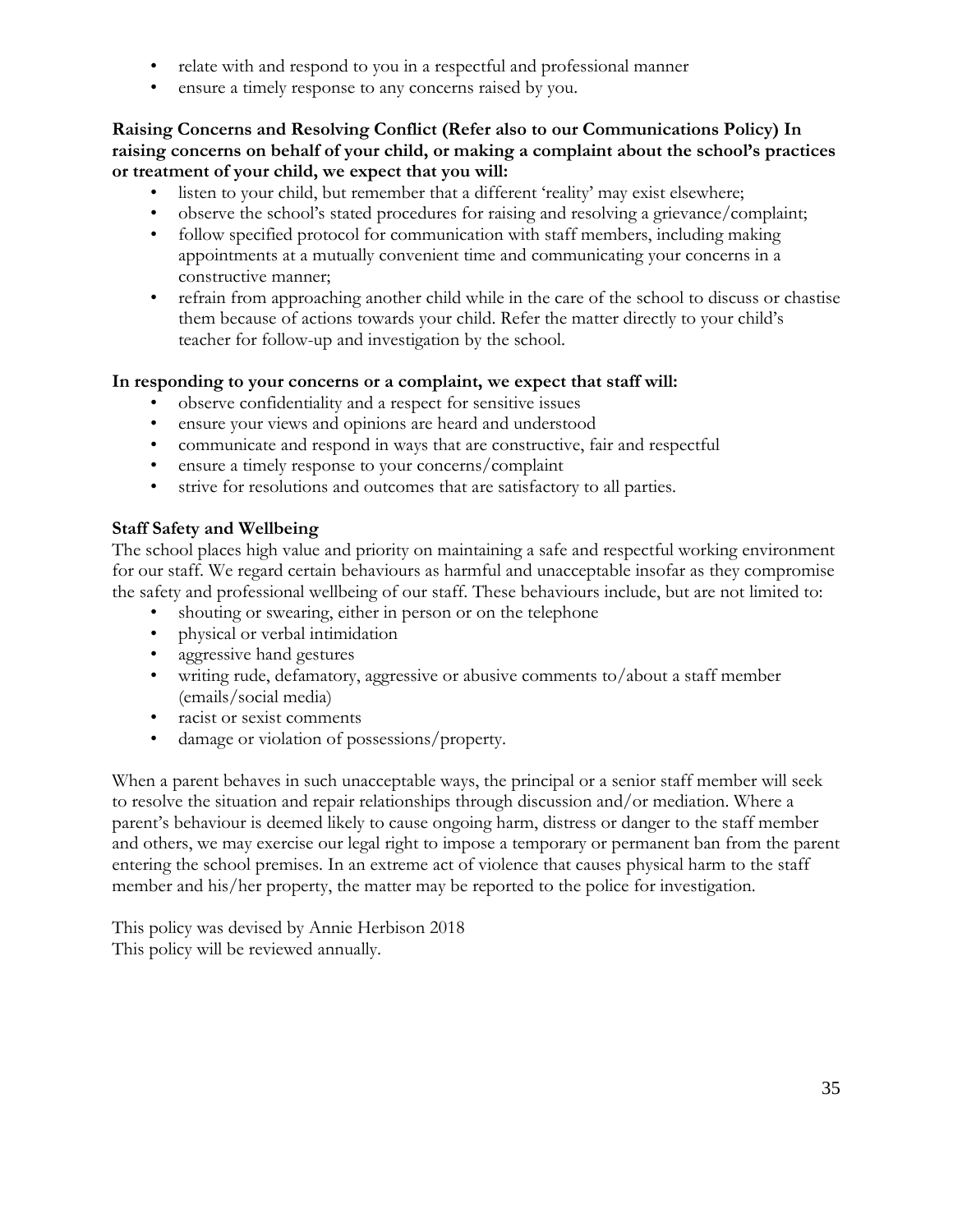## **School Structure and its Rationale**

### **Grade Levels – Prep, Junior, Middle, Senior**

To enhance the learning of the children, the school is divided into four grade levels. These units combine two levels articulated in the Victorian Curriculum (Foundation to 10), eg Junior Level is Level 1 and Level 2 combined. Whilst there are specific content descriptions for what children should be achieving within the structure of level in each curriculum area, teachers draw from Year Level and Content Descriptions from the levels **above and below the levels in the Victorian Curriculum to cater for the variety of student needs** within their class. The teachers at each level plan and program together, sharing their ideas and expertise. This coordinated planning:

- offers a variety of teacher knowledge and experiences within a level;
- offers opportunities for teachers to share their understandings of the research into various practices and how these are implemented;
- allows for staff to share student work samples for an understanding of skills across the level;
- allows for planning amongst levels of modelling certain practices in teaching so as to improve individual skills;
- engages teachers in collegial discussions which can be shared at the leadership level and future direction can be planned;
- uses time effectively;
- offers an ease of communication between:
	- o staff members;
	- o staff and children;
	- o staff and parents.

#### **Inquiry Learning**

This is a mode of learning which is widely used in contemporary learning settings and is used across all year levels at Holy Saviour School**.** This process of learning moves us from what traditional classrooms used to do (teach content only) to what contemporary classrooms **need** to do (engage students in investigation, exploration, research and the pursuit of their own interests) in order to instill the skills and values necessary for now as well as in their future. In Inquiry learning students and teachers co-compose questions for their learning within a unit. Investigating and creating new knowledge through the use of a range of different questions (incorporating higher order questions) is part of this process and a key element to it. Well-designed inquiry learning produces knowledge formation that can be widely applied.

As parents you may ask why this style of learning is different from the way I was taught. Why are students of today not taught facts to remember? The reality is that facts and information change over time. What is more important is **an understanding of how to access and make sense of masses of information and data and how to extract what is the most important elements of the mass of information that is available to us and create new knowledge**. In the contemporary workplace we are readily and regularly asked to do exactly this, thus the importance for young people to commence this skill attainment from a young age.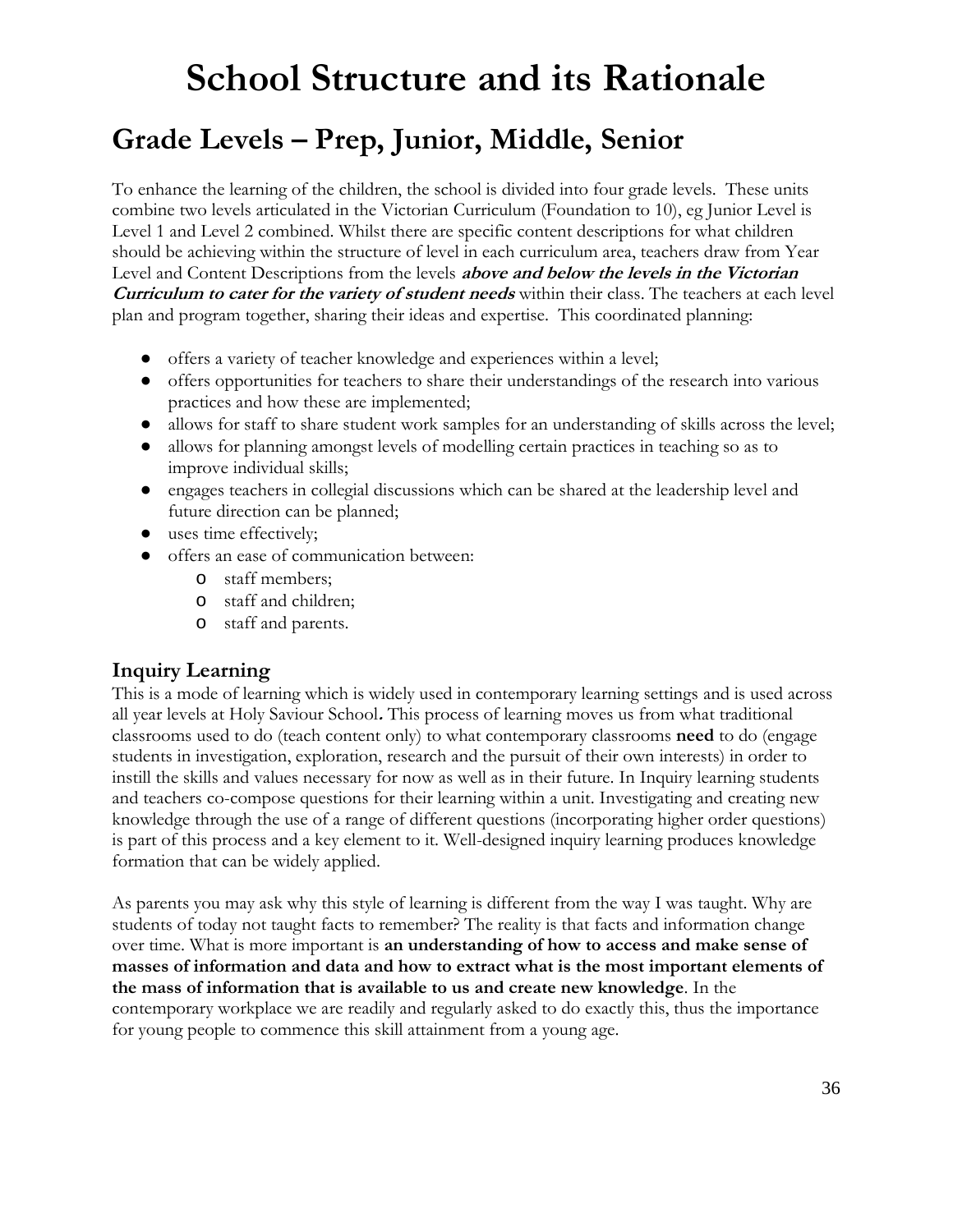Another important thing to learn is how to be discerning in what information is provided to us. As we know, the internet provides vast amounts of information to us from a variety of sources. One vital skill to learn in today's contemporary classroom is how to decipher what has come from a valid source and what has not!

As educators we must go beyond data and information accumulation and move towards the generation of useful and applicable knowledge and skills. This is a process that is supported by **Inquiry Learning.** You can greatly support your child in his / her learning through asking questions about what he / she is learning in class and going further with their learning through some of your own investigations. Good luck and see your classroom teacher for further advice and assistance!

## **Religious Education**

#### <span id="page-36-0"></span>**Goals**

Holy Saviour's Parish acknowledges the parents of Holy Saviour's Parish Primary School in their responsibility as the first educators of their children. As a Catholic Community, we encourage and support the families of our Parish especially in matters of faith.

The Religious Education program is planned using the Archdiocese of Melbourne Religious Education Curriculum Framework and supported by the *'Coming to Know, Worship and Love'* program. Our Religious Education program for students is planned using an Inquiry approach to learning. Our aim is to develop a creative framework of dialogue, understanding and action for the students, leading them in the process of deep learning, evaluation and response to the mysteries of life enlivened by the Holy Spirit. It is intended that through this process, students will deepen their relationship with God, others, the church and their world, creating a just world in which they will live. Students are invited to be engaged in the exploration and celebration of the Catholic story in all its richness and diversity through prayer, reflection, Eucharist and action for the good of others in their world.

Links between home, school and parish are highlighted and encouraged. Participation in liturgies and other special events enhance the formal R.E. curriculum. Students, teachers, parents and the wider parish community regularly gather for prayer and liturgy to celebrate feast days and special events on the school and liturgical calendar. The community also works together in action for social justice on a local, national and global level

#### *Working in partnership with the family we endeavour to:*

- ♦ develop a welcoming environment that will encourage continuous growth in knowledge, understanding, interpretation and reflection and love and practice of the faith;
- ♦ build the concept of Gospel values and Catholic traditions within the framework of Holy Saviour Parish Community;
- ♦ assist individuals to be aware of their own self-worth and that they are created unique by God whose love is unconditional;
- ♦ instruct the children formally in their Christian faith and provide a setting where the faith is actively lived;
- ♦ keep in mind that education in faith must have strong foundations as the children prepare for life in a changing world;
- ♦ help bring the child to an intimate meeting and relationship with Christ;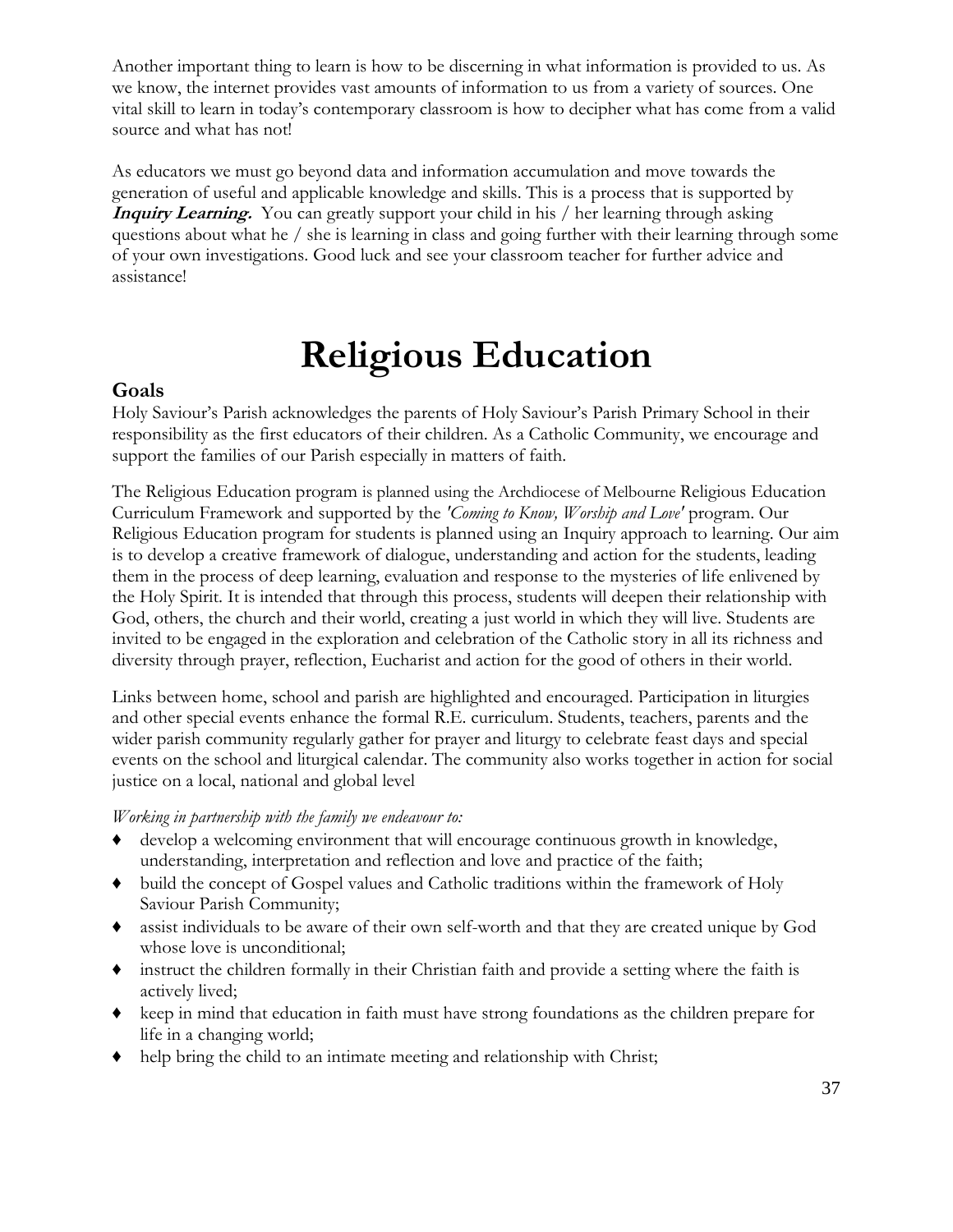- ♦ recognise that the school is dependent upon its personnel and it is this interaction of people with each other that illuminates Christ's presence;
- ♦ form a school which is Catholic not only in name but in the relationships of its staff, students, parents and parish community;
- ♦ encourage respect of all others who are also loved by God.

### **Sacramental Program**

The parish is the local believing and worshipping community of Christ. The liturgical and sacramental life of the parish is the culmination and highest expression of all other parish activities. As the primary educators in faith, it is the responsibility of the parent to recognise the appropriate time for the child to prepare for the reception of a new sacrament. In making this judgement, the parent will be assisted by the local parish community. The Parish Priest has the ultimate responsibility for the Sacraments.

It is important that children see their initiation into the sacramental life of the church as a further step along the path to full membership of the church. The sacramental life is to remain with them for the rest of their lives, long after they have graduated from school. The programs organised by the parish educational agencies, therefore see the child to be making this step as a parishioner within the Parish School. We encourage parents to see Holy Saviour's Parish website for further information: [www.cam.org.au/glenwaverleynorth](http://www.cam.org.au/glenwaverleynorth)

### **Religious Education Leadership**

A School Religious Education Leader (R.E.L.) is employed part-time to lead the school in the area of the religious education programs and faith development within the school. The R.E.L. works closely with the Parish Priest, Parish Pastoral Associate, Principal and teachers in the school to plan and implement professional learning in this curriculum area and staff formation sessions. The R.E.L. with this consultative team plans at least two professional learning team meetings for the staff each term and one of the professional learning days (closure days). The R.E.L. works with a Religious Education team comprising teachers from each level in the school to ensure that the Religious Education Program is coordinated at Senior, Middle and Junior primary levels.

### **Liturgy**

At Holy Saviour we believe that the liturgical life of our faith community is important and significant. The school regularly celebrates as a faith community by way of:

- ♦ whole school liturgies at significant times during the school year;
- regular class level Eucharist and Liturgies of the Word;
- ♦ involvement in significant Church feasts such as Easter and Advent.

### **Prayer**

Both personal and community prayer are actively encouraged throughout the whole school. Teachers give witness to the children by being people of prayer.

Prayers are shared at commencement of each day, often at the close of the day and also at other appropriate times.

Children are also invited to pray creatively, to reflect and to respond to topical events in a prayerful way.

The children are taught the Holy Saviour Parish Prayer, formal prayers (such as the Our Father) and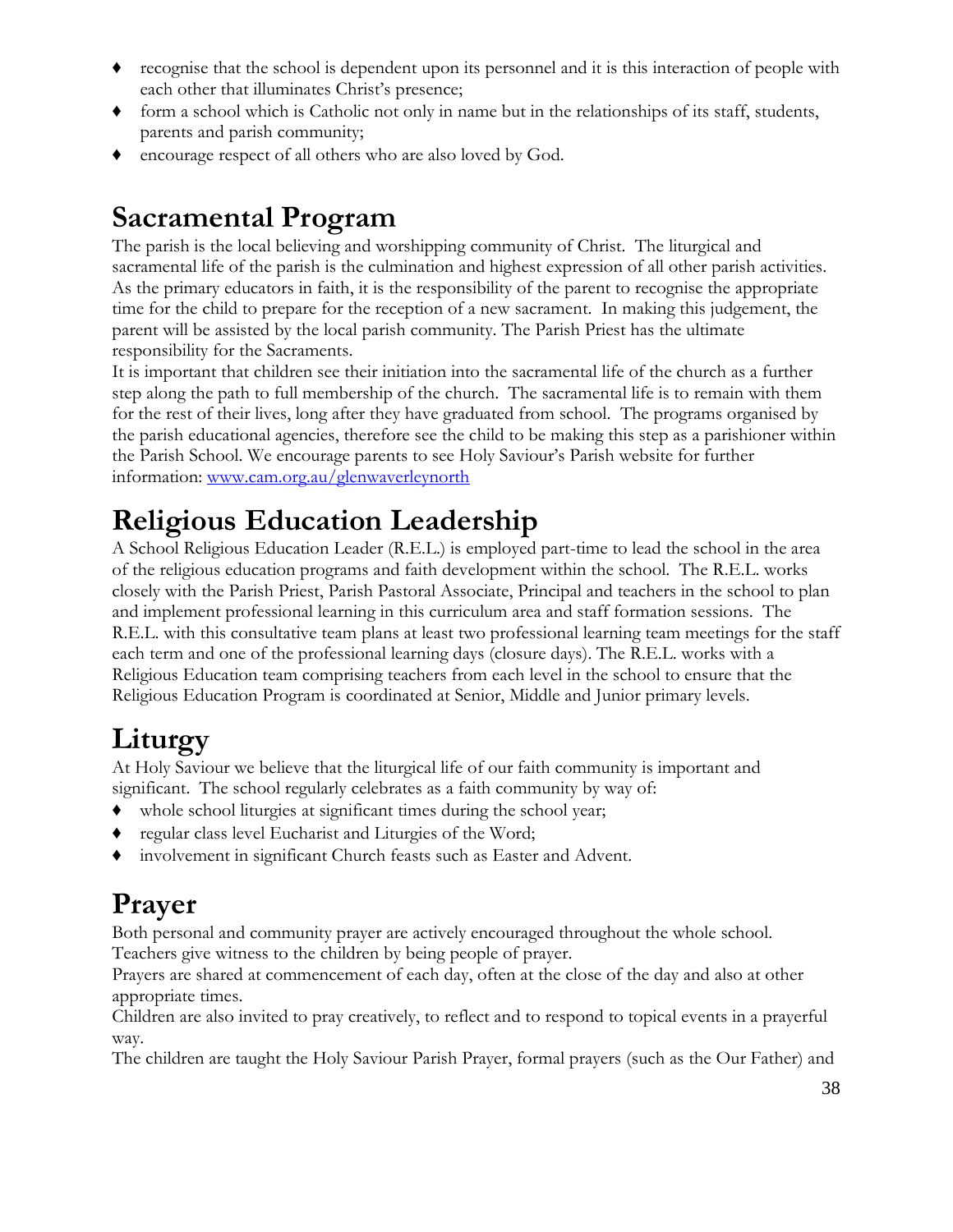the liturgical responses of the Mass during their primary schooling.

Formal prayers are best learnt by praying with the group rather than as mere formulas that are learnt by rote.

Meditation is also a practice implemented by Holy Saviour Parish School. Meditation has many health and wellbeing benefits and assists children to focus during prayer.

### **Parents' Role in Religious Education**

The parents of students in our schools and parishes are part of the whole Catholic community that has, as an essential element of its tasks and mission, the education in faith of its children. While parents cannot alone educate their children in faith, they can, and should be an important part of the community where their children learn.

*Therefore at Holy Saviour we:*

- ♦ respect the parents role as first educators of their children in faith;
- ♦ support and encourage them in this role;
- ♦ endeavour to recognise the ways in which parents can contribute to the development and implementation of the religious education curriculum;
- ♦ recognise and use the special talents parents have in communicating faith to their children;
- ♦ are sensitive to the pressures experienced by parents and families;
- ♦ care for parents and their education in faith in a pastoral way;
- ♦ consult with and accept contributions from parents openly and warmly;
- ♦ encourage parents to participate as partners in the education of their children.

## **School Programs**

### <span id="page-38-0"></span>**Reading Recovery**

Reading Recovery is a program specifically designed for Grade 1 children who have reading difficulties. It is an individually designed program where a detailed diagnostic assessment is made for each child. The child works with the teachers daily for 30 minute sessions. The Reading Recovery teacher undertakes an extra year of training in order to take this program. It depends heavily on parent input and pupil participation. The child can be on the program for between 12 and 20 weeks depending on the child's ability and effort.

### **L.O.T.E.**

Learning a Language other than English in a multicultural society is of fundamental importance to all children.

*The learning of a language other than English:*

- ♦ enables children to acquire a greater and more meaningful communication with those from a different cultural background;
- ♦ enhances children's social and cognitive development;
- ♦ positively reaffirms the identity of children from different backgrounds.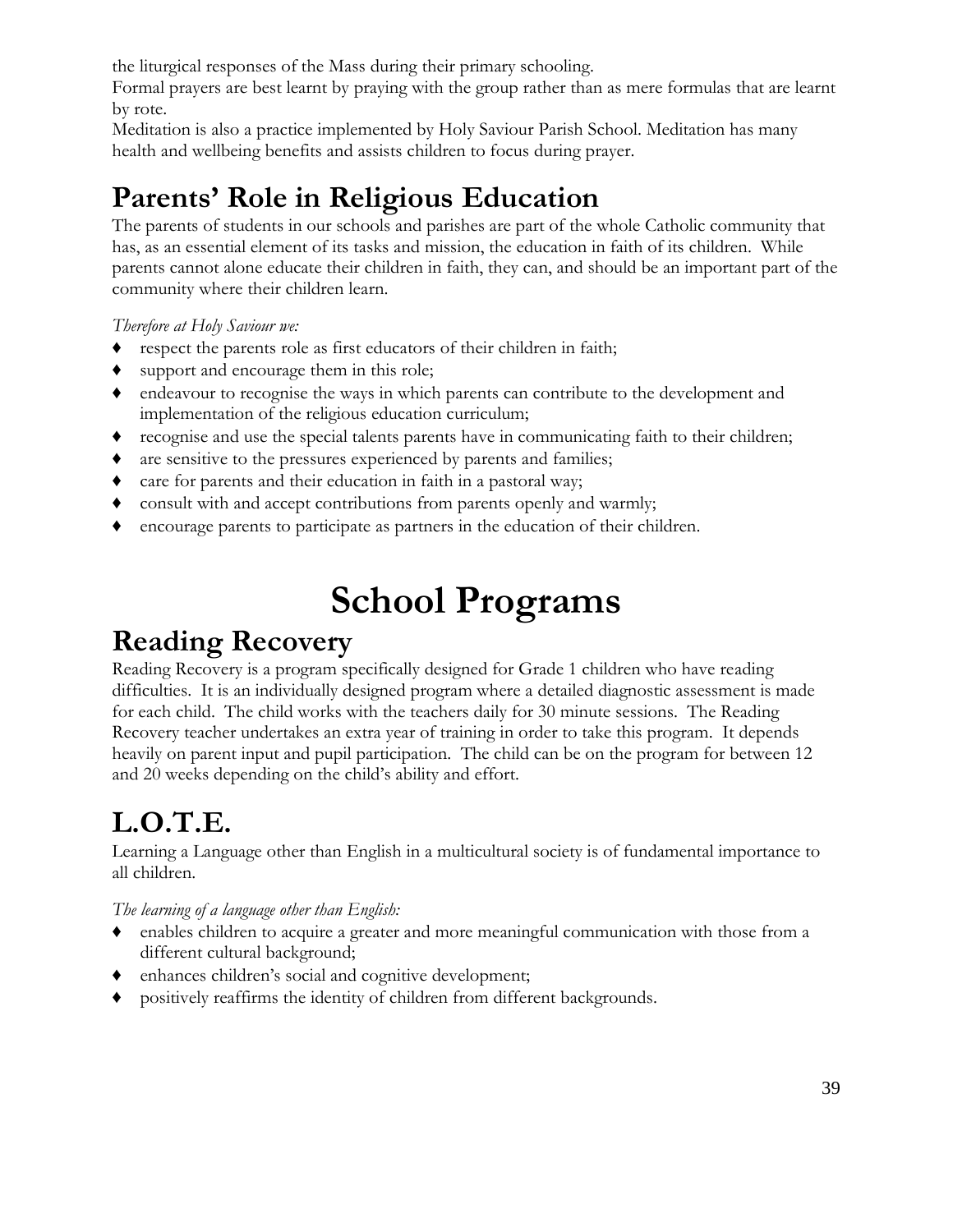## **L.O.T.E. (Mandarin) Program**

- ♦ The P 6 Mandarin Program is based on a communicative approach which emphasizes everyday language (family, school, holidays…).
- ♦ It is an integrated course which sets out to communicate the skills of understanding, speaking, reading and writing.
- ♦ It is based on the children's needs and interests of varying backgrounds, language abilities and experiences.
- ♦ The program is sequential; it recycles and builds on the language the children are using from year to year.
- ♦ Through limited exposure of forty minutes per week to the culture and language, the children will gain very basic skills in fluent communication.

## **Digital Technologies**

At Holy Saviour we pride ourselves on continuing to provide a Digital Technologies specialist program. Whilst skills in digital technology are considered general capabilities used in the classroom across all areas of the curriculum, we believe that extra support in this area to give added training in specific computer and research skills is necessary to implement in conjunction with the classroom program.

The purpose of Digital Technology specialist lessons:

- to support the ICT program in classrooms.
- for students to have the opportunity to be taught and to practise specific skills across all year levels. These skills will be co-planned by classroom teachers and the Digital Technology specialist teacher.
- to give support to students in the development of their digital learning reflections.
- to support and encourage our students in exploring global communities and engaging in global, educative communication – eg blogging.
- to support students and teachers in the use of online communication tools.
- to expose students to a range of tools and applications which can be used for a range of purposes.

## **Library/Resource Centre**

The Library/Resource Centre at Holy Saviour caters for the needs of children, teachers and the wider parish community. The Resource Centre is fully automated with the provision of the internet. Children are taught the necessary skills to allow them to locate books and resources throughout the library. One of the core aims of the library program is to develop a love of literature and reading in our children. They are exposed to the writing and illustrating processes and to current writers and illustrators in the field.

*At Holy Saviour the classroom teacher, with assistance from our specialist library technician, works towards:*

- ♦ instilling a love of literature and reading in the students;
- ♦ creating an environment where children can go to read/borrow a book for pleasure, listen to a story or do research;
- ♦ developing information skills in conjunction with classroom learning; support units of learning that are being undertaken in the classroom with relevant literature.
- ♦ supporting students to locate and borrow books appropriate for individual readers;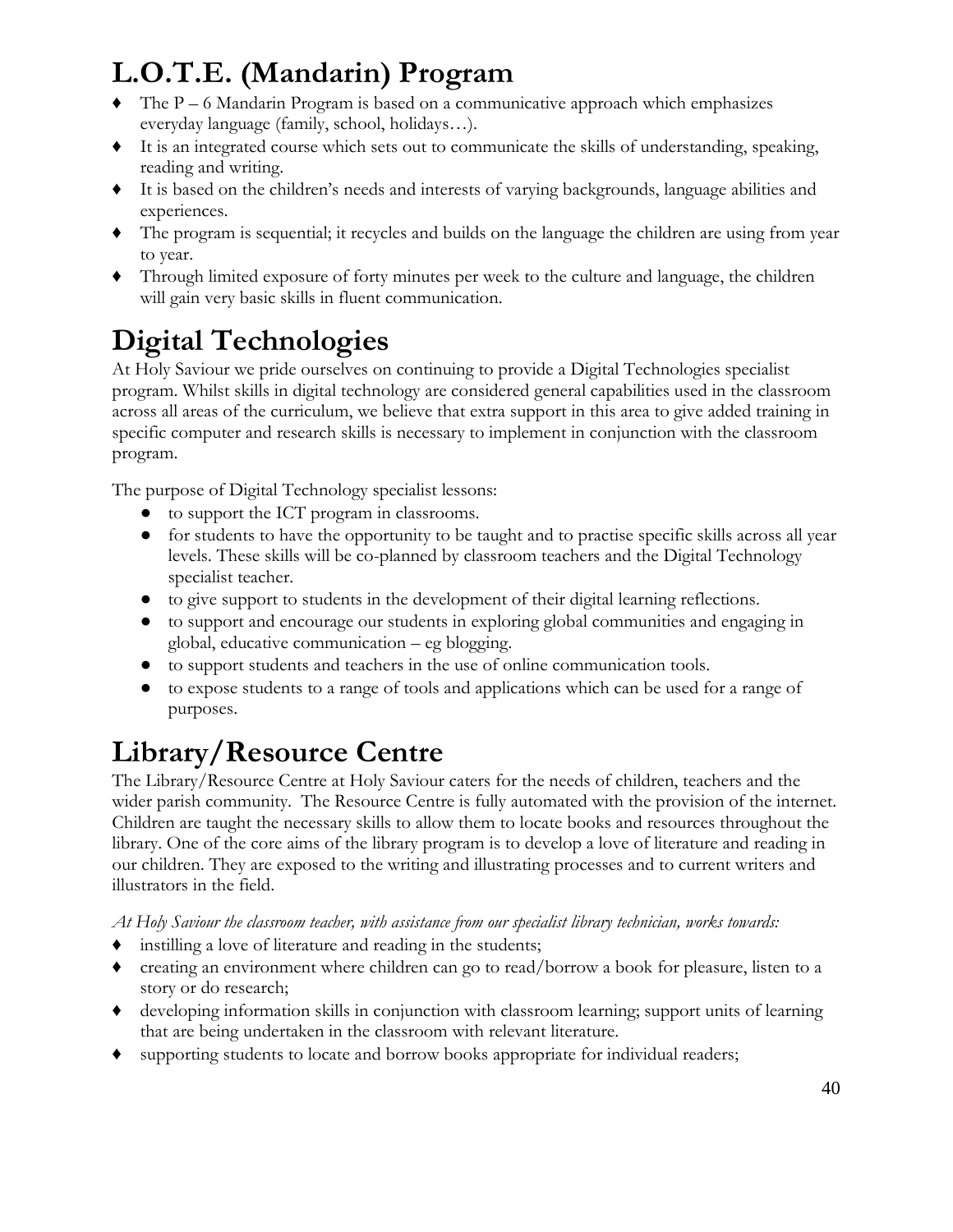- encouraging peers to recommend books to each other.
- providing students with the necessary skills and information to access public libraries and later on secondary school libraries;

#### *The specialist library technician works towards:*

- ♦ coordinating the Resource Centre's resources and its service with the educational program of the school and parent community;
- ♦ evaluating and selecting material to support the overall educational program of the school;
- supporting all staff in sourcing and selecting appropriate materials to meet the needs of their students.

### **Camp**

The Year 5 and 6 children attend a three- day camp each even year, and a four-day camp each odd year. The camp is an activity-based camp, with activities including flying fox, a rope course, initiative activities and canoeing. During these activities, the children broaden their social and educational experiences. The camp encourages children to be self-reliant and independent, to mix happily with others, and to be co-operative members of a group.

## **School Improvement**

### <span id="page-40-0"></span>**School Improvement Team**

*The members of the School Improvement Team will consist of:*

- Principal
- Learning Leader Curriculum
- Education in Faith Leader
- Learning Leader Literacy
- Learning Diversity/Student Wellbeing Leader

*The responsibilities of this committee include:*

- ♦ implementation of School Improvement Plan;
- ♦ support of staff;
- ♦ facilitation of professional learning in response to needs of the school;
- ♦ contribution towards the decision-making process of the school;
- ♦ liaison with parent/student groups;
- ♦ participation in school improvement planning.

### **School Improvement Plan**

Following a successful school review in 2018, the School Improvement Team (SIT) used the recommendations to produce a new School Improvement Plan. The School Improvement Plan is a four year plan set out for the school with four priorities based around Curriculum improvements, data, Religious Education, and community. The SIT then used these priorities to develop goals for the school over the period of 2019-2022. The new School Improvement Plan can be found below: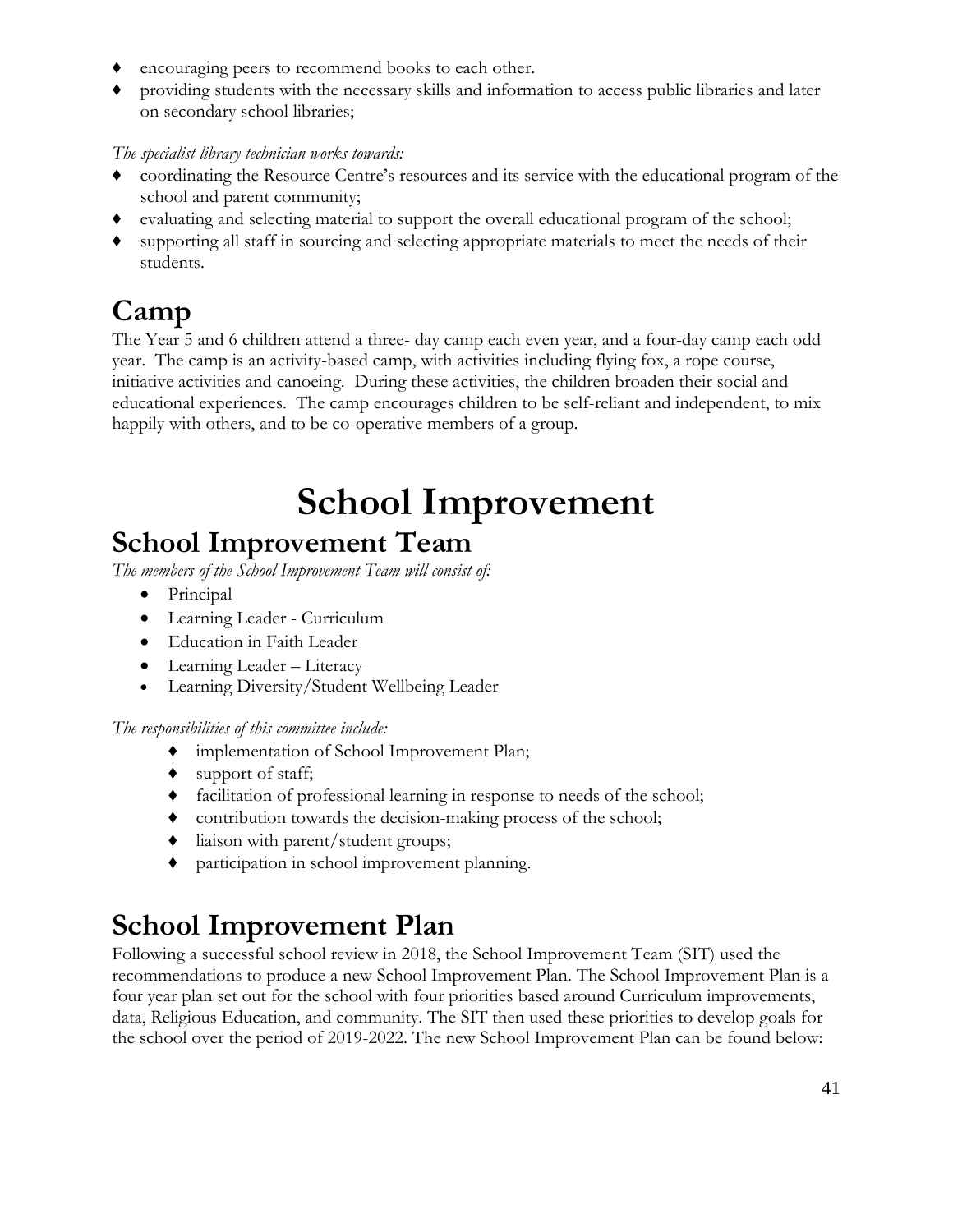| 2019-2022 Priorities                                                                                                                                                                                                                                                | Goal                                                                                                                                             | <b>Intended Outcomes</b><br>Why do we want to do<br>that?                                                                                                                                                 | <b>Evidence/Targets</b> |
|---------------------------------------------------------------------------------------------------------------------------------------------------------------------------------------------------------------------------------------------------------------------|--------------------------------------------------------------------------------------------------------------------------------------------------|-----------------------------------------------------------------------------------------------------------------------------------------------------------------------------------------------------------|-------------------------|
| <b>Priority One</b><br>All teachers will consistently use<br>agreed research-based teaching<br>practices in all classrooms to<br>maximise student learning in<br>literacy.                                                                                          | To improve Literacy<br>outcomes through the<br>establishment of agreed,<br>consistent research-based<br>teaching practices across<br>the school. | School-wide evidence<br>based pedagogies are<br>developed, documented<br>and consistently<br>delivered for the teaching<br>of Literacy.<br>Students are<br>demonstrating consistent<br>growth in Literacy |                         |
| <b>Priority Two</b><br>All teachers and leaders will<br>systematically collect agreed<br>scheduled data sets, which will<br>enable school wide analysis of<br>student outcomes to determine<br>day to day teaching practices and<br>future whole school priorities. | To ensure all decisions<br>regarding student<br>learning are based on<br>relevant evidence.                                                      | Relevant data sets are<br>used to identify student<br>learning needs, to inform<br>teaching practice and to<br>monitor student growth.                                                                    |                         |
| <b>Priority Three</b><br>The school will strategically<br>establish, monitor, evaluate and<br>document partnerships designed<br>to enhance student learning and<br>well-being.                                                                                      | To develop strategic<br>partnerships which<br>enhance student learning<br>& wellbeing                                                            | The school has, clearly<br>documented, formalised<br>partnerships in place<br>designed to support<br>student learning & well<br>being.                                                                    |                         |
| <b>Priority Four</b><br>The school will intentionally<br>develop and sustain the religious<br>dimensions of Holy Saviour with<br>the specific focus on the ongoing<br>faith formation of staff and<br>students.                                                     | To ensure the Religious<br>Dimensions of Holy<br>Saviour are visible and<br>enacted.                                                             | Policies, programs and<br>practices strongly reflect<br>the school's Catholic<br>Identity.                                                                                                                |                         |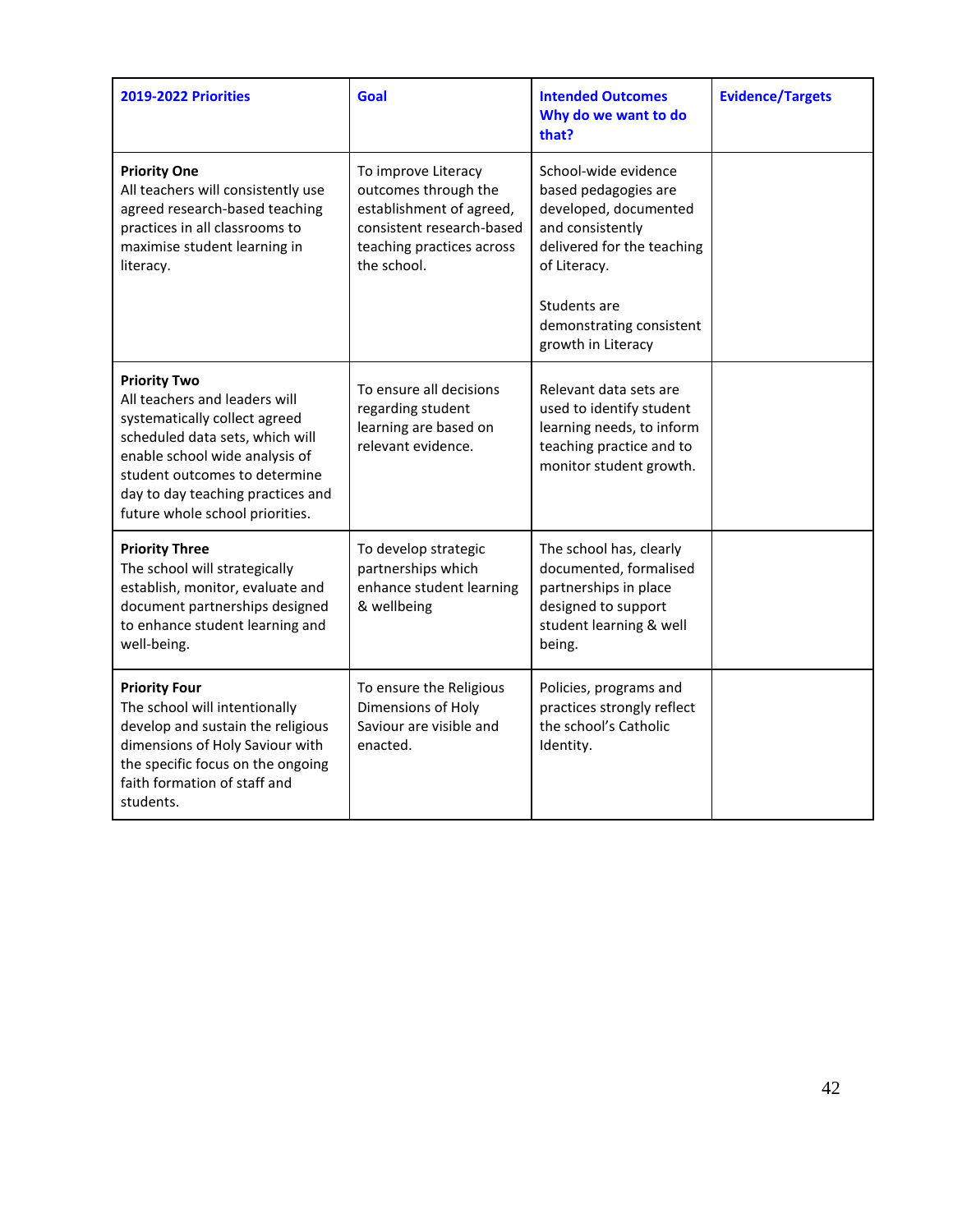### **Out of Hours School Care Program**

<span id="page-42-0"></span>An excellent program is provided by Holy Saviour and Weeden Heights Primary Schools. It is run by carefully selected, qualified carers and offers a stimulating range of activities for the children to attend.

The program is offered before school (7.30 to 8.45 am) at our local Government school, Weeden Heights Primary, subject to places being available. For the morning program, the children are dropped off at Weeden Heights Primary School by parents and walked to Holy Saviour at approximately 8.40 am by a staff member.

Holy Saviour has begun a contract with Zubees Out of Hours School Care Program which is held in the Multi-Purpose Hall at Holy Saviour School between 3.30 and 6 pm

## **School Uniform**

<span id="page-42-1"></span>School uniform is to be worn to and from school at ALL TIMES including school excursions.

*We ask that the following guidelines be noted:*

- ♦ hair is to be neat and tidy and tied back off the face; with blue elastic or ribbon;
- ♦ sneakers must not be worn as normal school wear;
- ♦ sports uniform and runners are to be worn on those days on which physical education is scheduled;
- ♦ school hats are to be worn to and from school as well as on the playground in Terms 1 and 4.

#### **Holy Saviour School Uniform**

**Winter Uniform** is worn in Terms 2 and 3.

Gabardine trousers Sky blue long-sleeved shirt School Jumper / bomber jacket with logo Black shoes, Navy socks Navy Rain Coat (optional)

Sky blue long-sleeved shirt Navy pleated tunic Navy tights

#### **Skivvies are not part of Holy Saviour school uniform**

**Summer Uniform** is worn in term 1 and 4

Navy shorts Sky blue short-sleeved shirt School Jumper / bomber jacket with logo Junior navy socks Black shoes Navy sun hat (Sunsmart approved)

Blue and white check dresses Sky blue socks Navy bloomers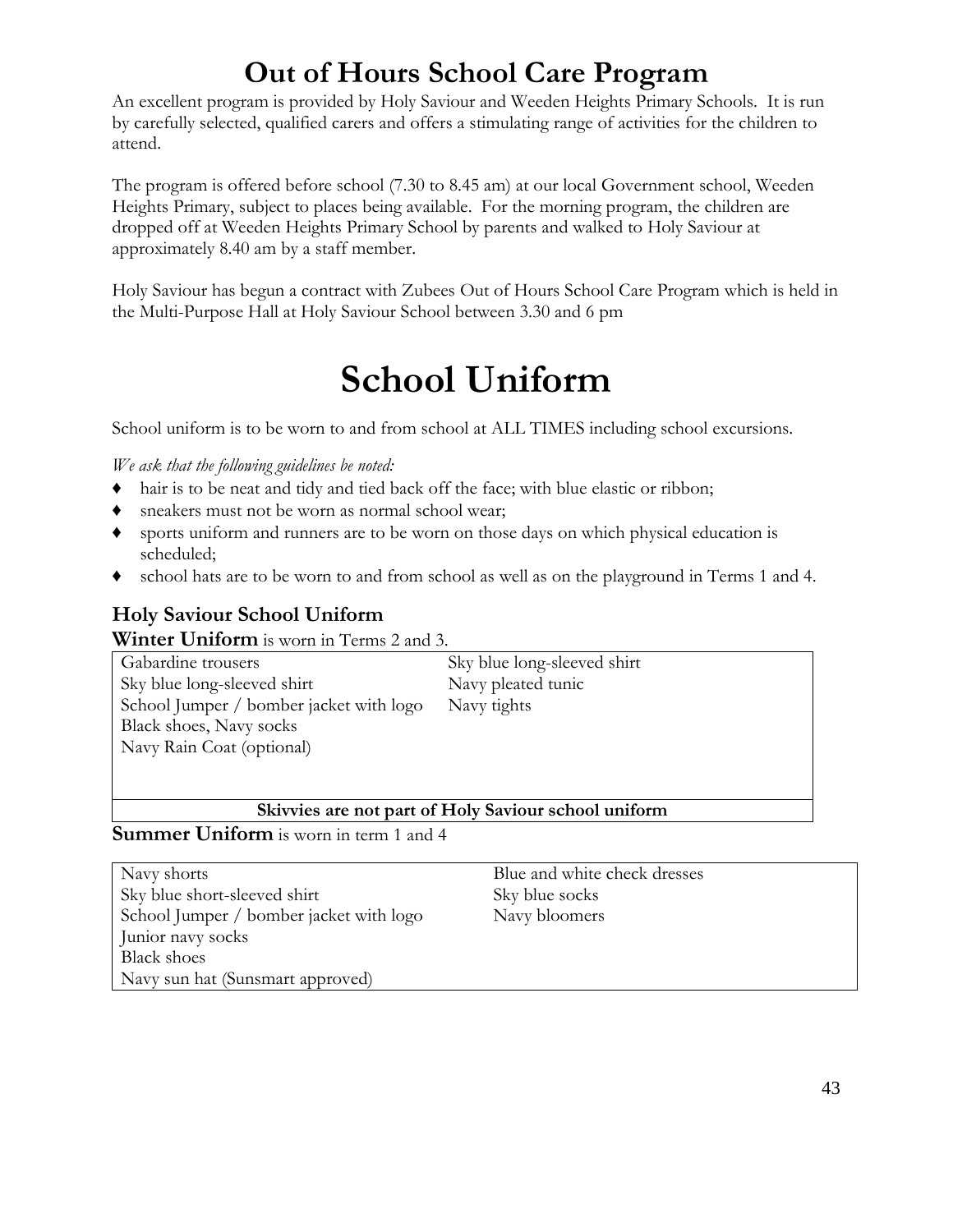#### **Sports Uniform**

Navy shorts, netball skirt or skorts Sky blue sports top with logo Senior sports top (Year 5/6s only) Runners and white socks Holy Saviour track suit

### **School Uniforms**

School uniforms are available from **Primary School Wear (PSW), 288-290 Stephensons Road, Mt Waverley,** (03) 9809 5386

Trading hours: Monday to Friday: 8.30am to 5.00pm

Saturday, 9.00am to 5.00pm

<span id="page-43-0"></span>**ALL ARTICLES OF CLOTHING MUST BE CLEARLY MARKED WITH CHILD'S NAME. LOST CLOTHING CUPBOARD IS IN THE SHARED AREA NEAR THE ART ROOM.**

## **Health**

#### **Infectious Diseases HEAD LICE**

From time to time there is an outbreak of head lice. The City of Whitehorse Council provide brochures giving advice on how to rid the heads of nits and lice.

*The Department of Education requires the following exclusion table to be observed in cases of infectious diseases. Please take note as it could save a telephone call later.*

- **CHICKEN POX** return when fit.
- **MEASLES, RUBELLA** (German Measles) until a medical certificate or 7 days from onset of rash.
- **WHOOPING COUGH**  medical certificate or 4 weeks from onset. In any case not before 'whoop' has ceased.
- **IMPETIGO** (School Sores) until treated and covered.
- **RINGWORM** until medical certificate is provided stating that treatment has been carried out.
- **SCABIES** same as Ringworm.
- **OTHERS** Please enquire re less usual infections.

#### **Immunisation**

<span id="page-43-1"></span>All immunisation against Diphtheria, tetanus and whooping cough and Polio should be carried out prior to the child commencing school.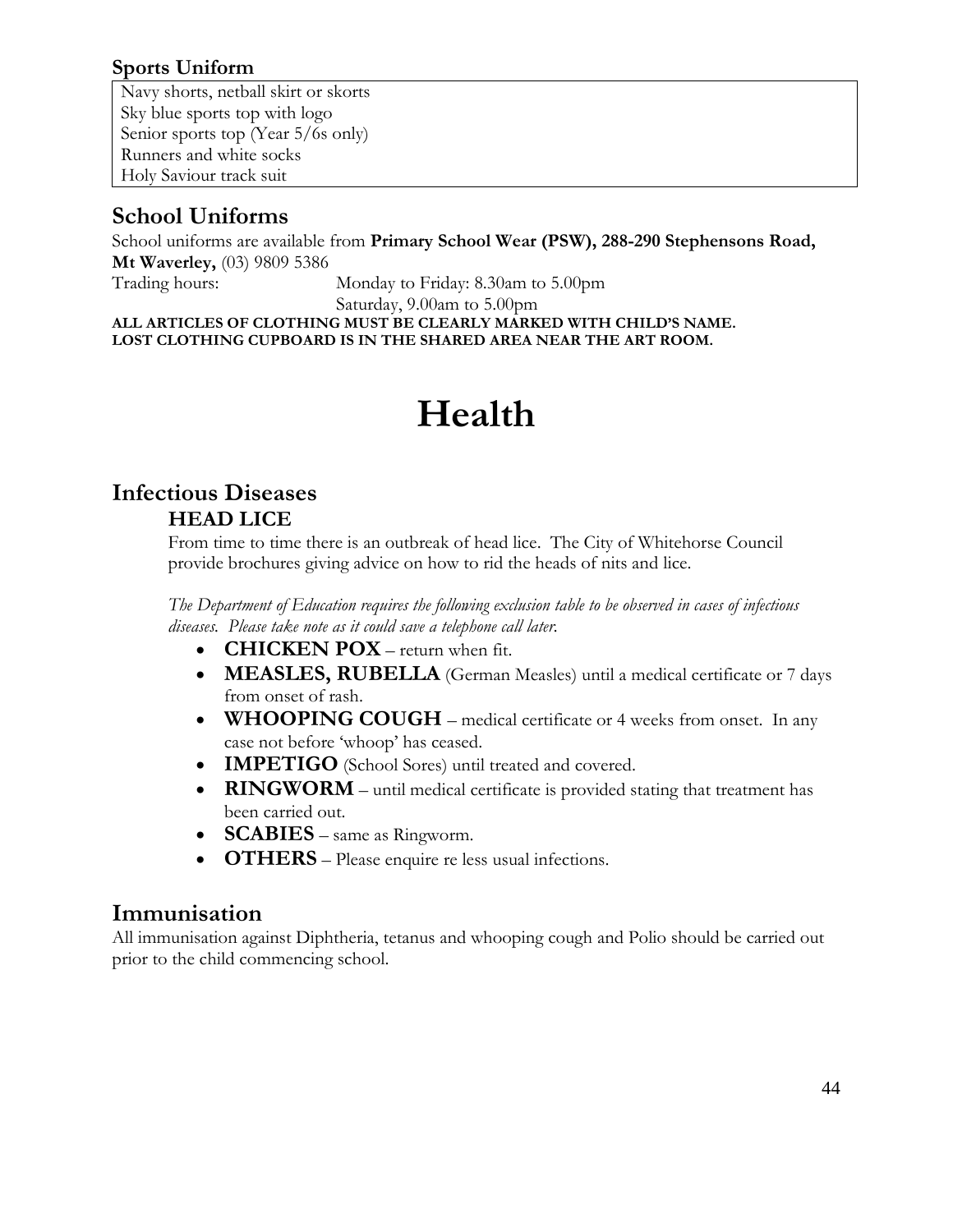## **Other Regulations/Information**

### **Lunch**

The children require something small to eat at playtime and a reasonable lunch for lunchtime. Please give the child what he/she can cope with; too much lunch can cause as many problems as too little. The children will be encouraged to eat all their lunch and they will bring home what they do not eat. They may bring plastic drink bottles, but NO cans please. Fruit, such as oranges, should be peeled.

NO CHILD WILL BE PERMITTED TO LEAVE THE PLAYGROUND TO BUY THEIR LUNCH.

### **SCHOLASTIC BOOK CLUB**

Scholastic Book Club books are available from the school seven times per year. CORRECT MONEY is to be enclosed with orders – with name and child's grade clearly written on envelope, or you can purchase online and return Slip to school office.

### **TRANSFER FORMS**

Any child coming from or transferring to another school must have a "Transfer Form". Please give the school sufficient notice if you require a transfer.

### **SCHOOL CROSSING**

Children and parents are always to use the school crossings. Children are always to do as they are instructed by the person in charge at the crossing. Parents are also expected to use the crossing to give example to all children regarding road safety.

### **PARKING OF CARS**

For the safety and well being of all users, parents and family members are asked to observe the parking directions and restrictions in our car park area. The Parish car park (Sherwood Rise entrance) is **restricted to those who have an appointment at the Parish Office or for Parish events only**. As stated in the Parent Handbook, **cars are not to be driven on the School property to drop or pick up children**. There are two signs located at the entrance of the school which read:

"Authorised Vehicles Only, 8.30-9.15am and 3.00-3.45pm" and "No Unauthorised Vehicle Entry - Mon-Fri 8.30am-4.30pm" *Authorised vehicles are:*

- Vehicles belonging to school staff
- Delivery trucks

There is ample on street parking around the school and also crossing supervisors on Highbury Road and Weeden Drive to ensure safe passage across roads and into the school.

The safety and wellbeing of all children is our priority at Holy Saviour and the cooperation and patience of all users is paramount in ensuring this happens.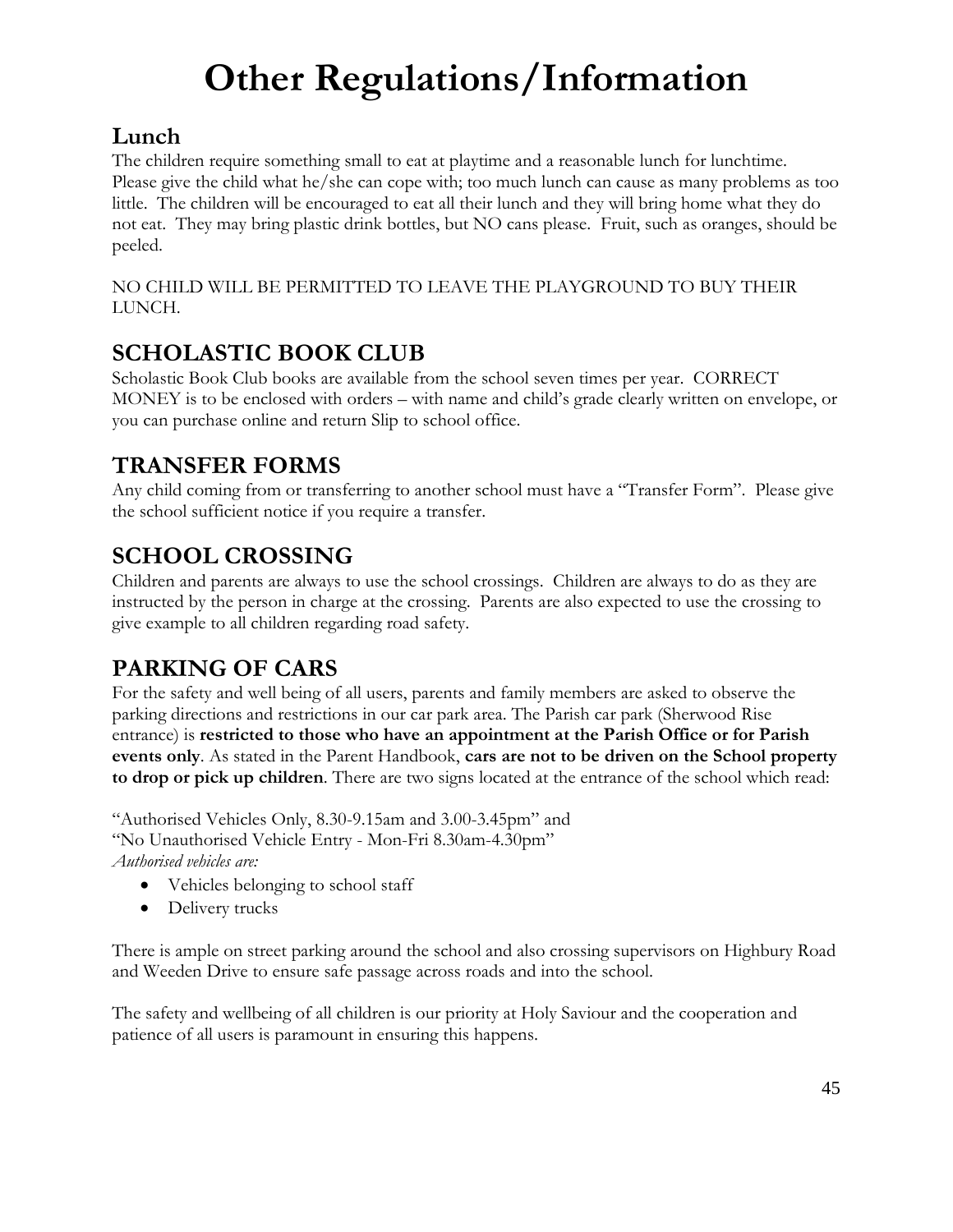#### **BIKES**

Children may ride bikes to school. Each child is to have a lock so that the bike is secure in racks provided. It is compulsory by law for children to wear helmets. No child is to ride their bikes in the school grounds.

### <span id="page-45-0"></span>**Holy Saviour Parish Education Board**

*The main focus of our PEB is to support the Parish Priest and the Principal in the following:*

- ♦ acts as an advisory committee to the Parish Priest and the Principal.
- ♦ acts as a forum for discussing matters concerning the school.
- ♦ refers to the Melbourne Catholic Education Board any matters, which, the local Parish education Board is not competent to deal with. Thus, Parish School Boards are encouraged to initiate discussion on matters of educational policy within the diocese;
- ♦ acts as a two-way channel of communication between individual parents, the Melbourne Catholic Education Board and the Archbishop;
- ♦ fosters provision for religious education of children in Government schools;
- ♦ is responsible for any other matters that may be specified by the Archbishop;
- ♦ constitutes the Education Committee of the Parish Pastoral Council.
- ♦ assists in the planning for the future and ensures that the Parish Primary School can attract and accommodate new enrolments.

#### **Members of the PEB for 2020:**

- Fr Julian Langridge (Parish Priest)
- Steve Evans (Principal)
- Jenny Willmott (Learning Leader: Curriculum)
- Stephen Greene (Chairperson)
- Catherine Bacus
- Nilkamal Kandamudali
- Kate Gifford
- Glenys Whitelaw
- Denise Konstantinou
- Chris Bayne
- Grace Theodoratos
- Josephine Sun/Theo Salmas

To contact the PEB, email [pebchair@hsvs.catholic.edu.au](mailto:pebchair@hsvs.catholic.edu.au)

### <span id="page-45-1"></span>**Non Food Sharing Policy:**

At Holy Saviour we have a 'non sharing' of food policy. This means that children are not be permitted to share any foods brought from home with other children. This policy was introduced to cater for the dietary and medical needs of all children. A number of children enrolled at the school have medical conditions, which necessitate that they do not have contact with nuts, eggs, dairy products and foods that contain traces of these products.

One of these medical conditions is Anaphylaxis. Anaphylaxis is a sudden, severe allergic response that can produce breathing difficulties, collapse and possible death. Many children with the